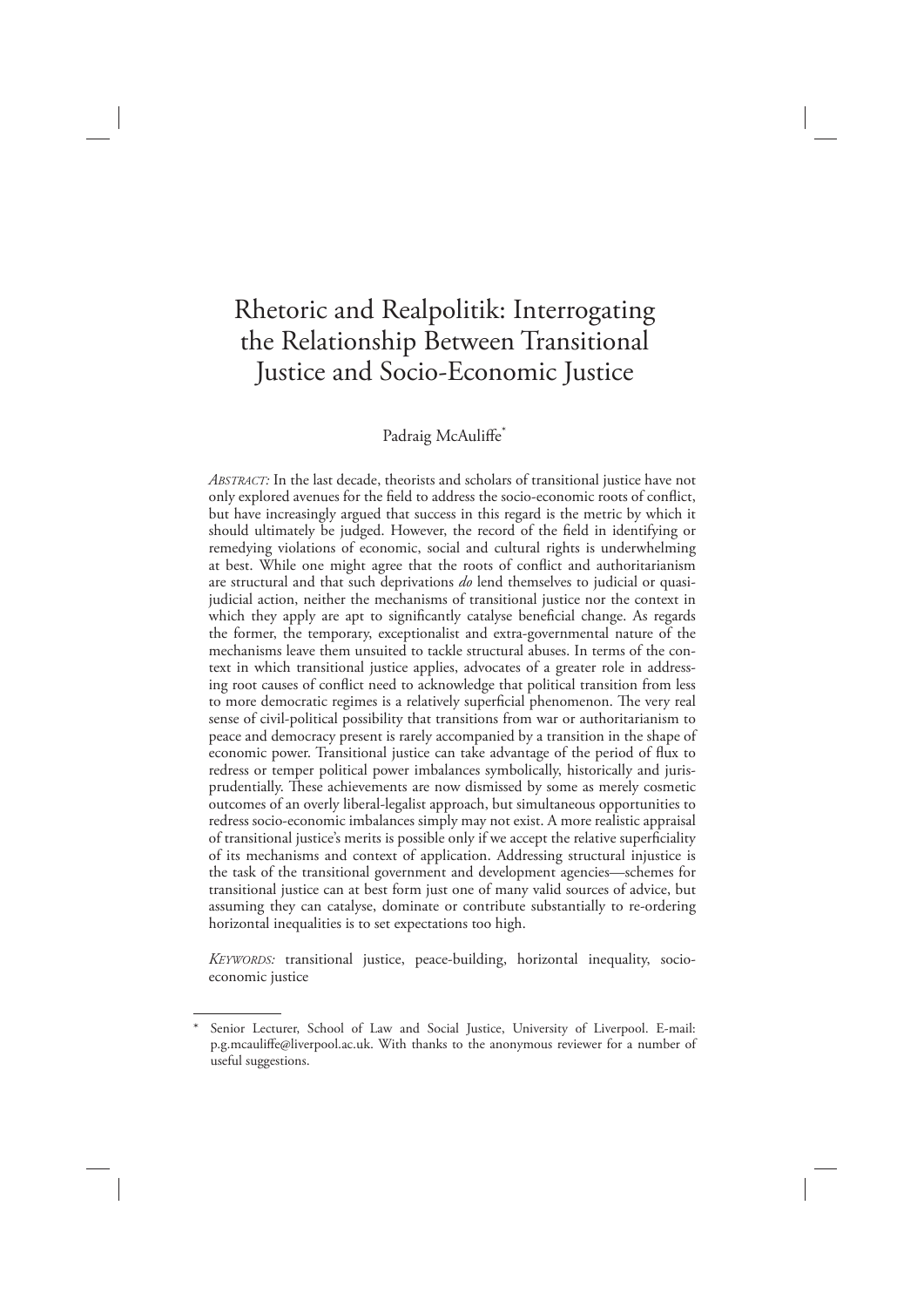' For every complex problem there is an answer that is clear, simple, and wrong.' H. L. Mencken

## 1. Introduction

There is a growing belief among advocates, practitioners and policy-makers in transitional justice that the field needs to transcend its liberal-legalist origins in addressing violations of the civil and political rights of individuals. It is now argued with increasing frequency that policies in the area should demand wider systemic reform of those socio-economic structures in society that cause, exacerbate, and are produced by authoritarianism and conflict. As Miller outlines, the justifications for including issues of structural violence and inequality within the remit of transitional justice are pragmatic (only with attention to root causes can peace be sustainable), philosophical (an ethical preference for distribution and equity) and sociological (it is the concept of justice the population concerned most prefers).<sup>1</sup> This new emphasis has largely been compelled by the acknowledgment that while transitional justice can succeed to a greater or lesser degree in acknowledging or punishing the evil that flowed from abuse of political power, many of the economic advantages enjoyed by the *ancien* regime or portions of the population it represented remain in place to potentially sow the seeds of future conflict.<sup>2</sup> The precise nature of the claims that transitional justice can significantly impact socio-economic structures in post-conflict and post-authoritarian societies will be explored in greater detail in Sections 2 and 3, but it should be noted at this juncture that the arguments made for transitional justice's potential in addressing problems of under-development and inequality are distinctly ambitious. African scholars have argued transitional justice can and must 'elaborate remedial actions that comprehensively address grievances in societies emerging from conflict.<sup>'3</sup> Others contend that transitional justice measures should 'actively reverse the systems and attitudes that discriminate and dehumanize' across the entire society.<sup>4</sup>

 <sup>1.</sup> Zinaida Miller , ' (Re)Distributing Transition ' , 7 *International Journal of Transitional Justice* (2013) 370-380 at 377.

<sup>2.</sup> Robert Meister, After Evil: A Politics of Human Rights (Columbia University Press, 2011) at 27.

 <sup>3.</sup> Japan International Co-Operation Society & International Center for Transitional Justice, ' Workshop on Transitional Justice and Development in Africa: Enhancing Socio-Economic Justice in Societies in Transition: Case Studies on the African Continent' (2008), <http:// ictj.org/sites/default/files/ICTJ-JICA-Africa-Justice-Development-2008-English.pdf> (References to online sources are accurate as of 27 February 2015) at 7.

<sup>4.</sup> Matthew Mullen, 'Reassessing the Focus of Transitional Justice: The Need to Move Structural and Cultural Violence to the Centre', 26 *Cambridge Review of International Affairs*  $(2013)$  1-18 at 16.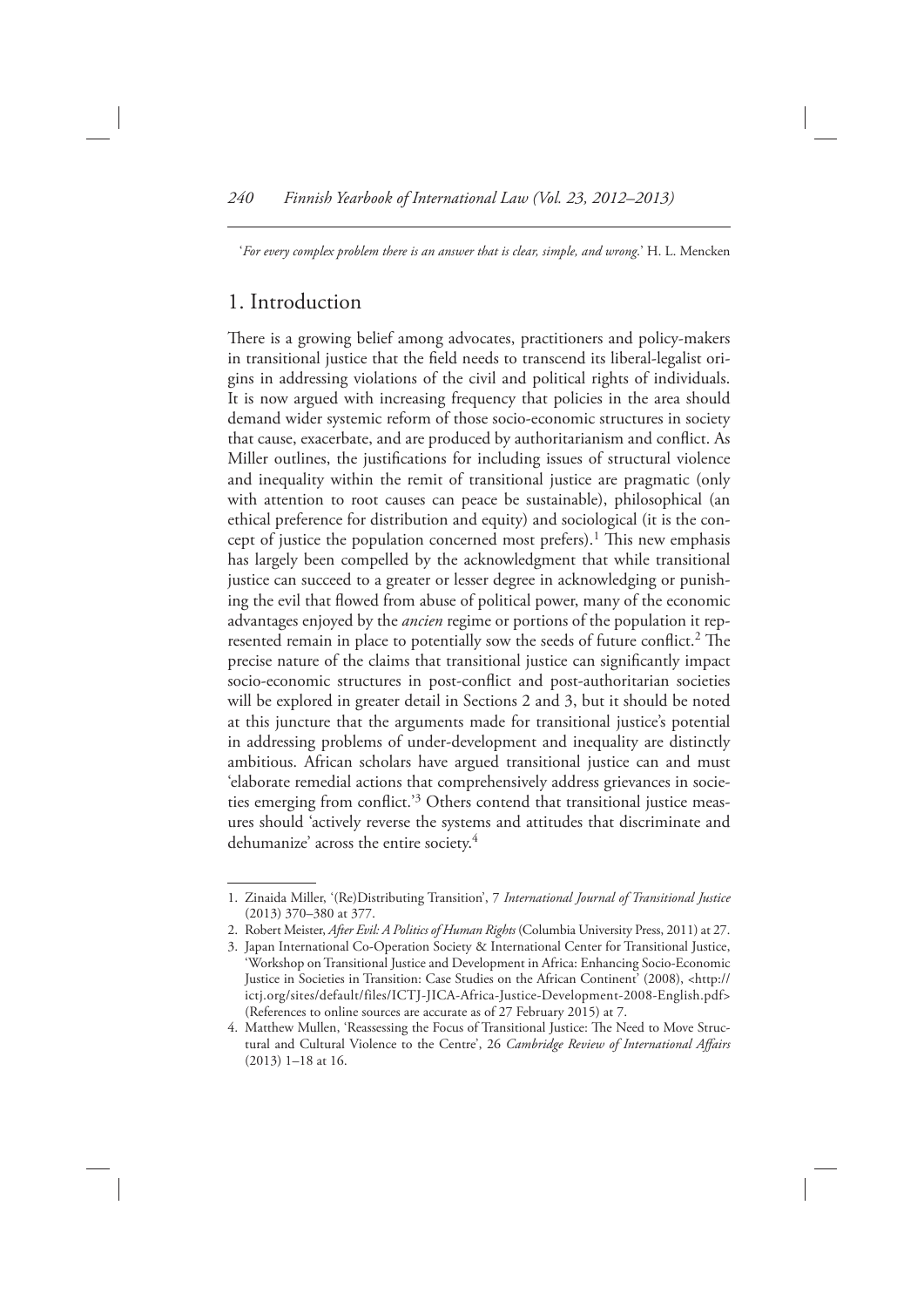As Section 3 examines, the presumption among many in the literature is that the sheer fact of transition to peace and/or democracy automatically conduces to a revision of systemic inequalities. Implicit in this presumption is a further supposition that the transitional justice mechanisms available are capable of addressing economic inequalities and development issues with at least some degree of efficacy and all that prevents them modifying inequitable social structures (or mitigating their ill-effects) is the overly-narrow, liberallegalist lens transitional justice habitually employs. However, this article contends that the problem is not that justice has been defined too narrowly or that civil and political rights have been elevated to a higher plane than socioeconomic ones. The problem is instead the transition itself, regrettably but invariably a matter of elite bargaining over political and institutional reforms. As Payne, Reiter and Olsen demonstrate through controlling for old and new regime types, conflict type, duration, democratic history and the presence of a negotiated regime change, transition-type is ultimately the key deciding factor in determining how far and how expansively transitional justice can be pursued.<sup>5</sup> Many transitions end political repression but progress in this regard is often implicitly dependent on the pre-transition economy going unreformed or unpunished.

 Because transitional justice is generally presented in very idealistic terms, scholars in the field have begun to acknowledge that its virtuous effects are more easily presumed than proven.<sup>6</sup> Amongst advocates and activists in particular, one sees in the literature an emotional commitment to expanding transitional justice that generally eschews doubts about its overall efficacy. Mobekk's warning that the 'expectations of truth commissions have tended to be exaggerated, and their challenges minimised' is one that applies across the board in transitional justice.<sup>7</sup> Indeed, the underestimation of costs, exaggeration of benefits and hyperbole in discussing pros and cons of proposals that blights humanitarian policy-making is particularly prevalent in transitional justice.<sup>8</sup> A fear has developed among practitioners and theorists about the damage to the credibility of transitional justice from exaggerated claims, and

<sup>5.</sup> Tricia Olsen, Leigh Payne and Andrew Reiter, *Transitional Justice in Balance: Comparing Processes, Weighing Efficacy* (U.S. Institute of Peace: Washington, DC, 2010)

<sup>6.</sup> Hugo van der Merwe, 'Delivering Justice During Transition: Research Challenges', in Hugo van der Merwe, Victoria Baxter and Audrey R. Chapman (eds), *Assessing the Impact of Transitional Justice: Challenges for Empirical Research* (USIP Press: Washington, DC, 2009) 115-142 at 121.

 <sup>7.</sup> Eirin Mobekk , *Transitional Justice and Security Sector Reform: Enabling Sustainable Peace* (Geneva Centre for the Democratic Control of Armed Forces, 2006) at 77.

<sup>8.</sup> David A. Kennedy, *The Dark Sides of Virtue: Reassessing International Humanitarianism* (Princeton University Press, 2004) at 112.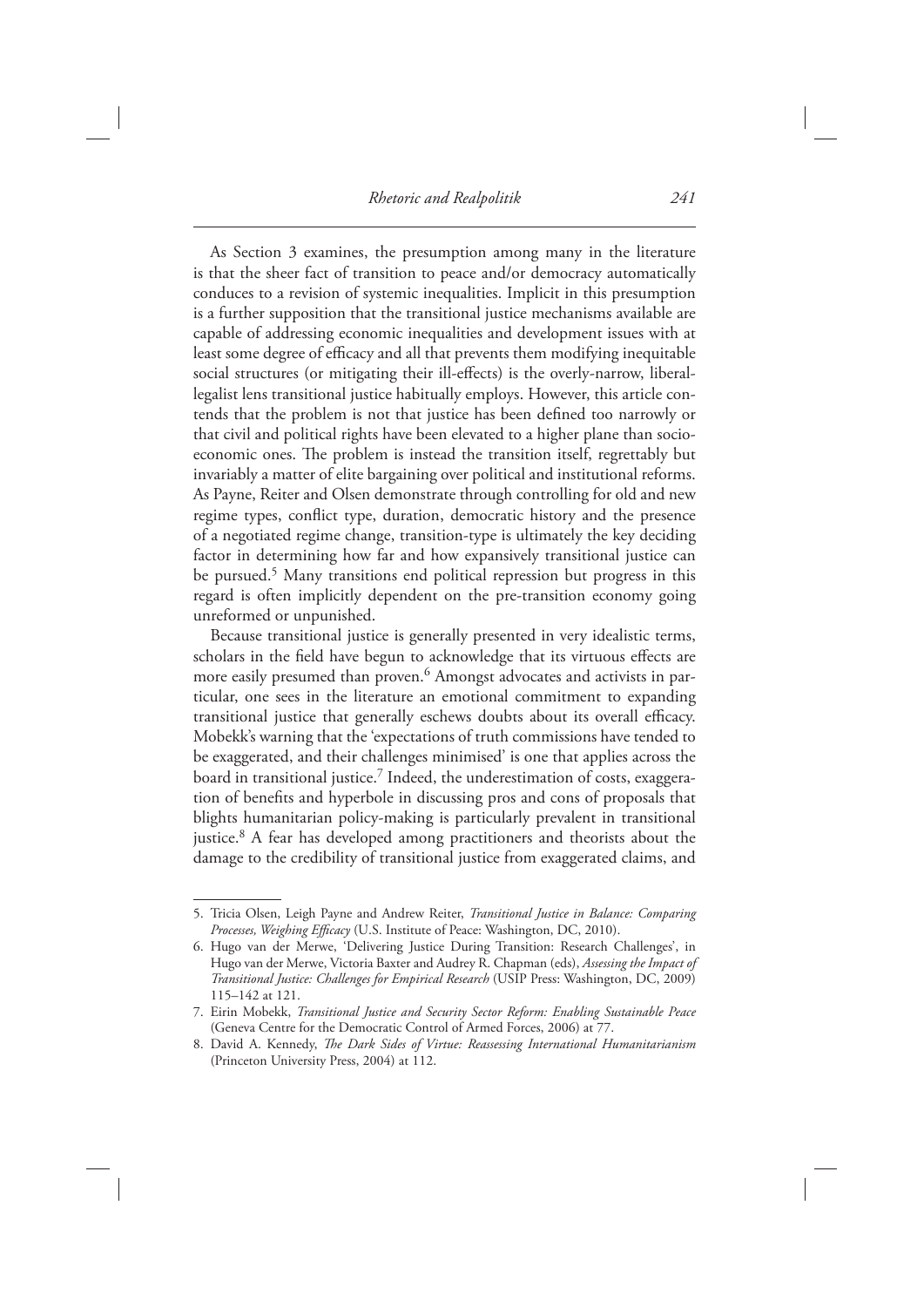concern has long been expressed that transitional justice advocacy 'claims too much.<sup>'9</sup> Some in the field now fear the 'overselling'<sup>10</sup> of transitional justice can encourage unrealisable public expectations of what it can achieve, ultimately causing unfair assessments that the mechanisms employed have failed:

 Governments, societies, and international actors have high expectations for transitional justice—so high, in fact, that it seems to be overloaded with goals ... Regardless of how comprehensive its programs, transitional justice could not possibly fulfil all these goals. $<sup>11</sup>$ </sup>

If the increasing ambition of transitional justice's goals were merely an academic question, there would be little cause for concern. However, its mechanisms must compete with ongoing peace-building processes like democratisation, demobilisation, development, rule of law reconstruction and land reform that donors also fund. Given that as much as 5% of development aid to a country can take the form of assistance to transitional justice initiatives,  $12$  it is necessary to question the extent to which this may lessen the availability of funding for other social reconstruction projects. As Hurwitz notes, 'there is often a high demand to include more activities in the peacebuilding equation, yet these demands are not often met with the funding or national or international capacity necessary to implement the dizzying array or activities.<sup>'13</sup> Pressure from donors who have funded transitional justice thus far has forced the movement to think more critically about the claims it makes and the ends it pursues.<sup>14</sup> Indeed, the management of expectations has now emerged as one of transitional justice's key challenges.<sup>15</sup>

<sup>9.</sup> Laurel E. Fletcher and Harvey M. Weinstein, 'Violence and Social Repair: Rethinking the Contribution of Justice to Reconciliation', 24 *Human Rights Quarterly* (2002) 573-639 at 601 .

<sup>10.</sup> Kieran McEvoy, 'Beyond Legalism: Towards a Thicker Understanding of Transitional Justice', 34 *Journal of Law and Society* (2007) 411-440 at 426; Rachel Kerr and Eirin Mobekk, *Peace & Justice: Seeking Accountability After War* (Polity Press: London, 2007) at 181 .

 <sup>11.</sup> Olsen, Payne and Reiter, *Transitional Justice in Balance, supra* note 5, at 131.

<sup>12.</sup> For example, it constituted 5% in both Guatemala and Rwanda (Roger Duthie, 'Introduction', in Pablo de Greiff and Roger Duthie (eds), *Transitional Justice and Development*: *Making Connections* (Social Science Research Council: New York, 2009) 17-27 at 21.

<sup>13.</sup> Agnes Hurwitz and Kaysie Studdard, *Rule of Law Programs in Peace Operations* (International Peace Academy: New York, 2005) at 11.

<sup>14.</sup> Christine Bell, 'Transitional Justice, Interdisciplinarity and the State of the "Field" or "Non-Field"', 3 *International Journal of Transitional Justice* (2009) 5-27 at 11.

<sup>15.</sup> Office of the United Nations High Commissioner for Human Rights, 'Rule of Law Tools for Post-Conflict States: Prosecution Initiatives', <www.ohchr.org/Documents/ Publications/RuleoflawProsecutionsen.pdf> at 3.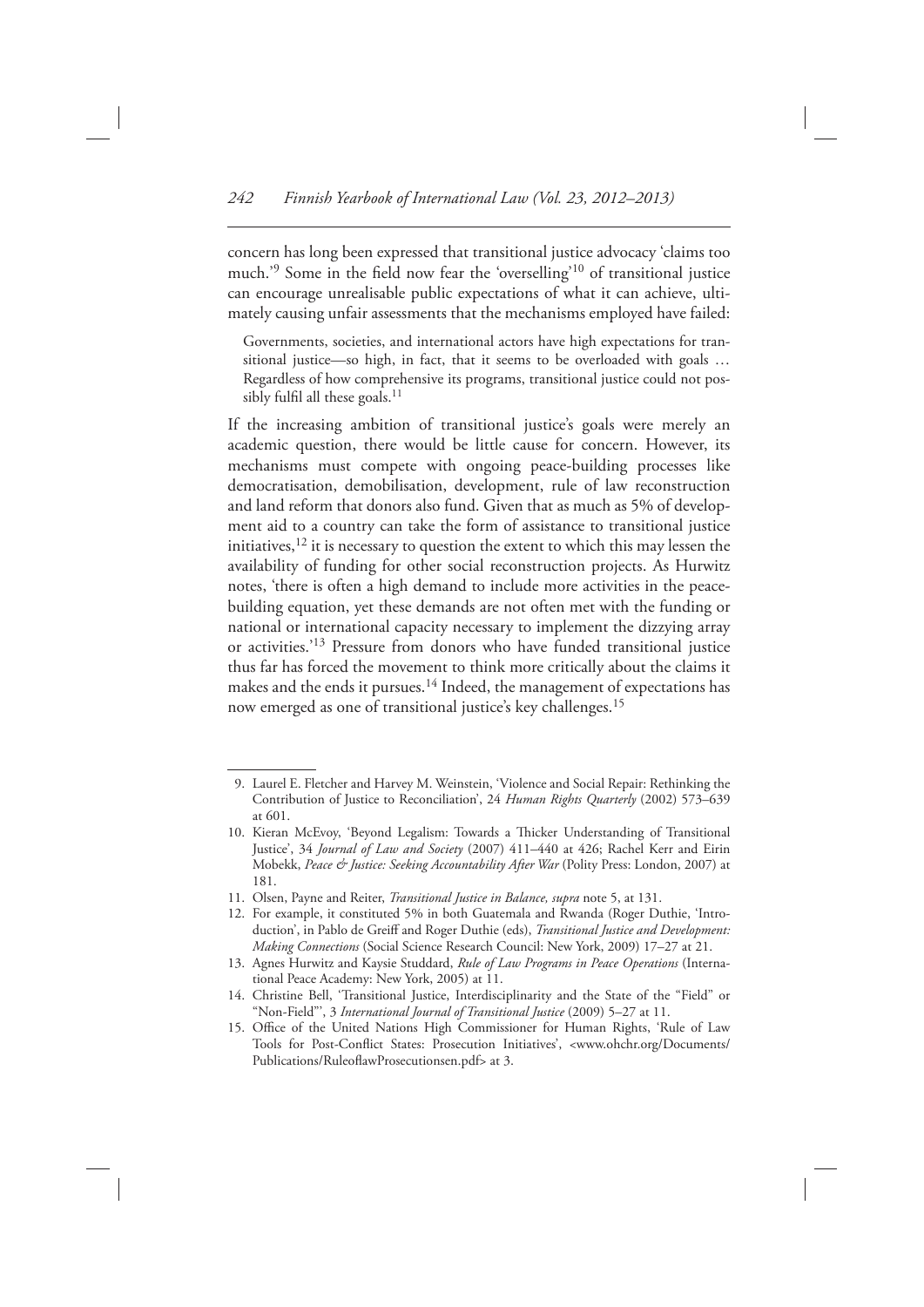*Rhetoric and Realpolitik 243*

 Bearing this in mind, this article examines the potential for transitional justice to significantly impact on patterns of distribution, development and inequality. It argues that the lack of progress in reducing inequality or poverty is less the result of 'ideological preoccupations'<sup>16</sup> of those administering justice or pursuing reconciliation and reparations than the product of doubts based (i) on practicality and (ii) on the law of unintended consequences. The first, practical, doubts flow from the belief that current transitional justice mechanisms, alone or in combination, are unsuited professionally, organisationally and conceptually to resolving issues of structural injustice. The apparent faith in the transitional justice literature that its mechanisms can or should operate generally as a simple mechanical lever for pursuing economic justice in deeply divided peace-building ecologies conspicuously lacks any reference to political economy literature on post-conflict reconstruction. This vast literature examines the distribution of political authority and economic reward, the politics embedded in the everyday operations of economic life and, in transitional societies, explores how institutions and policies can be crafted to channel patterns of illicit accumulation in the direction of sustainable development and structural change. However, if one looks beyond the aspirational language, one gets little sense in transitional justice literature how corrupt authoritarian or wartime accumulation can be transformed into fruitful and egalitarian structural change, how the degree to which a centralised bureaucratic state was degraded prior to transition impacts on the potential for developmental resource mobilisation, or how prospects for broad-based development is affected by GDP per capita levels. This new frontier in transitional justice is comprised of laudable but generic aspirations for a more equitable society, but there are no generic transitions. Each period of dramatic political change in each country will endure its own idiosyncrasies and institutional legacies which must inevitably make the aspirations for a beneficial structural impact of transitional justice more or less feasible. However, there appears to be little awareness in the literature of what the most relevant idiosyncrasies (e.g., duration and type of war/authoritarianism, extractive capacity of state, legitimacy) might be.<sup>17</sup>

The second, consequentialist, basis for doubt about the wider emancipatory potential of transitional justice stems from fear of jeopardising the transition by alienating those who stand to lose from fairer distribution of opportunities and wealth. On this basis, as Holmes argues, the greater attention given

<sup>16.</sup> Zinaida Miller, 'Effects of Invisibility: In Search of the 'Economic' in Transitional Justice', 2 International Journal of Transitional Justice (2008) 266-291 at 271.

<sup>17.</sup> This is, of course, a critique which extends more generally to the field of transitional justice.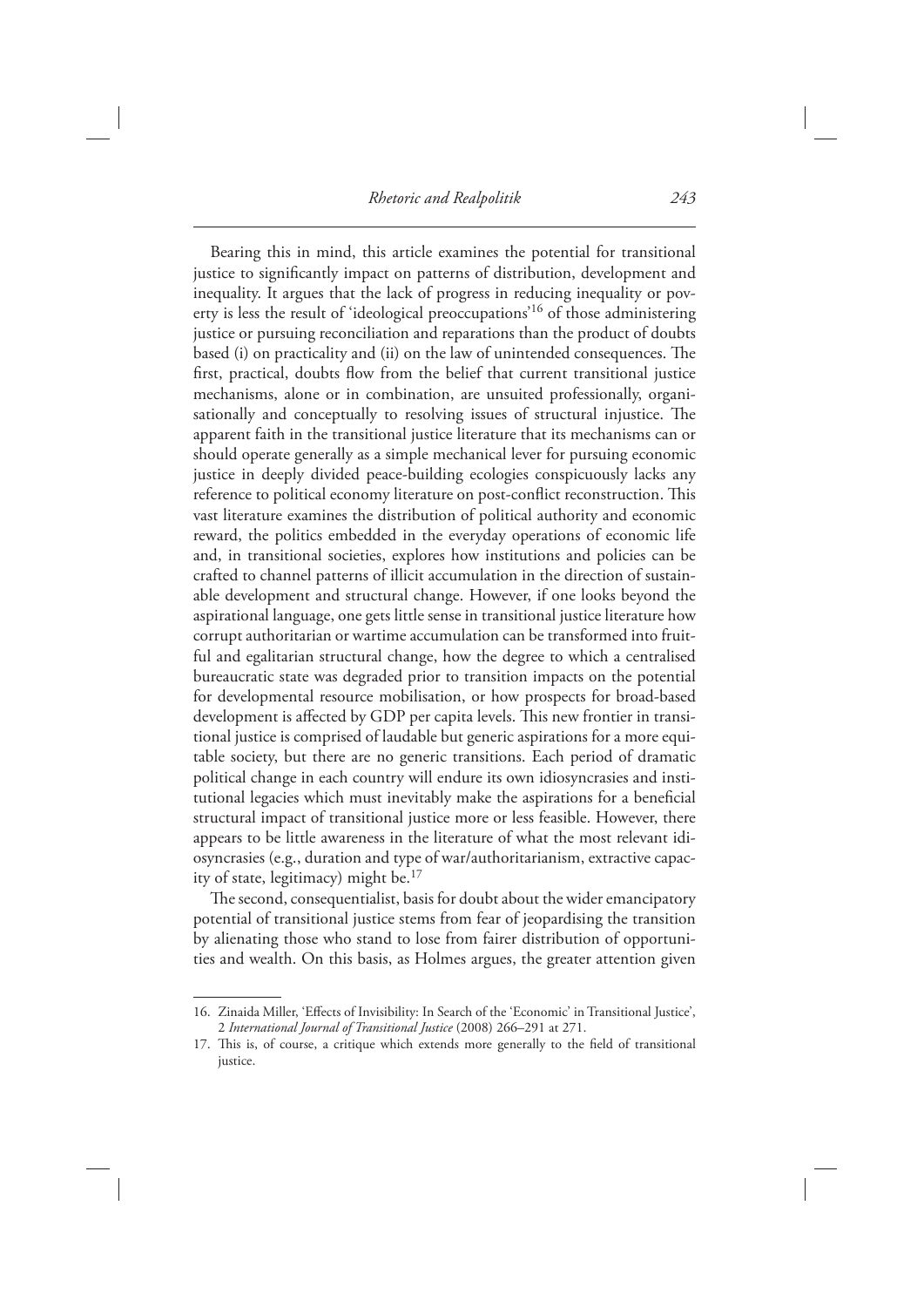to civil and political rights deprivations in transitional justice overall that is increasingly criticised is 'neither impartial nor random' (nor, it might be added, biased), but determined by the exigencies of transition:

The selectivity of our attention to injustice is governed by asymmetries of political power. We ignore one injustice and focus on another depending on who has more political power or a more audible political voice.<sup>18</sup>

 If, as critics of the hitherto-dominant liberal-legalist view of transition so correctly point out, the causes of the initial conflict endure beyond transition, so too will opposition to any amelioration of them. As Section 6 explores, the opposition of narrow but immensely powerful sectoral interests can stymie the developmental potential of transitional justice, but this essential factor of *transition* has received far less attention in the literature than the narrowness of the concept of *justice*. Kennedy's warning that the human rights professional's vocabulary 'encourages an overestimation of the distinction between its own idealism and the hard realpolitik of those it purports to address' is particularly apt in these circumstances.<sup>19</sup> Even in the most benign conditions, changing the imperatives of a domestic economy is a protracted and conflictual process. So too, it might be said, is altering the political landscape, but at the time when transitional justice projects are being mooted, the fact of a transition from conflict to peace and/or from authoritarianism to democratic rule implies some distribution of political power has already taken place, however superficially. However, after conflict or authoritarianism, struggles between the political leadership and those they replace or exclude over resources endure and may intensify even if the contest for political power is resolved.

 Section 2 begins by recapitulating the links between socio-economic deprivation and conflict, and goes on to examine the perception in much of the literature that transitional justice's narrow focus on civil and political rights abuses has marginalised issues of development and redistribution. Section 3 examines how this critique, initially focused on the omission of the field to address parallel exploitations, has now degenerated into a rhetorical battle which pitches transitional justice as an actively harmful, neo-liberal project which calls into question the legitimacy of existing modalities of truth commissions, trials and reparations. Section 4 assesses the extent to which the marginalisation of socio-economic issues can be ascribed to ideological bias and the extent to which the practical limitations of traumatic political

<sup>18.</sup> Stephen Holmes, 'Concluding Remarks', in Morten Bergsmo et al (eds), Distributive Justice in Transitions (Torkel Opsahl: Oslo, 2010) 421-430 at 423.

 <sup>19.</sup> Kennedy, *Dark Sides of Virtue* , *supra* note 8, at 28–29.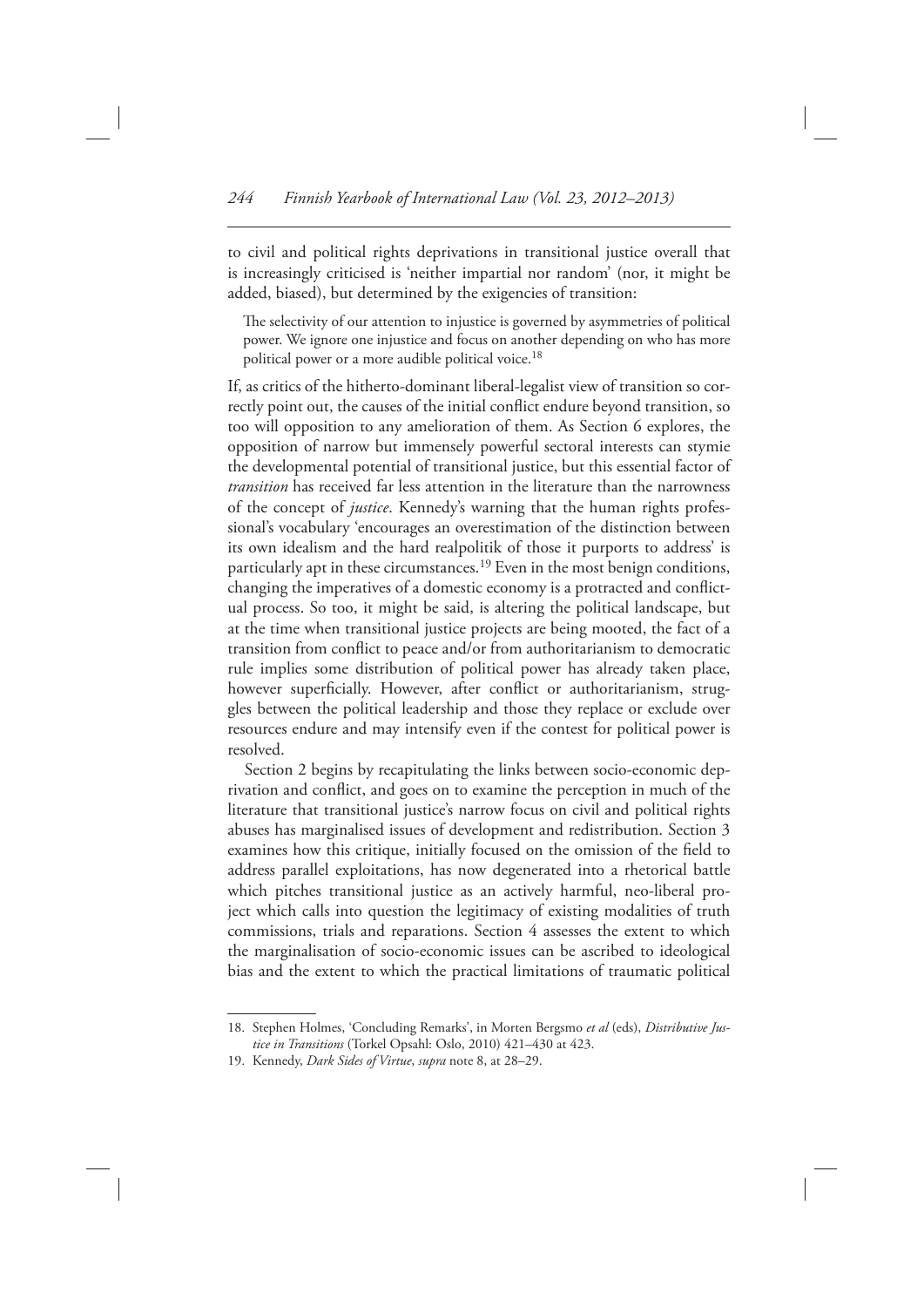transition provide a complementary or superior explanation. Section 5 analyses the practical limitations of trials, truth commissions and reparations in catalysing development, fostering social justice and stimulating redistribution, arguing that the historical record and the inherent potential of these mechanisms offers far less scope for optimism than the rhetoric examined in Sections 2 and 3 would suggest. Section 6 argues that the fundamental premise underlying this rhetoric, namely that the freedom transition offers in the political-democratic sphere is equal, comparable or analogous to that in the economic, social or cultural spheres, is flawed.

To reduce the field to its composite words, the article concludes by arguing that there is less to be gained from questioning the *conception of justice* in transitional justice than there is from questioning the *potential of transition*. Much of the dissatisfaction with transitional justice in the literature in fact reflects the shortcomings of transition and not the amalgam of theories, individuals and institutions that apply in context-specific iterations of transitional justice. Applying these generalised one-aspiration-fits-all expectations to post-conflict states like Somalia or the Ivory Coast reveals what Colvin describes as the naïve technicism of transitional justice in assuming 'that societies can be understood and manipulated, and people behave rationally or at least predictably.<sup>20</sup> Transitional justice consistently makes unrealistic conjectures about the malleability of social and political processes. Indeed, the need to separate utopian dreams from practical possibilities is seen by some as the most pressing challenge for the field overall.<sup>21</sup> Increased concern with issues of socio-economic justice in the field is welcome, necessary, and can highlight modest but beneficial ways in which post-conflict societies can be made more equitable. However, transitional justice's greatest impact will generally be in the area of civil and political rights. There is a danger that the socio-economic critique of transitional justice risks stigmatising advances in this area as unduly modest or even as impediments to greater reform.

## 2. Socio-Economics, Conflict and Transition

 It borders on the truistic to argue that poverty is deeply intertwined with the dynamics of both conflict and authoritarianism. Though political, psychological and cultural stimuli may drive human rights abuses, they are usually

<sup>20.</sup> Christopher J. Colvin, 'Purity and Planning: Shared Logistics of Transitional Justice and Development', 2 *International Journal of Transitional Justice* (2008) 412-425 at 423.

<sup>21.</sup> Brandon Hamber, Liz Sevenko, and Ereshnee Naidu, 'Utopian Dreams or Practical Possibilities? The Challenges of Evaluating the Impact of Memorialisation in Societies in Transition', 3 *International Journal of Transitional Justice* (2010) 397-420.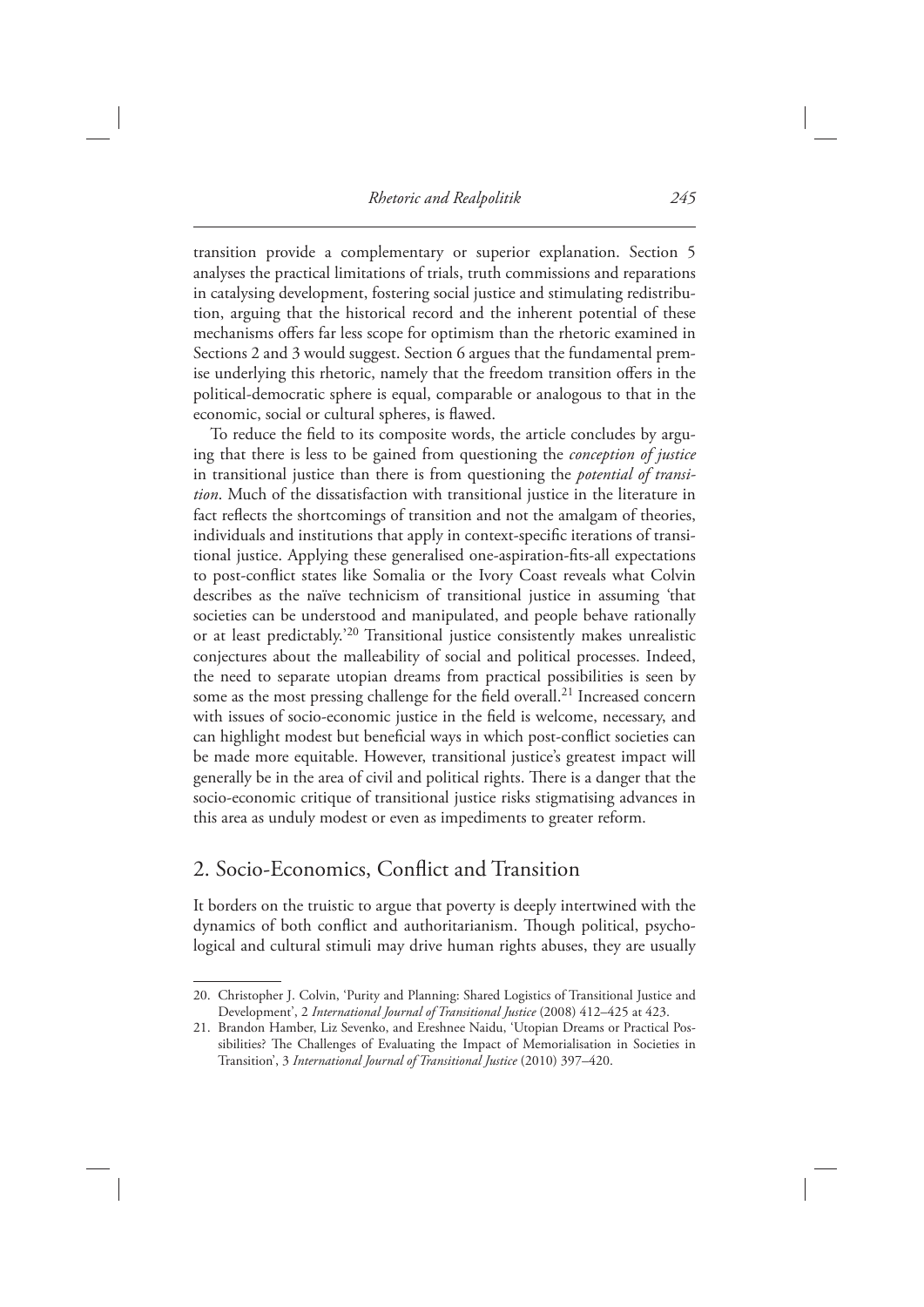conditioned by deeper socio-economic factors and pathologies of power that determine types of harm and who should suffer it. Poverty, inequality and absence of means for redress are among the primary causes of violence in conflicted societies.<sup>22</sup> Low-income states are estimated to be 15 times more prone to internal conflict than those in the Organization for Economic Cooperation and Development.<sup>23</sup> The inextricable linkage of underdevelopment with a high risk of violent conflict has long been a core assumption in development discourse.<sup>24</sup> The problem where there is an economic source to conflict is often less the scarcity of resources (though this is of course contributory), but rather horizontal inequality between groups and the impossibility of rectifying these socio-economic injustices through political channels:

The cause is not so much lack of resources, per se, as injustice: social, economic and political structures that maintain the dominance of an in-group at the centre of power over an out-group at the periphery to the extent of denying the most basic economic, social and political rights. 25

Even conflicts that are ostensibly cultural or ethnic are strongly associated with lower levels of economic well-being.<sup>26</sup> Even where inequality and poverty did not cause conflict, they may have constituted an aggravating factor or flowed from the conflict.<sup>27</sup> It is something of a commonplace that war can be a sustainable system of economic organisation. Conflict is often driven as much by the opportunity for a group to enrich itself through loot or control of natural resources as it is by grievance.<sup>28</sup> Authoritarianism is even more lucrative. When they died, the DR Congo's Mobutu Sese Seko and Indonesian dictator President Suharto amassed US\$12bn and US\$9bn respectively in assets,<sup>29</sup> while Chad's Hissène Habré left office taking the national treasury

<sup>22.</sup> Cynthia J. Arnson and I. William Zartman (eds), *Rethinking the Economic of War: The Intersection of Need, Creed and Greed* (Johns Hopkins University Press, 2005).

<sup>23.</sup> Stuart E. Eizenstat, John Edward Porter and Jeremy M. Weinstein, 'Rebuilding Weak States', 84 *Foreign Affairs* (2005) 134-146 at 140.

<sup>24.</sup> Mark Duffield, *Global Governance and the New Wars* (Zed Books: London, 2001) at 115.

<sup>25.</sup> Linda Agerbak, cited in Rama Mani, *Beyond Retribution—Seeking Justice in the Shadows of War* (Polity Press: Cambridge, 2002) at 128-129.

<sup>26.</sup> E.g., Philip Verwimp, 'An Economic Profile of Peasant Perpetrators of Genocide: Microlevel Evidence from Rwanda', 77 *Journal of Development Economics* (2005) 297-323.

<sup>27.</sup> E.g., Susan L. Woodward, 'Do the Root Causes of Civil War Matter? On Using Knowledge to Improve Peacebuilding Interventions', 1 *Journal of Intervention and State-Building* (2007) 143-170; Lars-Erik Cederman, Kristian Skrede Gleditsch and Halvard Buhaug (eds), *Inequality, Grievances and Civil War* (Cambridge University Press, 2013).

<sup>28.</sup> Paul Collier, Anke Hoeffler and Dominic Rohmer, 'Beyond Greed and Grievance: Feasibility and Civil War', 61 Oxford Economic Papers (2009) 1-27.

<sup>29.</sup> Carranza, 'Plunder and Pain', *supra* note 16, at 312.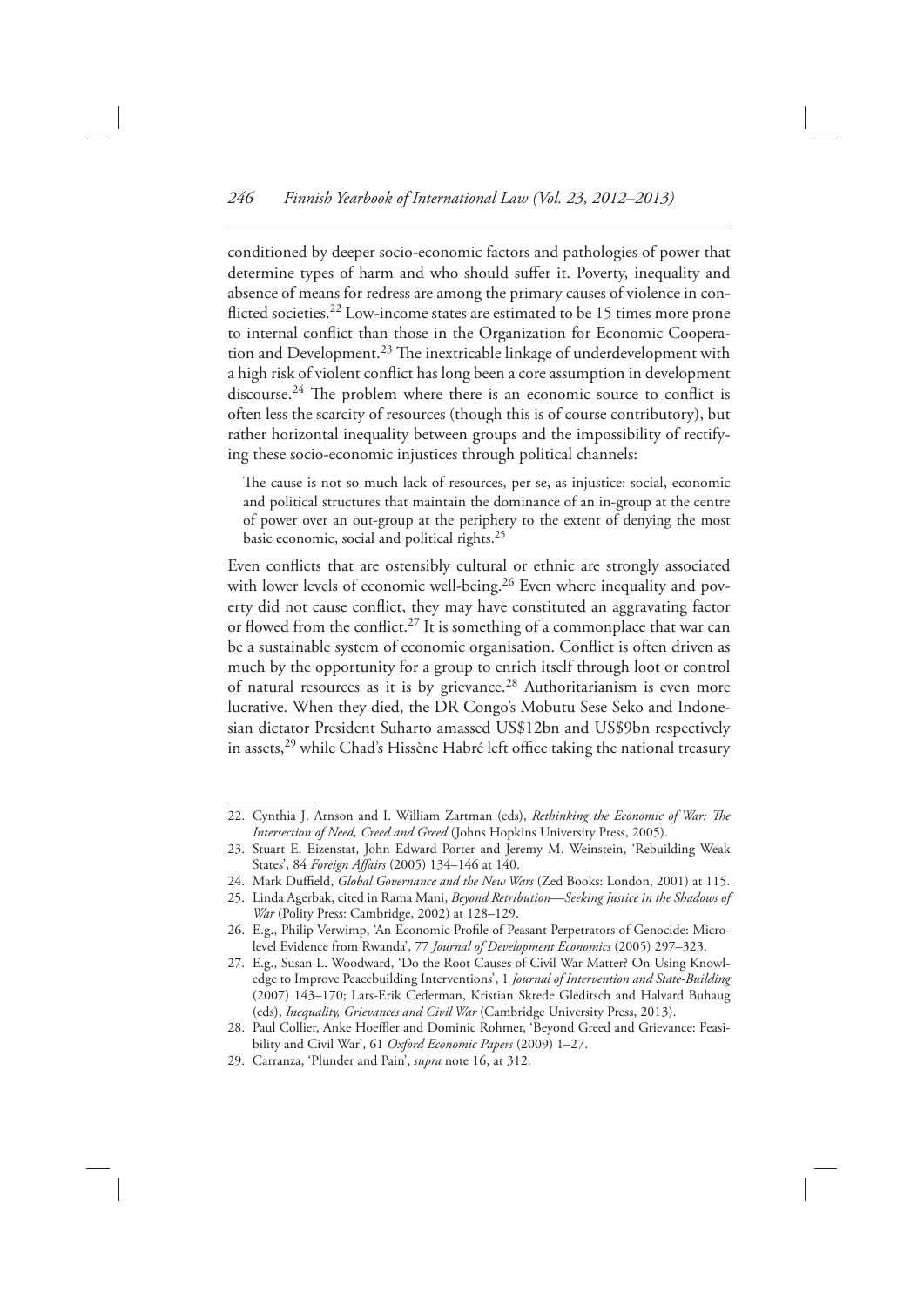with him.<sup>30</sup> Collaborators, kin and supporters will benefit commensurately. Internal conflict or repression operates as a form of 'development in reverse,' $31$ eviscerating the economy at a macro-level by destroying or corrupting state institutions, infrastructure and resources, and at a micro-level by obliterating employment, welfare provision (if any) and public services.<sup>32</sup> Even when war or authoritarianism ends, pre-existing inequalities can endure to structure the life experiences of the survivor population, while displacement, disease and wide availability of weaponry can exacerbate these difficulties. Most civic unrest and violence which follows ostensibly successful transitions stem from socio-economic grievances that catalysed or flowed from pre-transitional conditions. 33

#### 2.1. The Narrow Lens of Transitional Justice

Though the types of states dealing with post-conflict legacies of deprivation and inequality are those to which transitional justice actors typically deploy, issues of socio-economic justice have until very recently played a marginal role in transitional justice, defined herein as 'the full range of processes and mechanisms associated with a society's attempts to come to terms with a legacy of large-scale past abuses, in order to ensure accountability, serve justice and achieve reconciliation.<sup>'34</sup> The most familiar examples of transitional justice like trials, truth commissions and lustration have paid minimal attention to issues of structural inequality. Because the conception of transition was typically a limited one implying a progression from war or authoritarianism to liberal democracy (defined in its most basic forms by Teitel as 'the move from less to more democratic regimes<sup>35</sup> or by Smiley as one from a regime 'whose norms are bad to one whose norms are good'), $36$  the conceptual and philosophical dimensions of economic injustice were not deeply analysed by those within and outwith transitioning societies attempting to make the emergent peace sustainable. The over-riding concerns were stability, reconfiguration of

<sup>30.</sup> Luc Huyse, *All Things Must Pass Except the Past* (Van Halewyck: Kessel-Lo, 2009) at 69.

<sup>31.</sup> Paul Collier et al, *Breaking the Conflict Trap: Civil War and Development Policy* (Oxford University Press, 2003) at i.

 <sup>32.</sup> Jane Alexander , *A Scoping Study of Transitional Justice and Poverty Reduction* ( DFID: London, 2003) at 6.

<sup>33.</sup> Rama Mani, 'Editorial: Dilemmas of Expanding Transitional Justice, or Forging the Nexus between Transitional Justice and Development', 2 International Journal of Transi*tional Justice* (2008) 253-256 at 262.

<sup>34.</sup> U.N. Secretary-General, *The Rule Of Law And Transitional Justice In Conflict And Post-Conflict Societies*, UN Doc. S/2004/616 (3 August 2004) at para. 8.

<sup>35.</sup> Ruti Teitel, *Transitional Justice* (Oxford University Press, 2001) at 5.

<sup>36.</sup> Marion Smiley, 'Democratic Justice in Transition', 99 Michigan Law Review (2001) 1332-1347 at 1336.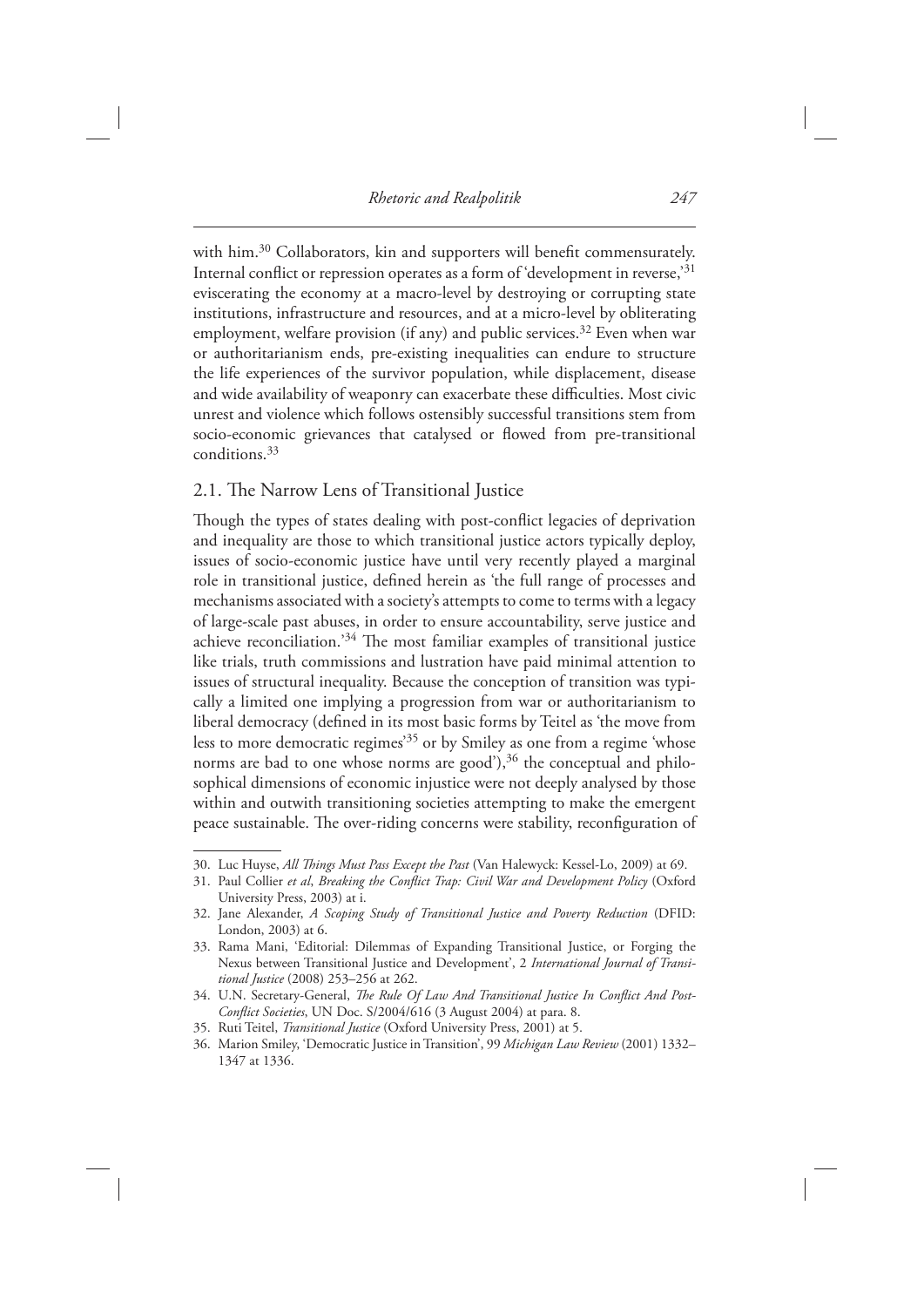state institutions and popular participation in politics. While the political universe changed, the poverty, inequality and under-development that characterised the earlier conflict consistently persist in the new liberal democratic dispensation, as illustrated by a random sample of states which undertook transitional justice to at least some degree. Four years after the end of *apartheid* in South Africa, 61% of blacks lived in poverty while only 1% of whites did.<sup>37</sup> The prime beneficiaries of apartheid famously retired into luxury holiday homes, their accrued wealth untouched.<sup>38</sup> Today, inter-race inequality remains high while intra-race inequality increases dramatically.<sup>39</sup> Even after democratic transition, Brazilian and Filipino land-ownership continued to be dominated by large *latifundia* , continuing to impoverish dependant rural communities.<sup>40</sup> The discredited militaries of Chile and Indonesia retained control of important enterprises within the state like copper mining and food distribution respectively, even where they lost political control.<sup>41</sup> Transition to Maoist rule in democratic Nepal did little to diminish the wealth of the deposed king.<sup>42</sup> Though Guatemala's peace accords established an increased target ratio for tax-to-GDP in order provide basic services and infrastructure for the indigenous groups whose deprivation led to war, the landed elite resist tax reform of any sort.<sup>43</sup>

 Transitional justice appeared to concentrate on the civil-political tip of the iceberg and hence ignored vast structural issues beneath the waterline which formed the background or catalyst for the abuses it reckoned with. Its mechanisms concerned themselves more with physical violence attending past civil and political rights violations than with past or present structural violence, defined herein as the phenomenon whereby the structure of society manifests

<sup>37.</sup> Kora Andrieu, 'Transitional Justice: A New Discipline in Human Rights' Online Ency*clopedia of Mass Violence* (2010), < www.massviolence.org/IMG/article\_PDF/Transitional-Justice-A-New-Discipline-in-Human-Rights.pdf> at 18.

<sup>38.</sup> Hennie Van Vuren, Apartheid Grand Corruption: Assessing the Scale of Crimes of Profit in South Africa from 1976 to 1994 (Institute for Security Studies: Cape Town, 2006) at 16.

<sup>39.</sup> Mullen, 'Reassessing the Focus', *supra* note 4, at 11.

<sup>40.</sup> John H. Hertz, 'An Historical Perspective', in Justice and Society Program of the Aspen Institute (ed.), *State Crimes: Punishment Or Pardon* (Aspen Institute: Queenstown, Md., 1989) 19-38 at 22.

<sup>41.</sup> Tony Addison, 'The Political Economy of the Transition from Authoritarianism', in De Greiff and Duthie (eds), *Transitional Justice and Development* , *supra* note 12, 110–142 at 114 and 123.

<sup>42.</sup> Daniel Aguirre and Irene Pietropaoli, 'Gender Equality, Development and Transitional Justice: The Case of Nepal', 2 *International Journal of Transitional Justice* (2008) 356–377 at 361 .

<sup>43.</sup> Tony Addison, Abdur Chowdhury and S. Mansoob Murshed, 'Financing Reconstruction', in Gerd Junne and Willemijn Verkoren (eds), *Post-Conflict Development: Meeting New Challenges* (Lynne Rienner Publishers: Boulder, 2005) 211-222 at 212.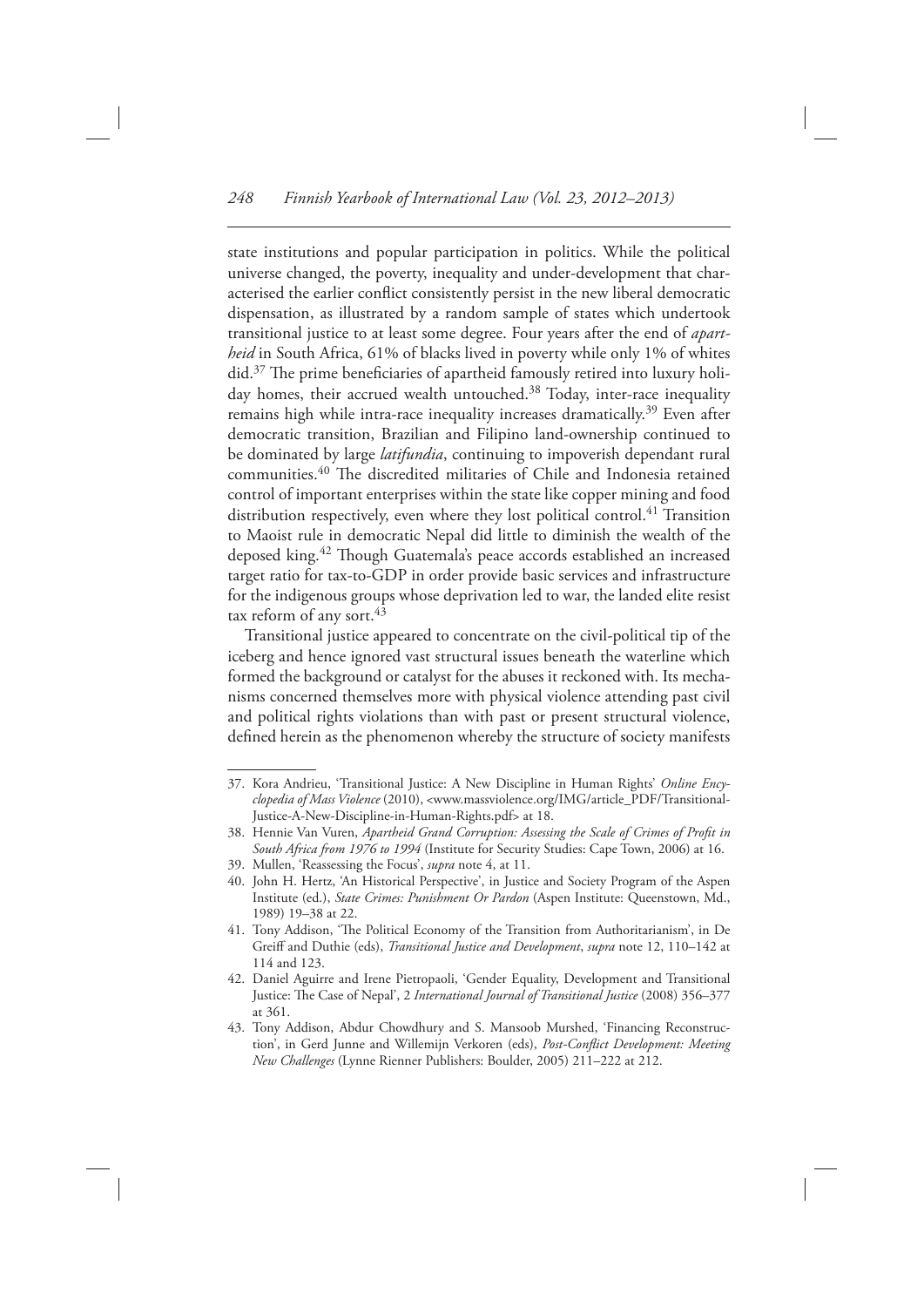unequal power relationships which lead to unequal life chances, harming people by preventing them from meeting their basic needs.<sup>44</sup> The wrongs pursued were those gross human rights violations committed against individuals or collectivities (eg crimes against humanity, torture, murder) which were motivated by gaining or retaining political control, as opposed to social or economic abuses. 45 Likewise, the targets of transitional justice were perpetrators for whom criminal justice was the appropriate response, as opposed to beneficiaries of a systematically unfair economy where a more distributive conception of justice would be more opportune.<sup>46</sup> Criminal trial tends to cast conflict in terms of identifiable criminal acts against the victim's bodily integrity, formalising an attitude that the conflict was primarily about physical violence. $47$  It singles out the instigators and actual perpetrators of violence ' while leaving to broader initiatives in rule of law, humanitarian assistance, democracy building, and economic development the task of resuscitating a "sick society."<sup>348</sup> TRCs also focused initially on a narrow range of extreme forms of human rights abuse, as opposed to more mundane socio-economic deprivations like land dispossession or ethnic/religious/gendered discriminations. Even the widely valorised Latin American and South African TRCs have been criticised for merely revealing a 'diminished truth,' defining victimhood too narrowly, ignoring the political economies of repression, and, in the latter, eclipsing the racialised relationships between the beneficiaries of white power and deprived black citizens.<sup>49</sup> As van der Merwe put it, transitional justice is thus a concept 'that can be criticised as superficial for addressing only the excessive use of oppressive power or the ravages of collective violence rather than the basic nature of an exploitative system.<sup>'50</sup> Though it is argued the gains of transitional justice might be  $\text{lost}^{51}$  or not fully realised if the

<sup>44.</sup> John Galtung, 'Violence, Peace and Research', 6 *Journal of Peace Research* (1969) 167-191 at 167 .

 <sup>45.</sup> Hugo van der Merwe, Victoria Baxter and Audrey Chapman, ' Introduction ' , in van der Merwe, Baxter and Chapman (eds), *Assessing the Impact, supra* note 6, 1–12 at 8.

<sup>46.</sup> John Torpey, 'Introduction: Politics and the Past', in John Torpey (ed.), *Politics and the* Past: On Repairing Historical Injustices (Rowman & Littlefield: Lanham, Md., 2003) 1-35 at 1, 7–8 and 10.

<sup>47.</sup> Colm Campbell and Catherine Turner, 'Utopia and the Doubters: Truth, Transition and the Law', 28 *Legal Studies* (2008) 374-395 at 376.

<sup>48.</sup> Fletcher and Weinstein, 'Violence and Social Repair', *supra* note 9, at 580.

<sup>49.</sup> Mahmood Mamdani, 'A Diminished Truth', in Wilmot James and Linda Van de Vijer (eds), After the TRC: Reflections On Truth and Reconciliation in South Africa (Ohio University Press, 2001) 58-61 at 58.

<sup>50.</sup> Van der Merwe, 'Delivering Justice', *supra* note 6, at 117.

<sup>51.</sup> Carranza, 'Plunder and Pain', *supra* note 16, at 329.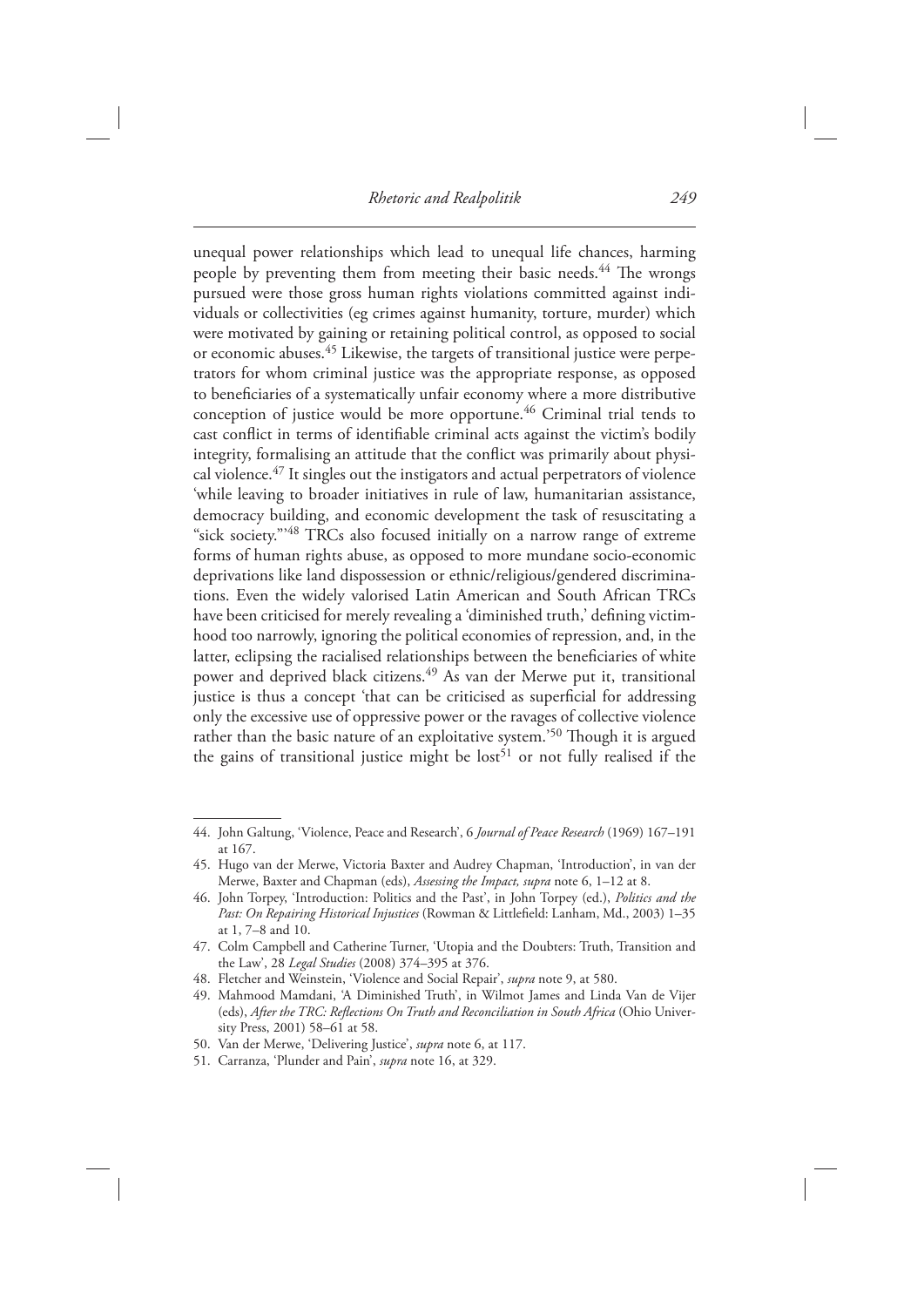structural causes of repression or conflict are left unaddressed, <sup>52</sup> the field's concentration on consequences instead of structural causes was deemed to leave it ill-equipped to influence or inform any broader structural reform project.<sup>53</sup> Transitional justice's failure to examine the structural reasons for violence, amend injurious development policies or foster redistribution meant old grievances would inevitably morph into new ones.<sup>54</sup>

 Transitional justice scholarship began to acknowledge that structural change in the state was more important than any of its individual processes in assuring the success of transition.<sup>55</sup> Many now argue it is imperative to permanently integrate structural issues and socio-economic justice into the transitional justice architecture. Scholars now routinely argue that addressing mass poverty should be recognised as an object of justice<sup>56</sup> and that the mechanisms of transitional justice should be applied to transforming oppressive economic arrangements that disenfranchise and exclude vulnerable and resentful segments of society.<sup>57</sup> Transitional justice would now connect with broader social justice projects, and in particular pursue a conception of development oriented not around the dangers of pursuing growth simpliciter through economic liberalisation but rather around equitable forms of growth geared ultimately towards welfare, securing minimum levels of income, and human dignity.<sup>58</sup> The most forceful advocacy of this shift in transitional justice from a limited concept of conflict prevention to societal metamorphosis is found in a widely-cited speech in 2006 by the then-UN High Commissioner for Human Rights Louise Arbour who argued that transitional justice 'must' have the ambition of assisting the transformation of oppressed societies into free ones by exposing discriminatory practices and violations of

<sup>52.</sup> Pablo de Greiff, 'Articulating the Links Between Transitional Justice and Development: Justice and Social Integration', in de Greiff and Duthie (eds), *Transitional Justice and Development* , *supra* note 12, 28–75 at 33.

<sup>53.</sup> Ruti Teitel, 'Transitional Justice in a New Era', 26 *Fordham International Law Journal* (2002) 893-906 at 894.

<sup>54.</sup> Lisa Laplante, 'Transitional Justice and Peace Building: Diagnosing and Addressing the Socioeconomic Roots of Violence through a Human Rights Framework', 2 *International Journal of Transitional Justice* (2008) 331-355 at 334.

<sup>55.</sup> Laurel E. Fletcher, Harvey M. Weinstein and Jamie Rowen, 'Context, Timing and the Dynamics of Transitional Justice: A Historical Perspective', 31 *Human Rights Quarterly* (2009) 163-220 at 205-206.

<sup>56.</sup> Carranza, 'Plunder and Pain', *supra* note 16, at 315.

<sup>57.</sup> Ismael Muvingi, 'Sitting on Powder Kegs: Socio-Economic Rights in Transitional Societies', 3 *International Journal of Transitional Justice* (2009) 163-182 at 181.

<sup>58.</sup> Naomi Roht-Arriaza and Katherine Orlovsky, 'A Complementary Relationship: Reparations and Development', in de Greiff and Duthie (eds.), *Transitional Justice and Development* , *supra* note 12, 170–213 at 175.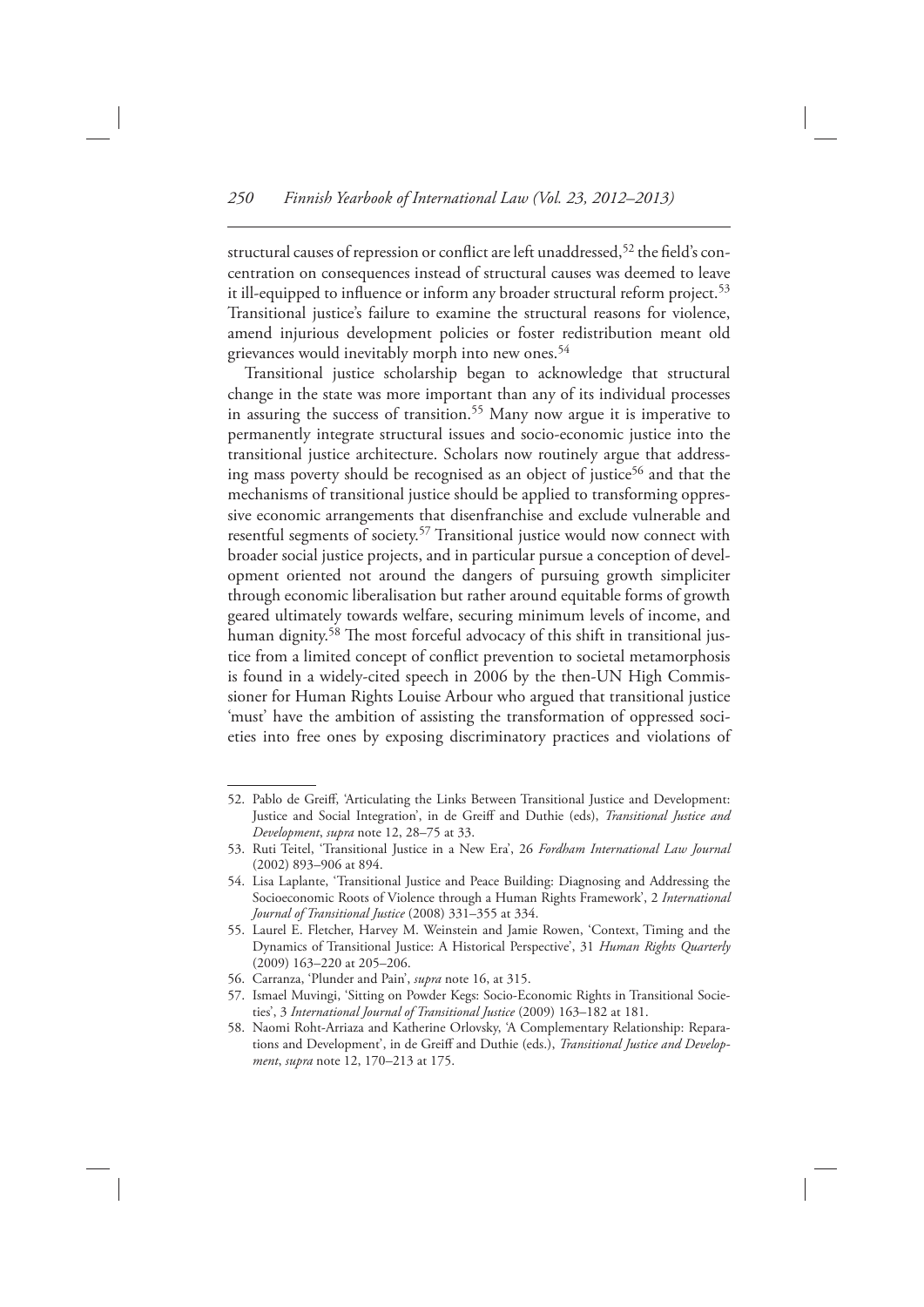economic, social and cultural rights before and during conflict.<sup>59</sup> This turn in transitional justice fits with an increased willingness in the field to embraces holistic, integrated strategies that combine retributive, restorative and reparative justice.<sup>60</sup> Transitional justice also embraces other disciplines such as peace-building and security sector reform which are increasingly conceptualised by the UN and INGOs in terms of human security.<sup>61</sup> Since 2011's World Bank Development Report identified a correlation between recurrent political violence and enduring poverty, the prevention of political violence has become a key goal of development assistance generally.<sup>62</sup>

This altered focus may have flowed from, and certainly accorded with, the perceptions of those whose lives international and domestic transitional justice actors tries to ameliorate. As victimisation was studied in greater depth came the realisation among scholars that it occurs on the level of gender, wealth and class, paving the way for a greater insistence on the indivisibility of rights in the literature that was not always appreciated in the hitherto predominant liberal-legalist paradigm.<sup>63</sup> Polls of survivor populations overwhelmingly demonstrate that socio-economic concerns trump the desire for criminal justice or truth in transitions. For example, Corkalo *et al* found that all communities in Bosnia deemed economic reconstruction and social justice more imperative than accountability.<sup>64</sup> In a survey of 2585 adults in Uganda in 2005, less than 1% believed justice was the most pressing priority after conflict, a figure dwarfed by the need for food (33%), education (5%) and health  $(6\%)$ . <sup>65</sup> In Nepal, only 3% of respondents thought punishing perpetrators was a priority, in contrast to compensation (24%), education (17%) and basic needs (16%). 66 Similar conclusions have also been drawn in the Democratic

<sup>59.</sup> Louise Arbour, 'Economic and Social Justice for Societies in Transition', 40 *NYU Journal of International Law & Policy* (2007) 1-27 at 3.

<sup>60.</sup> Paul Gready, 'Reconceptualising Transitional Justice: Embedded and Distanced Justice', 5 *Conflict, Security and Development* (2005) 3-21 at 7.

 <sup>61.</sup> UN Development Programme, *New Dimensions of Human Security: Human Development Report* (1994) at 23.

<sup>62.</sup> World Bank, 'World Development Report 2011: Conflict, Security, and Development', <http://wdr2011.worldbank.org/>.

<sup>63.</sup> Laplante, 'Roots of Violence', *supra* note 54, at 346.

<sup>64.</sup> D. Corkalo et al, 'Neighbors Again? Intercommunity Relations after Ethnic Cleansing', in Eric Stover and Harvey M. Weinstein (eds), *My Neighbor, My Enemy: Justice and Community in the Aftermath of Mass Cleansing* (Cambridge University Press, 2004) 143-161 at 143 .

 <sup>65.</sup> Phuong Pham & Patrick Vinck , *Transitioning to Peace: A Population-Based Survey on Attitudes About Social Reconstruction and Justice in Northern Uganda* ( University of California Human Rights Center, 2010) at 25.

<sup>66.</sup> Carla Fajardo and Warisha Farasat, 'Nepali Voices: Perceptions of Truth, Justice, Reconciliation, Reparations and the Transition in Nepal', International Center for Transitional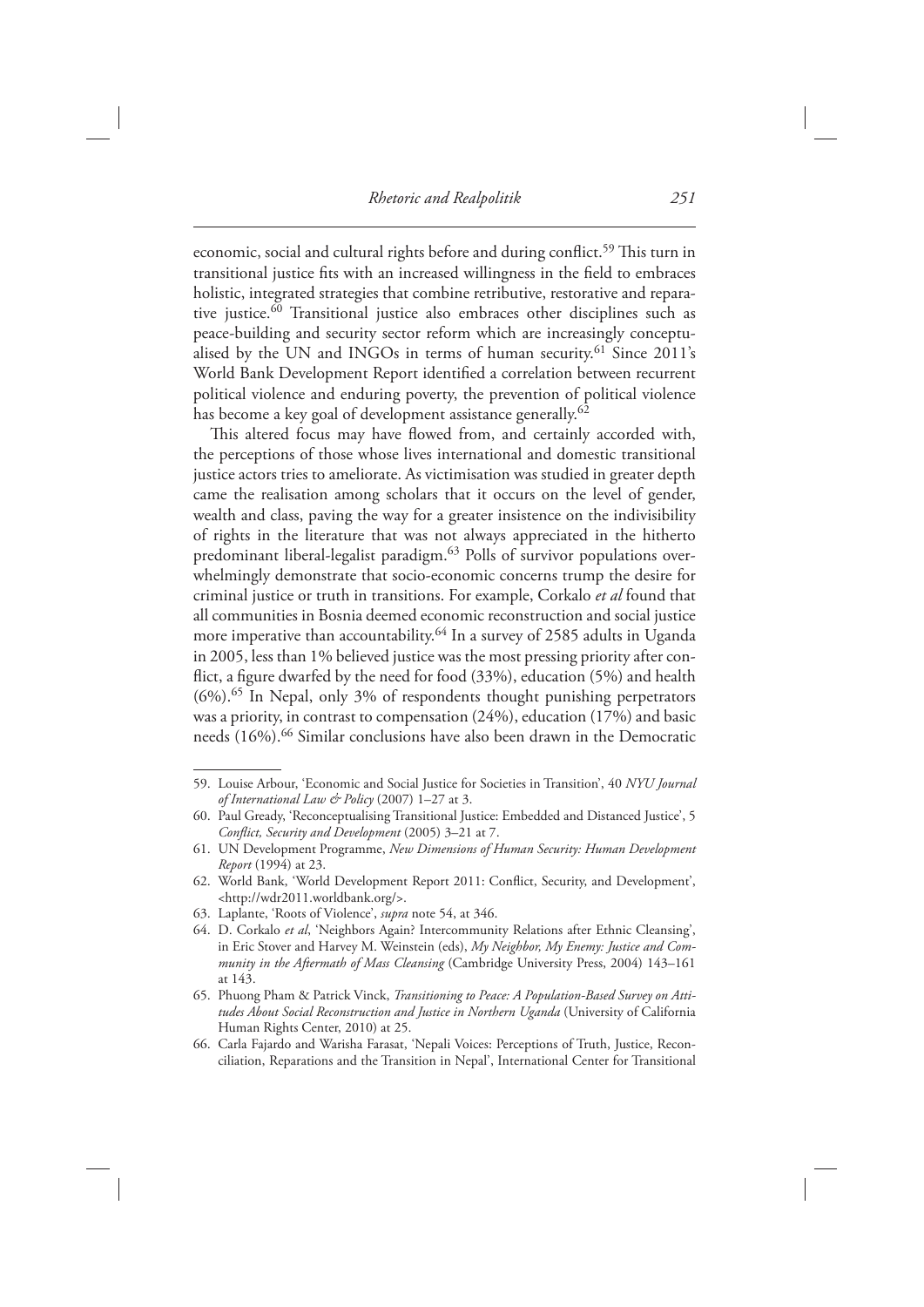Republic of the Congo<sup>67</sup> and in Kenya.<sup>68</sup> East Timor's Commission for Reception, Truth and Reconciliation acknowledged violations of bodily integrity but went on to affirm that 'the impact of conditions in which [the Timorese people] lived, while often less remarked upon, was equally damaging and possibly more long-lasting.<sup>'69</sup> Laplante observes that widespread protests and riots in post-transitional Chile, South Africa and Guatemala arose from the same types of socio-economic grievances that underpinned earlier periods of human rights violations in these states. 70 A study of victims in Rwanda, Cambodia and East Timor demonstrated that the failure of their societies to secure their basic needs constituted significant impediments to peace and reconciliation, notwithstanding the apparent stability of the respective transitions. 71 While Latin American societies have been observed to tolerate violations by authoritarian regimes in the pursuit of public order, the revelation that the juntas and caudillos were corrupt (most notably the Pinochet Riggs Bank and tax fraud scandals) have proven far more damaging to their historical reputations than civil and political rights abuses.<sup>72</sup> Black South Africans in particular perceive the beneficiaries of apartheid as having escaped much-needed scrutiny.<sup>73</sup> As Oomen argues, '[e]ven if the input and output of justice mechanisms are perceived as fair, they will still lack legitimacy if they operate within a context of ongoing discrimination and deprivation.<sup>'74</sup>

- 69. Commission for Reception, Truth and Reconciliation, *Chega! The Report of the Commission For Reception, Truth And Reconciliation* (2005), Chapter 7(9) at 2.
- 70. Laplante, 'Roots of Violence', *supra* note 54, at 331.
- 71. Wendy Lambourne, 'Transitional Justice and Peace-building After Mass Violence', 3 *International Journal of Transitional Justice* (2009) 28–48 at 42.
- 72. James Cavallaro and Sebastian Albuja, 'The Lost Agenda: Economic Crimes and Truth Commissions in Latin America and Beyond', in Kieran McEvoy and Lorna McGregor (eds), *Transitional Justice From Below: Grassroots Activism and the Struggle For Change* (Hart Publishing: London, 2008) 121-142 at 131-137.
- 73. Yasmin Sooka, 'The Politics of Transitional Justice', in Chandra Lekha Sriram and Suren Pillay (eds), *Peace Versus Justice?: The Dilemma of Transitional Justice in Africa* (James Currey: Suffolk, 2010) 21-43 at 33.
- 74. Barbara Oomen, 'Justice Mechanisms and the Question of Legitimacy: The Example of Rwanda's Multi-layered Justice Mechanisms', in Kai Ambos, Judith Large and Marieke

Justice and Advocacy Forum (2008), <ictj.org/sites/default/files/ICTJ-Nepal-Voices-Reconciliation-2008-English.pdf>.

<sup>67.</sup> Patrick Vinck and Phuong Pham, 'Ownership and Participation in Transitional Justice Mechanisms: A Sustainable Development Perspective from Eastern DRC ' , 2 *International Journal of Transitional Justice* (2008) 398-411.

<sup>68.</sup> Simon Robins, "To Live as Other Kenyans Do": A Study of the Reparative Demands of Kenyan Victims of Human Rights Violations' International Center for Transitional Justice and Advocacy Forum 28 (2011), <www.ictj.org/sites/default/files/ICTJ-Kenya-Reparations-Demands-2011-English.pdf>.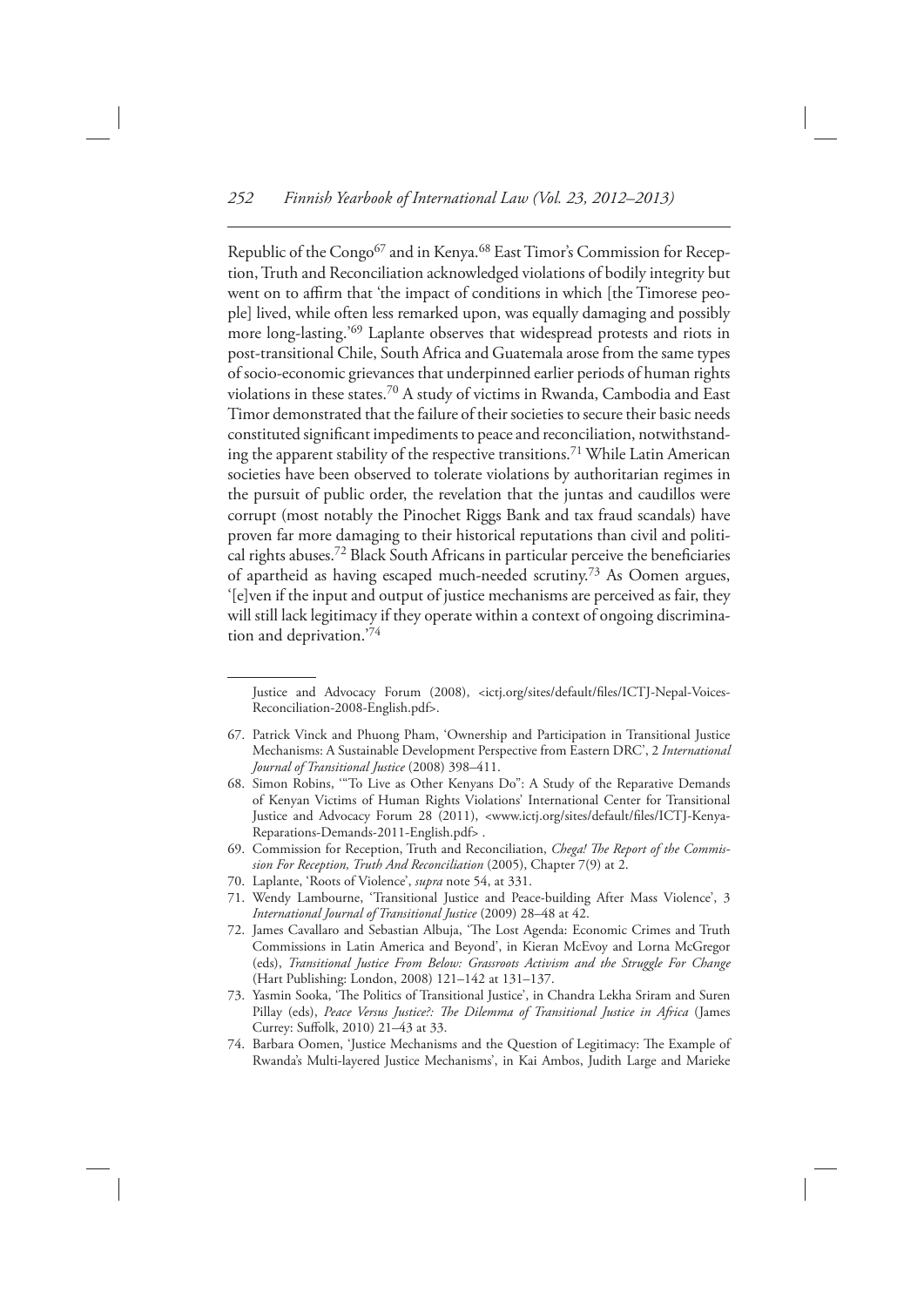#### 2.2. Towards an Expanded Focus

Until recently, these complaints about transitional justice's shortcomings and the potential for a more holistic response were merely 'Sunday beliefs,' conceptions of (in)justice that commanded subjective assent without actually inducing action to bring about an improved state of affairs.<sup>75</sup> The UN's seminal *Rule of Law and Transitional Justice Report* in 2004 acknowledged the need to repair the material damage of conflict or authoritarianism, but neglected to outline even a basic blueprint for tackling structural roots of conflict.<sup>76</sup> Practice on the ground offered little by way of example. However, in the last five years different suggestions have emerged as to how the field can address its past derelictions.<sup>77</sup> Lambourne conceives of a relatively wide form of 'socioeconomic justice' divided into historical justice (compensation, restitution, reparation) for past abuses and prospective distributive justice to minimise structural violence in future.<sup>78</sup> Andrieu asserts that the transformation of transitional justice should develop collective recognition procedures as the new rationale for social redistribution, $79$  echoing Mani's and Alexander's earlier proposals of an explicitly distributive approach geared towards equity in resources and power in addition to pre-existing legal and rectificatory forms of justice.<sup>80</sup> Pillay similarly contends that a redistributive approach 'might enable the creation of lasting peace by addressing the material discrepancies and psychological legacies of conflict.'<sup>81</sup> Kalmanovitz would prefer transitional justice to prioritise social minima like education, nutrition,

Wierda (eds), *Building a Future on Peace and Justice: Studies on Transitional Justice, Peace*  and Development, The Nuremberg Declaration on Peace and Justice (Springer: Berlin, 2009) 175-202 at 197.

 <sup>75.</sup> Jon Elster , *Closing the Books: Transitional Justice in Historical Perspective* ( Cambridge University Press, 2004) at 81.

 <sup>76.</sup> UN Secretary-General, *supra* note 34, at para. 54.

<sup>77.</sup> A significant milestone was the International Journal of Transitional Justice's 2008, volume 2 special issue on transitional justice and development where a number of the contributors argued for an expansion of the transitional justice field. A sizeable literature has followed, most notably de Greiff and Duthie (eds), *Transitional Justice and Development, supra* note 12; Gaby Oré Aguilar and Felipé Gomez Isa (eds), *Rethinking Transitions*: *Equality and Social Justice in Societies Emerging from Conflict* (Intersentia: Cambridge, 2011); Bergsmo et al (eds), *Distributive Justice*, *supra* note 18; Paul Gready, *The Era of Transitional Justice* (Routledge: New York, 2011).

<sup>78.</sup> Lambourne, 'Transitional Justice and Peace-building', *supra* note 71, at 41.

<sup>79.</sup> Andrieu, 'New Discipline', *supra* note 37, at 20.

 <sup>80.</sup> Mani, *Beyond Retribution* , *supra* note 25, at 10; Alexander, *Scoping Study* , *supra* note 32, at 48.

<sup>81.</sup> Suren Pillay, 'Conclusion', in Sriram and Pillay (eds), *Peace Versus Justice?*, *supra* note 73, 347–356 at 353.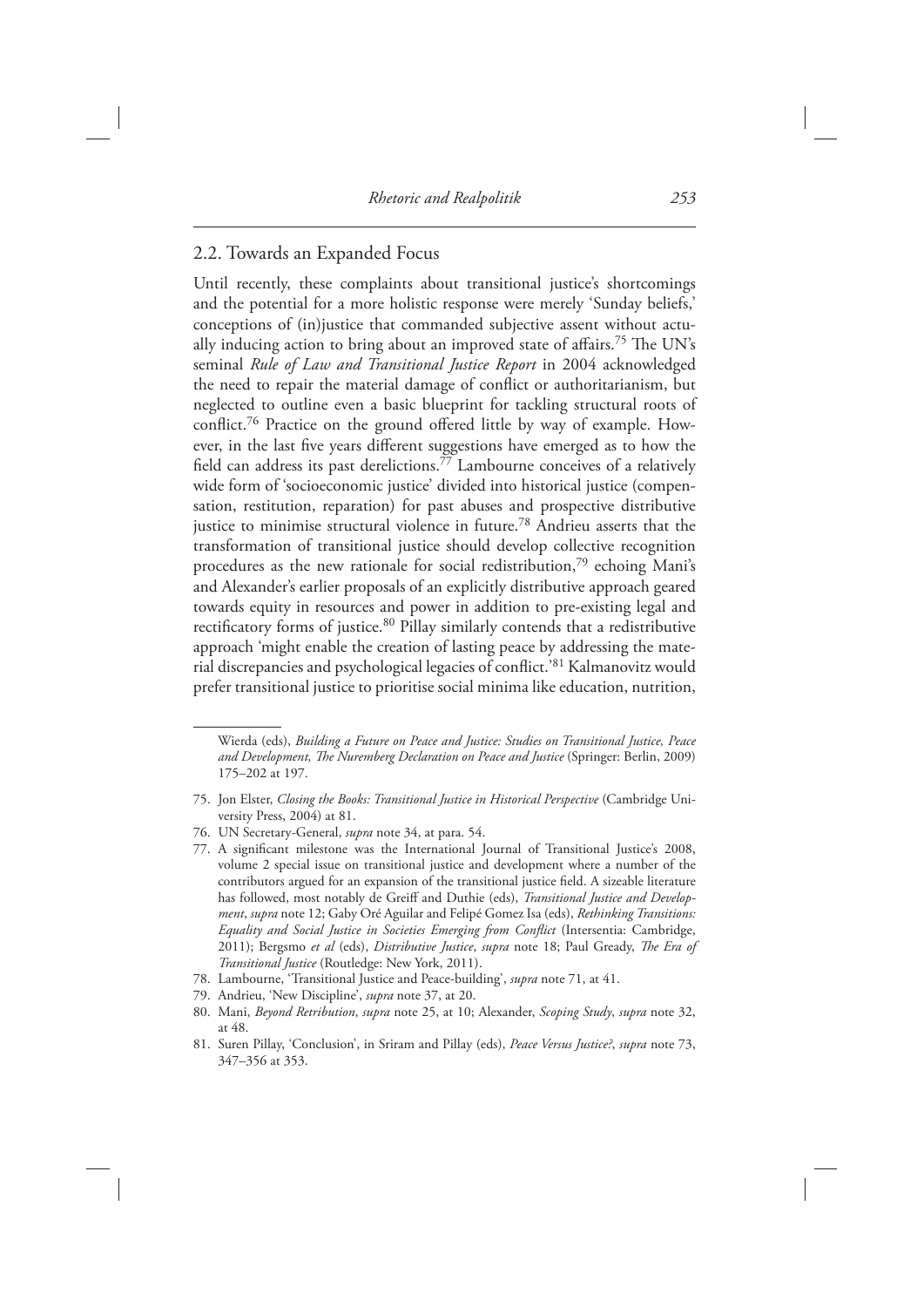education and health for the survivor population before attempting more corrective forms of justice.  $82$  Miller argues the field should aspire towards what she calls 'economic justice' which would address the economic roots of conflict, temper economic liberalisation with redistribution and impact on the transitional government's development plans.<sup>83</sup> Most ambitiously of all, Selim and Murithi assume transitional justice 'should be about expanding not only the choices, but also the options and blueprint for society and individuals to improve their livelihoods and wellbeing.'84 Aguirre and Pietropaoli contend that it should assure outcomes based on the third generation right to development.<sup>85</sup> Perhaps more modestly, Duthie argues transitional justice measures are not a development strategy but should be designed in ways that are 'development sensitive,'86 but this is an unusually circumspect vision of transitional justice's potential effect on post-conflict or post-authoritarian society. These distributive/egalitarian/developmental approaches would address the causes of poverty as well as its symptoms, conceptualising justice as equality in addition to the traditional transitional justice preoccupation with liberty.<sup>87</sup> The presumption is that virtuous circles would emerge wherein justice, development and democracy would mutually reinforce each other.<sup>88</sup>

 In considering this presumption, it is imperative to note that development discourse and literature has largely neglected to engage with transitional justice, 89 though the UNDP has committed to strengthening the linkages between the two areas.<sup>90</sup> Development practitioners in the field are frequently unaware or uninterested in parallel transitional justice activities, a

<sup>82.</sup> Pablo Kalmanovitz, 'Corrective Justice versus Social Justice in the Aftermath of War', in Bergsmo *et al* (eds), *Distributive Justice* , *supra* note 18, 71–96 at 76–77.

<sup>83.</sup> Miller, 'Effects of Invisibility', *supra* note 16, at 267.

<sup>84.</sup> Yvette Selim and Tim Murithi, 'Transitional Justice and Development: Partners for Sustainable Peace in Africa?', 6 *Journal of Peacebuilding and Development* (2011) 58-72 at 64. 85. Aguirre and Pietropaoli, 'The Case of Nepal', *supra* note 42, at 356.

<sup>86.</sup> Roger Duthie, 'Towards a Development-sensitive Approach to Transitional Justice', 2 *International Journal of Transitional Justice* ( 2008 ) 292 – 309 .

<sup>87.</sup> Muvingi, 'Sitting on Powder Kegs', *supra* note 57, at 166.

<sup>88.</sup> De Greiff, 'Articulating the Links', *supra* note 52, at 28; Lisa Hecht and Sabine Michalowski, 'The Economic Dimensions of Transitional Justice', University Of Essex Transitional Justice Network Concept Paper (2012), < www.essex.ac.uk/tjn/documents/ TheeconomicandsocialdimensionsofTJ.pdf>.

 <sup>89.</sup> Markus Lenzen, ' Roads Less Travelled: Conceptual Pathways (and Stumbling Blocks) for Development and Transitional Justice ' , in de Greiff and Duthie (eds), *Transitional Justice and Development* , *supra* note 12, 76–109 at 77 and 85.

<sup>90.</sup> United Nations Development Programme, 'Strengthening the Rule of Law in Conflict and Post-Conflict Situations: A Global UNDP Programme for Justice and Security 2008-2011' (2011), <www.unrol.org/files/rol\_final\_apr09.pdf> at 9.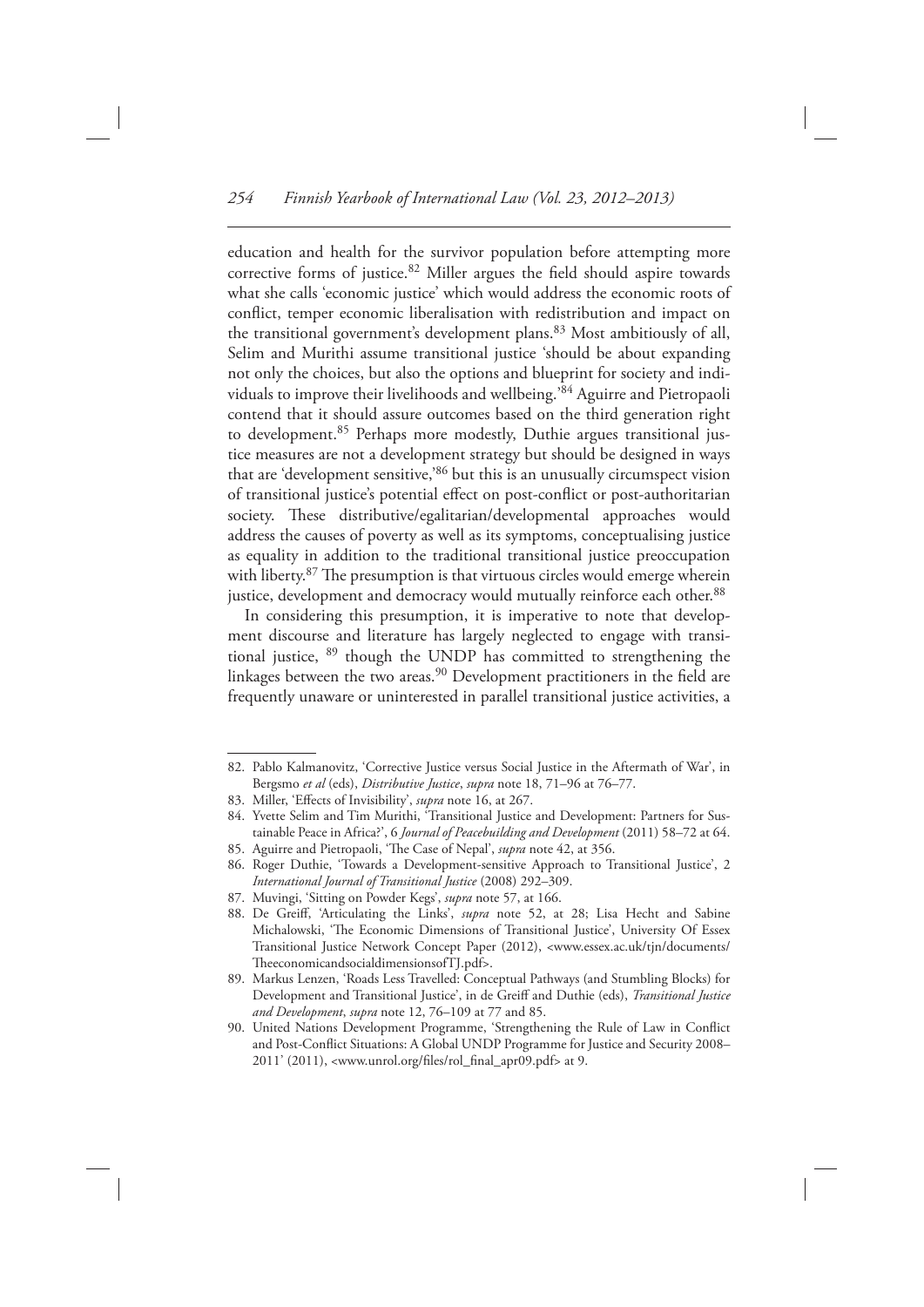phenomenon that reflects less the professional balkanisation that attends all peace-building than a belief that the mechanisms and insights of transitional justice are of limited application in conjuring a sustainable socio-economic agenda into being. If the international development community largely discounts transitional justice as being of anything more than tangential importance and if the record for transitional justice in addressing the structural roots of conflict by this point is negligible, why are there such large expectations? The novelty of focus may provide one explanation. Another answer may lie in the traditional optimism of scholars in the field regarding the potency of transition to redefine the norms on which a conflict-ridden society is based. The presumption of many is that periods of transition are times when 'everything is up for grabs all at once.'<sup>91</sup> Aguirre and Pietropaoli, for example, assert that transitions are rare periods of rupture 'that offer opportunities to reconceive the social meaning of past conflicts in an attempt to reconstruct their present and future effects,<sup>392</sup> while Bergsmo *et al* see transition as a transformative constitutional moment where the distribution of poverty and wealth, land reform and the economy may be publicly addressed.<sup>93</sup> It is suggested that truth commissions may have greater purchase because they take place in times when significant decisions about the future course of the state will be adopted.<sup>94</sup> It is assumed that states should feel a greater compulsion to redress conditions of socio-economic deprivation in the transitional period, especially if they are presented as rights violations.<sup>95</sup> Arbour's optimism is explained by her faith that '[s]ocieties in transition present unique opportunities for countries to equip themselves appropriately to ensure respect for human rights and human dignity.<sup>'96</sup> Even the very narrow criminal remits of the ICC's interventions in Africa have been viewed as 'windows of opportunity' for restructuring the state and reducing poverty (albeit without any concrete proposals for how it should do so).<sup>97</sup> Given that development actors

<sup>91.</sup> Francois DuBois and Adam Czarnota, 'The Transitional Rule of Law', 24 *Alternative Law Review* (1999) 9-19 at 10.

<sup>92.</sup> Aguirre and Pietropaoli, 'The Case of Nepal', *supra* note 42, at 357.

 <sup>93.</sup> Morten Bergsmo *et al* , ' Introduction ' , in Bergsmo *et al* (eds.), *Distributive Justice* , *supra* note 18, 1–14 at 2.

<sup>94.</sup> Rolando Ames Cobián and Felix Reátegui, 'Toward Systemic Social Transformation: Truth Commissions and Development', in de Greiff and Duthie (eds), *Transitional Justice* and Development, *supra* note 12, 142-169 at 145.

<sup>95.</sup> Laplante, 'Roots of Violence', *supra* note 54, at 331 (Preamble) and 341.

<sup>96.</sup> Arbour, 'Economic and Social Justice', *supra* note 59, at 26.

<sup>97.</sup> Christine Bjork and Juanita Goebertus, 'Complementarity in Action: The Role of Civil Society and the ICC in Rule of Law Strengthening in Kenya', 14 *Yale Human Rights and Development Law Journal* (2011) 205-230 at 226 and Wanza Kioko, 'The Place of Transitional Justice in Kenya's Political Transition', in Lawrence M. Mute, Kichamu Akivaga and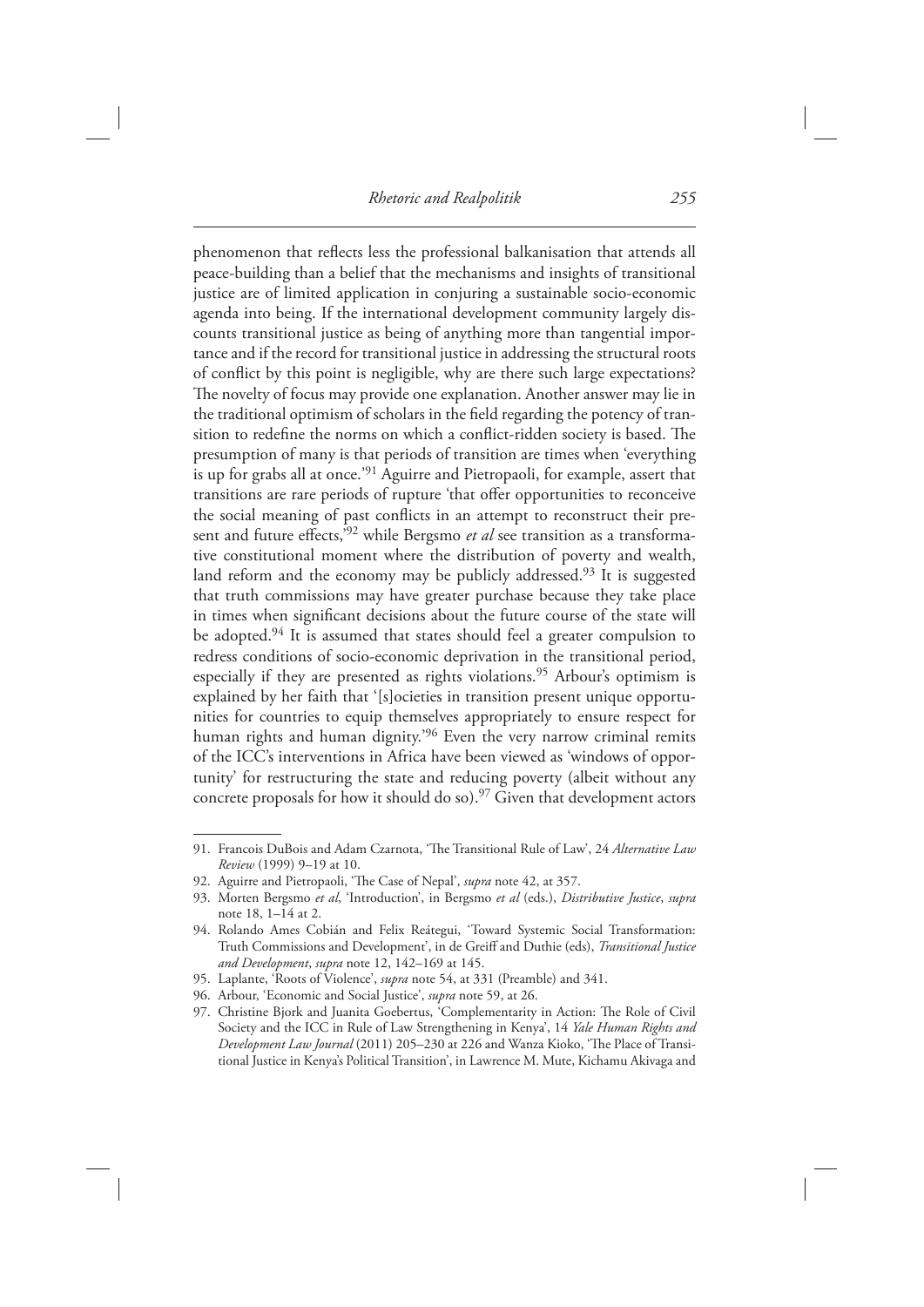also generally use periods of political change to foster systemic changes in the structure of society, transition may appear an unusually propitious time for ambitious projects.<sup>98</sup> This faith is shared to varying degrees by some development actors,<sup>99</sup> anti-corruption theorists<sup>100</sup> and political economists who argue that egalitarian structural change is most feasible where antagonistic interest groups have temporarily or permanently lost power.<sup>101</sup>

 Of course, critics of the emancipatory rhetoric of human rights have argued that humanitarians make arguments ' they know to be less persuasive than they claim' when activists and advocates attempt to revamp its tools (like transitional justice) to correct critical shortcomings (like a perceived narrowness of focus).<sup>102</sup> Notwithstanding the ostensibly immense confidence scholars have in transitional justice, even optimistic works are studiously opaque about what their conceptions of distributive, developmental or socio-economic justice will ultimately look like on the ground. Elements of a broad-based, development-friendly recovery like inflation policy, currency reform, bank regulation and even taxation go unaddressed in the literature. Advocates of a role for transitional justice in fundamentally altering the structures of divided societies acknowledge that thus far all we have are a series of hypothetical connections to be further researched,'<sup>103</sup> points of possible interconnection,'<sup>104</sup> 'a starting point for a broader conversation'<sup>105</sup> and underdeveloped concepts and boundaries.<sup>106</sup> Suggested activities ('exposing' discriminatory practices,<sup>107</sup> 'reaching' for deeper justice, <sup>108</sup> 'making connections')<sup>109</sup> exist in the realm of the exhortatory, at some causal remove from concrete betterment of peoples' lives. Though these developments in transitional justice ostensibly represent a welcome change from the traditional humanitarian reluctance identified

- 98. Cobián and Reátegui, 'Toward Systemic Social Transformation', *supra* note 94, at 145.
- 99. Alexander, *Scoping Study* , *supra* note 32.
- 100. Christine Cheng and Dominik Zaum, 'Key Themes in Peace-Building and Corruption', 15 *International Peacekeeping* (2008) 301-309 at 307.
- 101. Donald Snodgrass, 'Restoring Economic Functioning in Failed States', in Robert I. Rotberg (ed.), When States Fail: Causes And Consequences (Princeton University Press, 2004) 256-268 at 264.
- 102. Kennedy, *Dark Sides of Virtue* , *supra* note 8, at 28.
- 103. Colvin, 'Purity and Planning', *supra* note 20, at 414.
- 104. *Ibid.*
- 105. Miller, 'Effects of Invisibility', *supra* note 16, at 291.
- 106. Hecht and Michalowski, 'Economic Dimensions', *supra* note 88, at 1.
- 107. Arbour, 'Economic and Social Justice', *supra* note 59, at 3.
- Tafadzwa Pasipanodya, 'A Deeper Justice: Economic and Social Justice as Transitional Justice in Nepal', 2 *International Journal of Transitional Justice* (2008) 378-397 at 397.
- 109. De Greiff and Duthie (eds), *Transitional Justice and Development*, *supra* note 12.

Wanza Kioko (eds), *Building an Open Society: The Politics of Transition in Kenya* (Claripress: Nairobi, 2002) 330-350 at 331.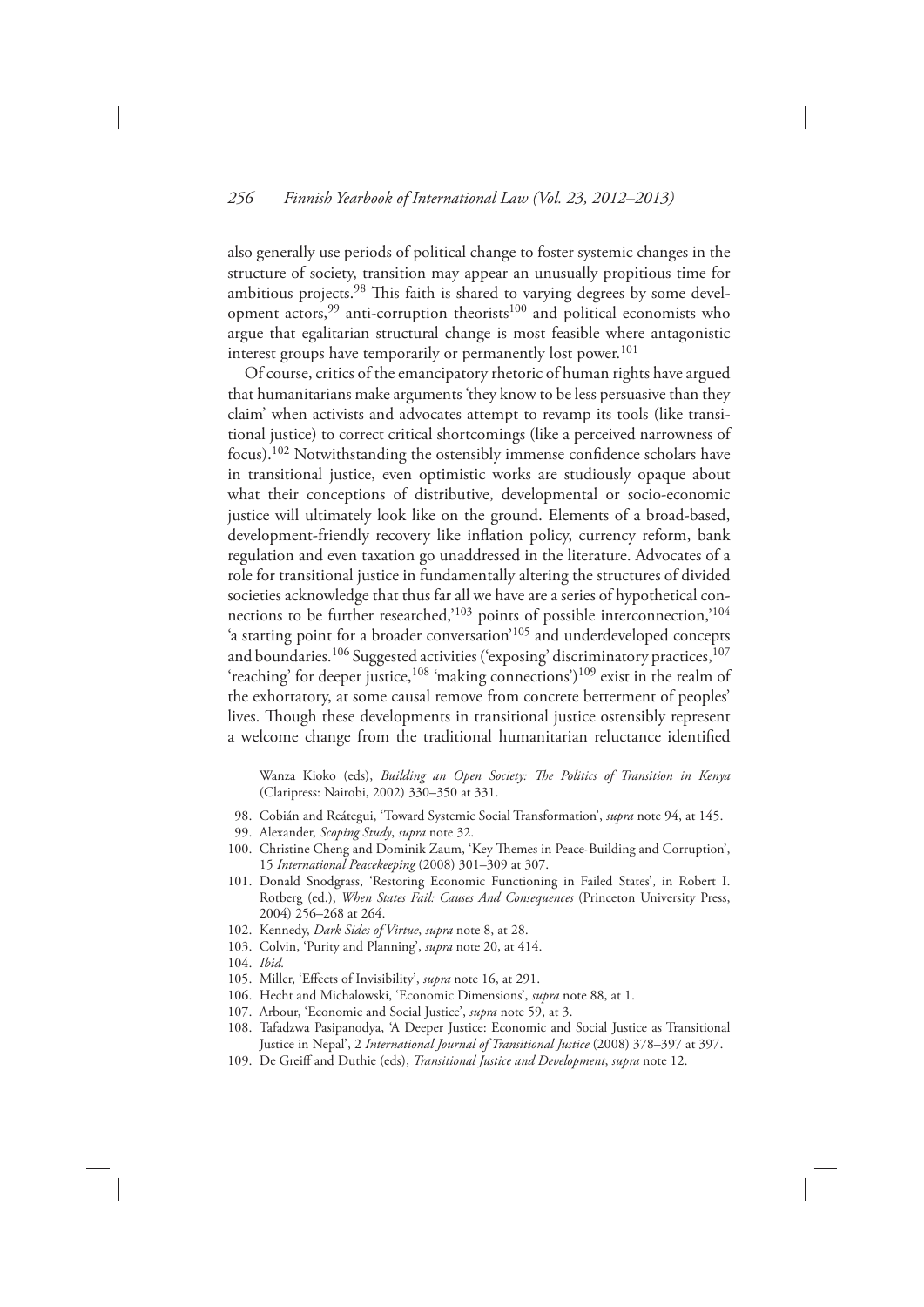by Kennedy to make distributional choices, current advocacy is still slow to identify winners and losers, how much the winners stand to benefit, or how the losers might react.<sup>110</sup> The apparent progress in redefining transitional justice, therefore, is more rhetorical than programmatic or policy-based. Because these exhortations have yet to be acted upon, there is no established theoretical or empirical base on which to build.<sup>111</sup> Even a rudimentary 'lessons learned' stage that could serve as a generic template for activities to this end has yet to be arrived at. The generalised arguments made are inspiring but lacking in even the most minimal concrete detail if considered in the context of particularised transitions.

## 3. Transitional Justice and Rhetoric

 If the potential of transitional justice to transform social and economic organisation of the state is as self-evident as its proponents suggest, the question remains as to why socio-economic justice has been pursued so infrequently in times of significant political change. In answering this question, the answer is found to lie not with the inadequacy of trials, truth commissions or reparations as catalysts for macro-economic reforms, nor the often painfully negotiated nature of transition, but in the conception of justice within the field. Arguments to the effect that more egalitarian social change is impaired by the narrowness of the concept of justice presuppose a wide latitude for transitional justice actors to define their fields of action and a high degree of efficacy once they act.

#### 3.1. Transitional Justice as the Marginaliser of Socio-Economic Injustice

 Aside from the startlingly ambitious nature of the propositions made about transitional justice's potential to thoroughly transform unjust arrangements in a manner that war, democracy, development and aid have not, what is most notable about this line of argumentation is the firmness with which it rejects transitional justice's existing modes of practice. As noted above, all arguments asserting a hitherto-unrealised distributive/developmental potency in transitional justice begin by deprecating the narrowness of the existing conception of justice. This narrowness is viewed as an inevitable consequence of the liberal paradigm which dominates the field, elevating legalism and

 <sup>110.</sup> Kennedy, *Dark Sides of Virtue* , *supra* note 8, at xxiii–xxiv.

<sup>111.</sup> Colvin, 'Purity and Planning', *supra* note 20, at 414.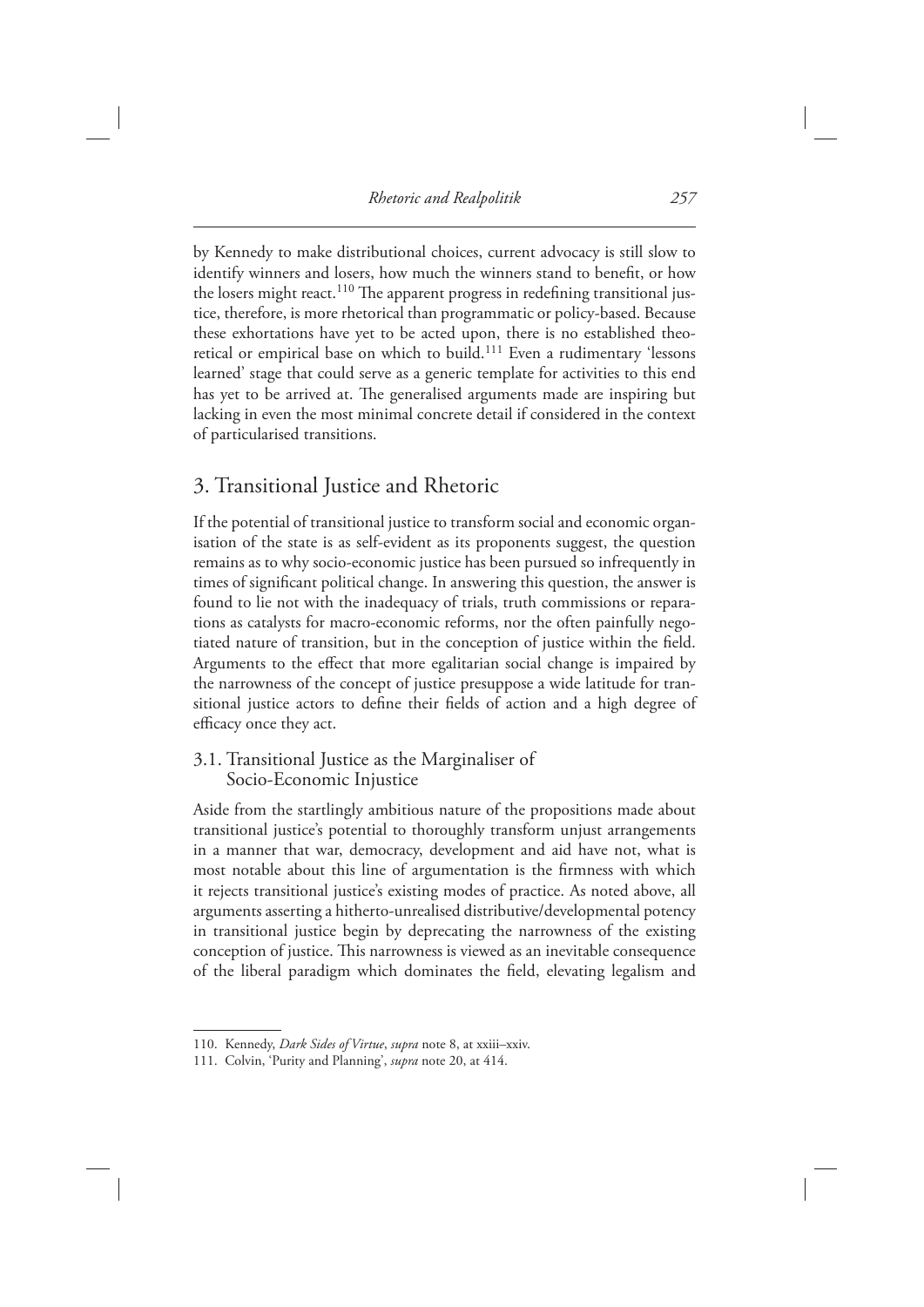political rights at the expense of including economic and cultural issues.<sup>112</sup> The paradigmatic example of this is the South African TRC's very limited definition of a gross violation of human rights as '(a) the killing, abduction, torture or severe ill-treatment of any person; or (b) any attempt, conspiracy, incitement, instigation, command or procurement to commit [killing, abduction, torture or severe ill-treatment]' in a state where hunger and deprivation arguably were responsible for far greater losses of life. 113 Torture, war crimes and rape committed by police, soldiers or politicians fall comfortably within the conceptual parameters of transitional justice, but income flows and inequalities they made possible for the much larger number of corporations, landowners and other beneficiaries do not. Socio-economic rights have historically been marginalised in scholarship and policy-making since the Universal Declaration of Human Rights. Transitional justice is therefore seen by some as yet another skirmish in a wider ideological battle over human rights. On this view, the failure to integrate structural violence perspectives is seen as the product of the following traditional liberal-legalist assumptions in the wider human rights literature:

- 1. that the transitioning government's obligations to positively secure economic rights will inevitably fall foul of the state's lack of resources, capacity or agency, and therefore should not be pursued;<sup>114</sup> or
- 2. that deprivations of economic, social or cultural rights are less egregious than violations of civil and political rights, 115 or
- 3. that socio-economic rights violations are non-justiciable and therefore better addressed by development actors.<sup>116</sup>

Overall, as Arbour puts it, 'not actively protecting and promoting economic, social, and cultural rights reflects the hidden assumption that ESC rights are not entitlements but aspirational expectations' in transitional justice.<sup>117</sup>

The modern critique of transitional justice takes Arbour's position further by arguing that it applies with greater force in transition than in ordinary conditions of political stability, for two reasons. The first is that transitional

<sup>112.</sup> Patricia Lundy and Mark McGovern, 'Whose Justice? Rethinking Transitional Justice From the Bottom Up', 35 *Journal of Law & Society* (2008) 265-292 at 274.

<sup>113.</sup> Pablo de Greiff, 'Repairing the Past: Reparations for Victims of Human Rights Violations', in Pablo de Greiff (ed.), *The Handbook of Reparations* (Oxford University Press, 2006)  $1 - 18$  at 8.

 <sup>114.</sup> Mani, *Beyond Retribution* , *supra* note 25, at 41.

<sup>115.</sup> Kora Andrieu, 'Dealing With a "New" Grievance: Should Anticorruption Be Part of the Transitional Justice Agenda?', 11 *Journal of Human Rights* (2012) 537-557 at 543.

<sup>116.</sup> Carranza, 'Plunder and Pain', *supra* note 16, at 315.

<sup>117.</sup> Arbour, 'Economic and Social Justice', *supra* note 59, at 4.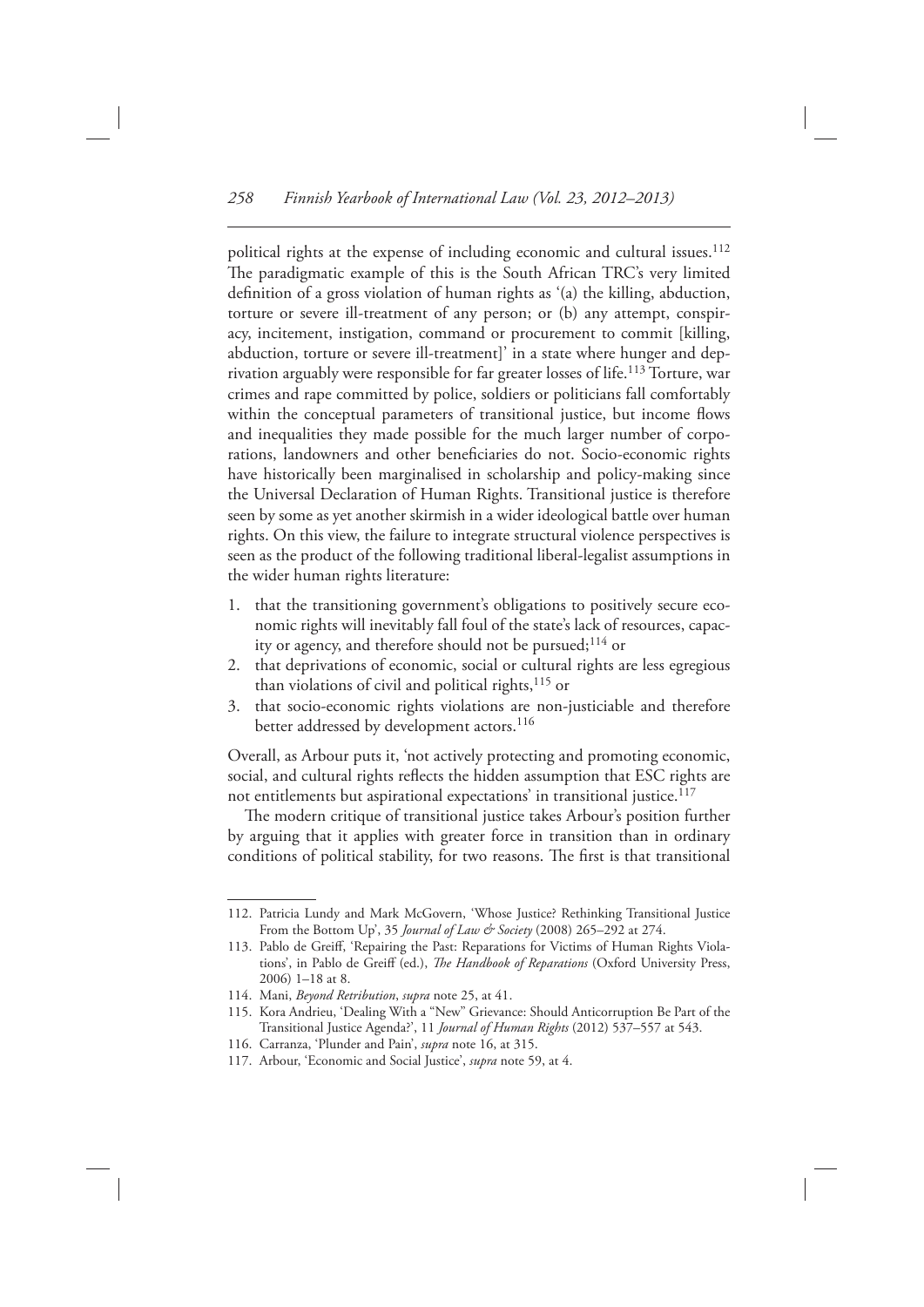justice's traditional preoccupation with a rupture between the repressive/ conflicted past obscures the ongoing nature of past structural violence.<sup>118</sup> In this way, the predominant concern of transitional justice with the cessation of military or repressive violence and handover of power has marginalised questions of socio-economic development.<sup>119</sup> The second reason is that the teleological impetus of transitional justice towards a peaceful democratic future depoliticises debate over social structures by assuming all fundamental dilemmas are either resolved by the sheer fact of liberalising transition or resolvable soon within the new democratic dispensation.<sup>120</sup> It is alleged that progress is stymied by the field's building-blocks approach in which justice mediates political transition and only then can larger problems be addressed by the polity or the market. 121 As Arthur puts it

Instead of 'coming to terms' with historical complexities (as one might expect in an effort to deal with 'the past'), transitional justice was presented as deeply enmeshed with political problems that were legal-institutional and, relatively, short-term in nature. So short-term, in fact, that they could be dealt with specifically during a 'transitional' period.<sup>122</sup>

The position that transitional justice has ignored wider issues of social justice is inarguable. What is notable, and indeed regrettable, about these arguments is the dramatic ratcheting-up of the surrounding rhetoric to the effect that transitional justice as currently constituted in practice or conceptualised in theory is worthless, pointless or merely counter-productive if it does not address poverty or social exclusion. It is one thing to argue, as Mamdani does, that social justice is more important in some or all transitions than traditional modalities of transitional justice like trial, $123$  or that the narrow mainstream practice of transitional justice reinforces a narrative that the conflict was political or ethnic but unrelated to deeper economic inequalities.<sup>124</sup> Few would dispute the assertion that transitional justice is essentially incomplete without attention to wider injustices. As Dwyer put it, ' How much reconciliation can be achieved if, in post-apartheid South Africa, Whites admit that their economic, social and political status was based on a morally bankrupt system but

<sup>118.</sup> Miller, '(Re)Distributing Transition', *supra* note 1, at 375; Andrieu, 'New Discipline', *supra* note 37, at 19.

<sup>119.</sup> Muvingi, 'Sitting on Powder Kegs', *supra* note 57, at 167.

<sup>120.</sup> Cobián and Reátegui, 'Toward Systemic Social Transformation', *supra* note 94, at 155.

<sup>121.</sup> Arbour, 'Economic and Social Justice', *supra* note 59, at 4.

<sup>122.</sup> Paige Arthur, 'How "Transitions" Reshaped Human Rights: A Conceptual History of Transitional Justice', 31 *Human Rights Quarterly* (2009) 321-367 at 333.

<sup>123.</sup> Mahmood Mamdani, 'Reconciliation Without Justice', XLVI South African Review of *Books* (1996) 3-5 at 5.

<sup>124.</sup> Andrieu, 'New Discipline', *supra* note 37, at 19.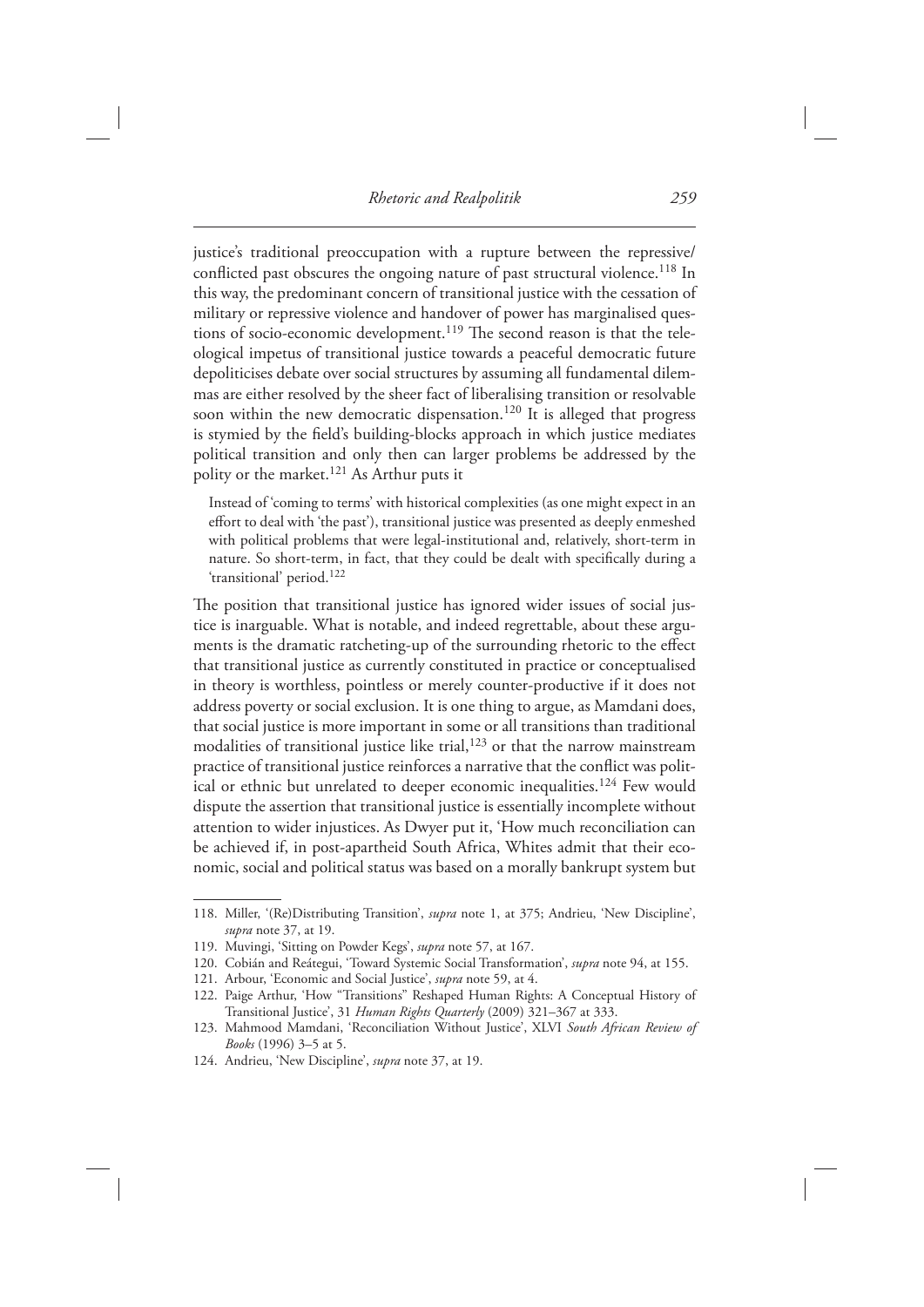then refuse to accept sharply redistributive taxation?'<sup>125</sup> These are valid, some might say unavoidable, criticisms of transitional justice as currently practiced. It is also reasonable to suggest transitional justice may seem an empty gesture to those victims who benefit only indirectly from democratisation and establishing the rule of law or to those whose children and grandchildren will be the ultimate inheritors of any long-term transitional dividend.<sup>126</sup>

#### 3.2. Transitional Justice as an Aggravator of Socio-Economic Injustice

 However, there is another, more antagonistic strain to this position that significantly ups the rhetorical ante, going beyond merely cataloguing the regrettable omissions of the field to argue transitional justice as currently practiced is actively harmful in socio-economic terms. The most prevalent example is a zero-sum game argument already familiar in wider human rights debates to the effect that pursuing civil and political rights represents an acquiescence to the dominant neo-liberal economic order and an implicit renunciation of social justice issues like health, welfare and poverty. For example, Miller argues that the standard set of debates on transitional justice (truth versus justice, what works, etc.) have erected an artificial binary separation between the realms of economics and justice, a deliberate 'constructed invisibility' that consciously or unconsciously fosters an aggressively liberalising post-transition politics. 127 Carranza similarly argues that the field deliberately 'looks away' when it sees socio-economic injustices.<sup>128</sup> Teitel vaguely suggests that transitional justice ' has, in large part, displaced broader reform projects, and appears to represent a move away from progressive politics' without suggesting what those broader reform projects might be.<sup>129</sup> Wilson is more direct in contending that the South African TRC's narrow focus on extreme violence 'actually obstructed' a wider search for social justice there.<sup>130</sup> On this view, transitional justice appears a deliberate mechanism for ideological obfuscation to divert attention from the economic beneficiaries of the predecessor regime.<sup>131</sup> Mullen

<sup>125.</sup> Miriam J. Aukerman, 'Extraordinary Evil, Ordinary Crimes: A Framework for Understanding Transitional Justice', 15 Harvard Human Rights Journal (2002) 39-98 at 83.

<sup>126.</sup> Andrieu, 'New Discipline', *supra* note 37, at 15.

<sup>127.</sup> Miller, 'Effects of Invisibility', *supra* note 16.

<sup>128.</sup> Carranza, 'Plunder and Pain', *supra* note 16, at 330.

<sup>129.</sup> Teitel, 'New Era', *supra* note 53, at 901.

<sup>130.</sup> Richard A. Wilson, 'Justice and Legitimacy in the South African Transition', in Alexandra Barahona De Brito, Carmen González-Enríquez and Paloma Aguilar (eds), *The Politics of Memory: Transitional Justice in Democratising Societies* ( Oxford University Press , 2001) 190-217 at 207.

<sup>131.</sup> Van der Merwe, 'Delivering Justice', *supra* note 6, at 117.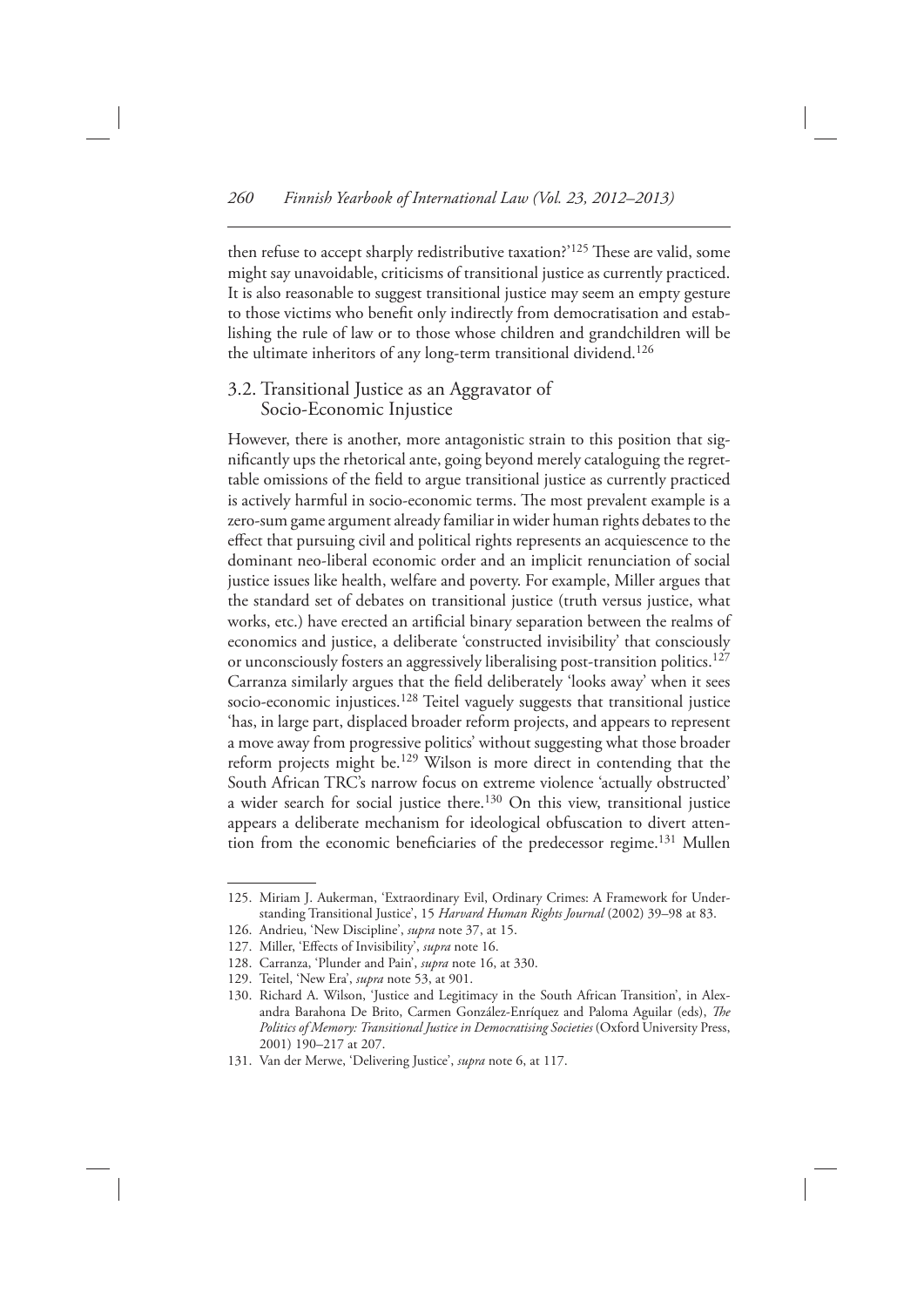is somewhat more generous when he accepts that widespread labour abuses and private sector exploitation in El Salvador 'are not entirely attributable' to the mandate of its Commission on Truth, which again focused more on individuals than broader systems.<sup>132</sup> Though rhetorically compelling, these arguments appear to conflate a failed operation (transitional justice) with the pre-existing disease (inequality). The best example of this tendency towards hyperbole is Miller's assertion that by ignoring the deeper roots of conflict, transitional justice mechanisms in explicitly causal terms " may actively contribute to new outbreaks of violence.<sup>'133</sup> The extension of this argument, that ignoring inequalities will inevitably lead to a recurrence of conflict,  $^{134}$  appears to ignore the plethora of transitions in states like Mozambique, Angola, Guatemala and Sierra Leone which appear highly durable notwithstanding the absence of any real distributive justice.<sup>135</sup>

 Others go further rhetorically to argue that transitional justice as currently practiced is effectively the handmaiden of neo-liberal structural adjustment programs. Certainly, economic liberalisation tends to accompany political transition, though few states will be untouched by it beforehand—it may after all have been a contributory factor to war or authoritarian rule. Numerous scholars argue that transitional justice must be understood as an integral part of the liberal peace-building model and therefore automatically promotes neo-liberal market-based economic models antithetical to redistribution of wealth or economic equality.<sup>136</sup> Makau Wa Mutua, for example, sees transitional justice as reproducing the assumption in global human rights of the naturalness of the market and the inevitability of capitalist relationships.<sup>137</sup> Nagy contends that transitional justice is open to the accusation of attempting to 'produce subjects and truths that align with market democracy and are blind to gender and social justice.'<sup>138</sup> Gready contends that by privileging

<sup>132.</sup> Mullen, 'Reassessing the Focus', *supra* note 4, at 14.

<sup>133.</sup> Miller, 'Effects of Invisibility', *supra* note 16, at 288.

<sup>134.</sup> *Ibid*, at 287.

 <sup>135.</sup> As Holmes reminds us, since de Tocqueville progressive politics has had to grapple with the fact that many extremely unequal societies have manifested stability and immunity from class-based revolution (Holmes, 'Concluding Remarks', *supra* note 18, at 422).

<sup>136.</sup> Sandra Rubli, *Transitional Justice: Justice by Bureaucratic Means?* (Swiss Peace Working: Berne, 2012) at 3; Chandra Lekha Sriram, 'Justice as Peace? Liberal Peacebuilding and Strategies of Transitional Justice', 21 *Global Society* (2007) 579-591 and Patricia Lundy and Mark McGovern, 'The Role of Community in Participatory Transitional Justice', in McEvoy and McGregor (eds), *Transitional Justice From Below* , *supra* note 72, 99–120 at 104.

<sup>137.</sup> Makau Mutua, 'A Critique of Rights in Transitional Justice: The African Experience', in Aguilar and Gomez Isa (eds), *Rethinking Transitions, supra* note 77, 31–45 at 36–37.

<sup>138.</sup> Rosemary Nagy, 'Transitional Justice as a Global Project: Critical Reflections', 29 Third *World Quarterly* (2008) 275-289 at 275-276.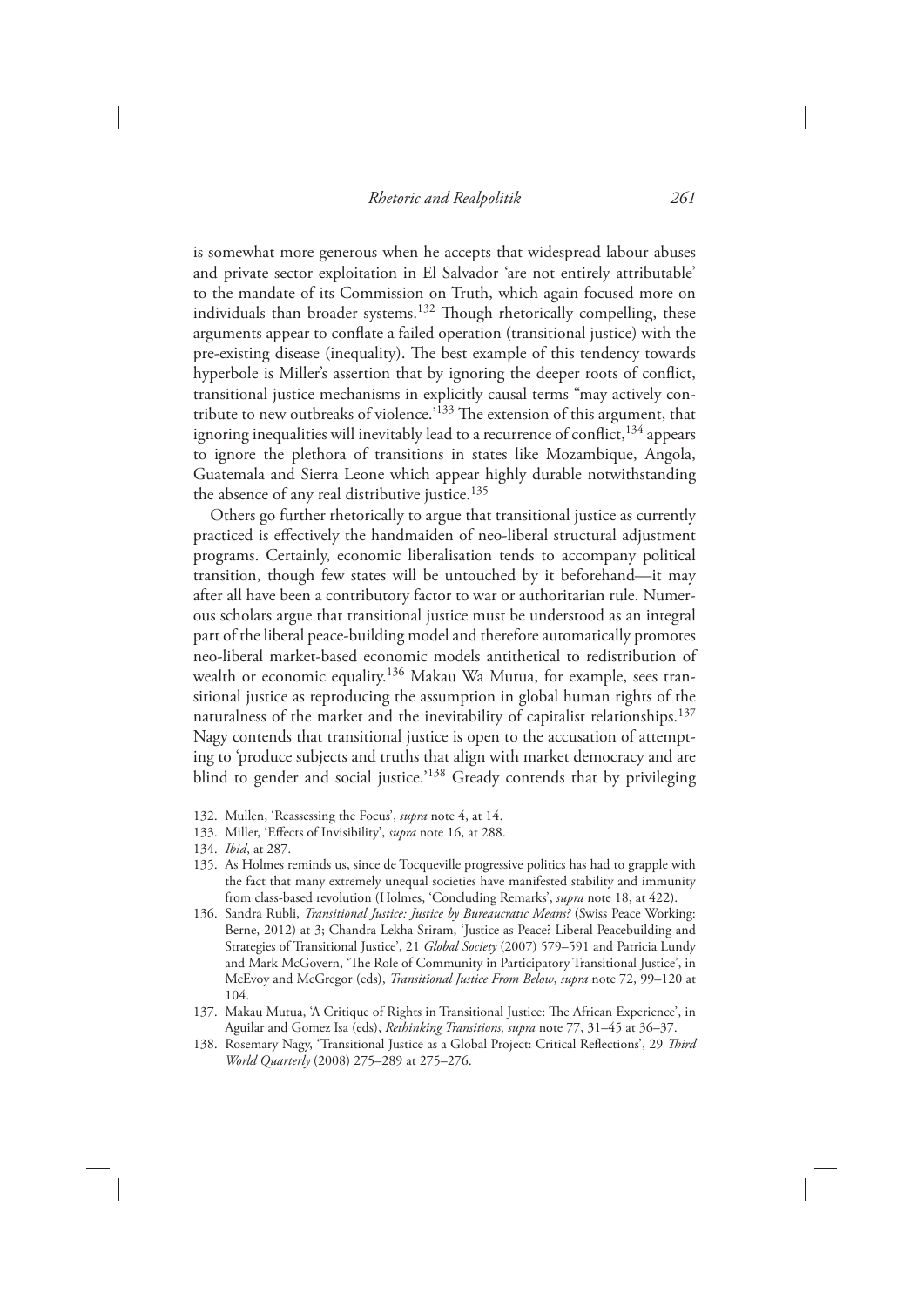civil and political violations over economic abuses in the South African TRC, the 'result has been entrenched, even increasing, inequality.'<sup>139</sup> On the basis of these arguments, transitional justice isn't merely failing to address socioeconomic justice, it appears to exacerbate it by serving to protect the interests of the privileged at the expense of the poor,  $140$  actively perpetuating the position of existing economic elites instead of empowering the marginalised, 141 and serving as an enabling context for the ravages of the free market.<sup>142</sup> Lost amongst the stridency of these claims is the fact that these are essentially arguments from omission and temporal correlation. Because transitional justice has not addressed socio-economic justice and is located within broader trends of peace-building and democratisation that exacerbate or at least fail to mitigate socio-economic inequalities, it is argued that the field must therefore automatically support or conduce to marketisation and liberalising growth.

Ignatieff is convincing in arguing against this mechanical conflation of free market globalists and human rights internationalists. Though the moral individualism that traditionally characterises human rights and its transitional justice variant has some 'elective affinity with the economic individualism of the global market', the two cannot be presumed to march hand in hand as the relationship between the two is more usually antagonistic.<sup>143</sup> Because humanitarians presume institutions like transitional justice are inherently benign and effective, when they fail to realise their assumed potential claims tend to arise that policy-making has been 'captured,' distorted or misused.<sup>144</sup> In this case, transitional justice is assumed to have been commandeered by agents sympathetic to, or actively supportive of, globalising capital. However, as Section 4 goes on to argue, it is difficult to find any scholars or activists or policy-makers in the field supportive of neo-liberal economics or the idea that transitional justice should facilitate capitalism. Even if transitional justice does not act as a brake on simultaneous processes of economic liberalisation, it cannot be assumed to facilitate these processes. It may be entirely neutral. The prosecutor exploring the role of blood diamonds in the Sierra Leone conflict or the truth commissioner listening to rape testimony in Guatemala would be astonished to discover their work provided an 'enabling context for free markets'<sup>145</sup> purely because the scope of their enquiry didn't expand as far

<sup>139.</sup> Gready, 'Embedded and Distanced Justice', *supra* note 60, at 5.

<sup>140.</sup> Muvingi, 'Sitting on Powder Kegs', *supra* note 57, at 182.

<sup>141.</sup> Aguirre and Pietropaoli, 'The Case of Nepal', *supra* note 42, at 367.

<sup>142.</sup> Gready, 'Embedded and Distanced Justice', *supra* note 60, at 5.

<sup>143.</sup> Michael Ignatieff, *Human Rights as Politics and Idolatry* (Princeton University Press, 2001) at 7.

 <sup>144.</sup> Kennedy, *Dark Sides of Virtue* , *supra* note 8, at 121.

<sup>145.</sup> Gready, 'Embedded and Distanced Justice', *supra* note 60, at 5.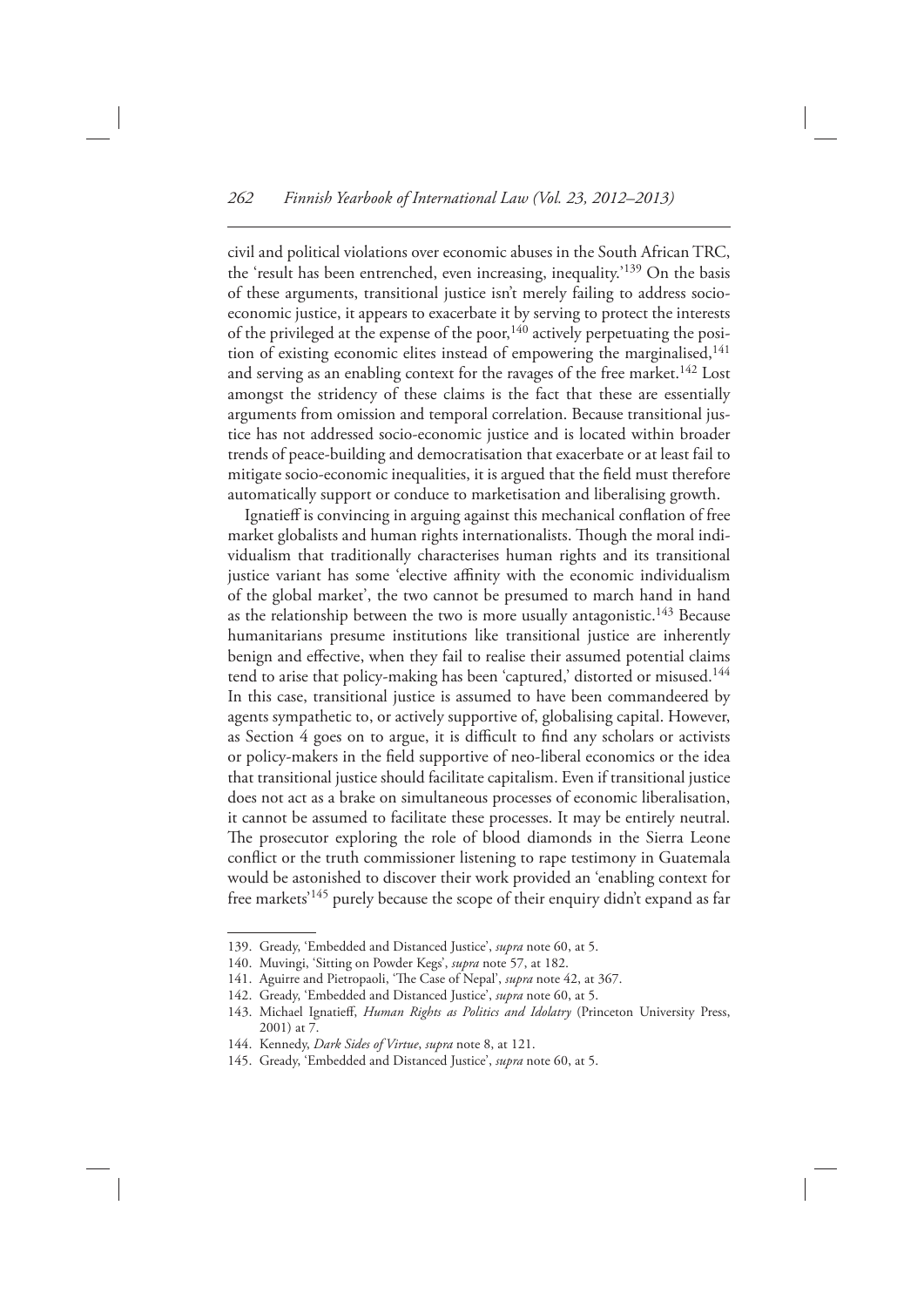as the roots of all social division. Advocates of a wider role for transitional justice must remain alive to the possibility that neither a 'conspiracy of interests' nor a 'coherence of blindness' explain its lack of impact on unjust societal structures.<sup>146</sup>

 A few other less common rhetorical strategies have been employed to criticise existing modalities of transitional justice. The first is the dramatic reorientation of the metrics by which transitional justice should be judged. For example Villa-Vicencio contended the South Africa TRC should be judged not on the basis of who went to prison but on whether the quality of everyday life was better,<sup>147</sup> while Alexander argues that transitional justice was 'critical' and 'vital' to poverty reduction (before somewhat contradictorily noting it rarely has this role).<sup>148</sup> Another line of argument is that transitional justice, with its focal points of retribution and restoration, is pointless if it doesn't make everyday life better or reduce poverty. The argument of Boraine, on the one hand, and Selim and Murithi, on the other, that reconciliation without economic justice 'is cheap and spurious', or merely symbolic, is implicitly or explicitly commended in much of the literature.<sup>149</sup> Another rhetorical strategy is to juxtapose transitional justice with other projects. Mani's position that transitional justice represents a costly luxury in a highly-constrained environment is reasonable, but she too appears to accept the zero-sum game interpretation when she further asserts that transitional justice 'often comes to represent a trade-off of sorts between justice or development.<sup>'150</sup> Though there is a legitimate concern that costly transitional justice projects are pitched financially against justice sector reform activities, <sup>151</sup> neither Mani nor anyone else manages to cite specific examples of money being diverted from development projects to transitional justice. Funding for transitional justice and development tend to come from different sources, while financial support for development dwarfs that of transitional justice.<sup>152</sup>

The trend in transitional justice scholarship towards addressing structural, socio-economic issues is welcome, and the critique of the limitations of its

<sup>146.</sup> Miller, 'Effects of Invisibility', *supra* note 16, at 272.

 <sup>147.</sup> Conference speech cited in Mani, *Beyond Retribution* , *supra* note 25, at 125.

 <sup>148.</sup> Alexander, *Scoping Study* , *supra* note 32, at 3 and 47.

<sup>149.</sup> Alex Boraine, *A Country Unmasked: Inside South Africa's Truth and Reconciliation Commission* (Oxford University Press, 2000) at 357; Selim and Murithi, 'Transitional Justice and Development', *supra* note 84, at 61.

<sup>150.</sup> Mani, 'Editorial', *supra* note 33, at 253, repeated at 257.

<sup>151.</sup> Muna B. Ndulo and Roger Duthie, 'The Role of Judicial Reform in Development and Transitional Justice', in de Greiff and Duthie (eds), *Transitional Justice and Development*, *supra* note 12, 250–281 at 265.

<sup>152.</sup> Lenzen, 'Roads Less Travelled' supra note 89, at 86.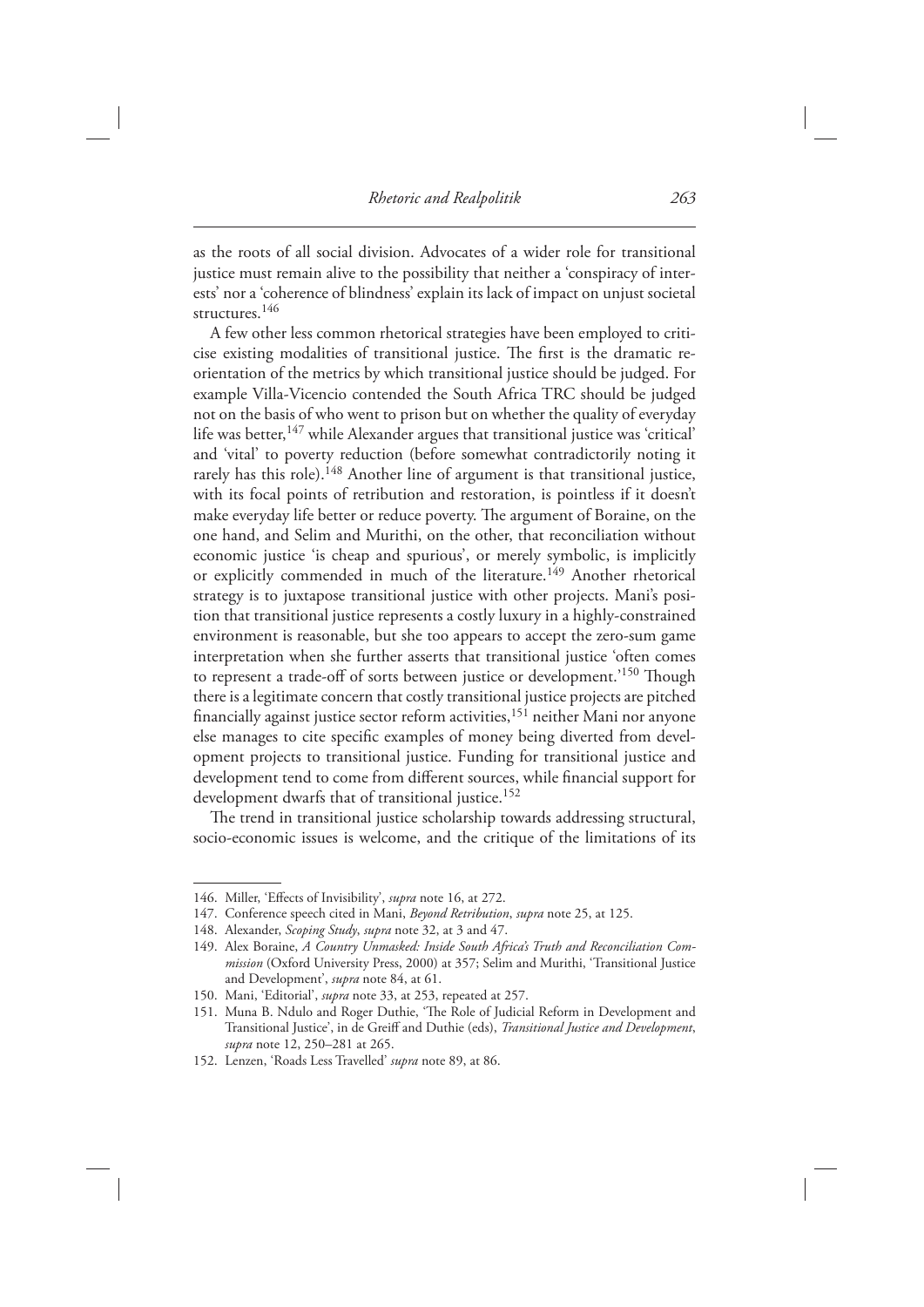existing modalities is a welcome antidote to the exaggerated claims that it forms the centre-piece of social repair. 153 It becomes counter-productive, however, when the existing valuable work trials, truth commissions and reparations programs do is devalued in the strident demands for a re-orientation of the field. If, as has been suggested, transitional justice, as a whole, risks losing credibility unless it improves overall living conditions for citizens in the transitional state, the field itself might be in danger.<sup>154</sup> In driving the field from non-existence to peace-building mainstream in less than two decades, transitional justice scholars formulate the issues, but also define how those issues are resolved, using their moral appeal, investigative missions and national NGO partners to pressure states to comply with their conceptions of how justice should be pursued. 155 Historically, ideas outlined in papers, conferences or the field about how transitional justice can be practiced often amount to self-fulfilling prophecies of what will be done in future, even if the success anticipated does not follow as inevitably. Kritz exaggerates only slightly when he contends that a government's transitional justice policy ' often depends less on well-grounded and proven policy considerations than on whether the junior member of staff writing the policy memo has some experience with the South African TRC or another transitional justice process,<sup>'156</sup> but he highlights the very salient fact that how scholars, advocates and practitioners think about and experience transitional justice can have a large impact on how it is practiced and its relationship to other socio-political phenomena. The parameters of transitional justice are often defined by what international donors at supranational, bilateral or INGO levels are willing to pay. 157 If mere accountability, or truth, or purges or lustration are held to be worthless by those within the field, then external support from donors and peace-builders may be jeopardised. Some rather large babies risk being thrown out with the bathwater if this perception that transitional justice as currently constituted unduly narrows the potential for thoroughgoing social transformation becomes an article of faith. It is worth therefore considering whether transitional justice has these wider, egalitarian and developmental potentials, both in terms of the mechanisms employed and the context in which they are used.

<sup>153.</sup> Fletcher and Weinstein, 'Violence and Social Repair', *supra* note 9, at 577.

<sup>154.</sup> Mani, 'Editorial', *supra* note 33, at 253-254.

<sup>155.</sup> Kathryn Sikkink, *The Justice Cascade: How Human Rights Prosecutions are Changing World Politics* (W.W. Norton & Co.: New York, 2011).

<sup>156.</sup> Neil J. Kritz, 'Policy Implications of Empirical Research on Transitional Justice', in van der Merwe, Baxter and Chapman (eds), *Assessing the Impact, supra* note 6, 13–21 at 14.

<sup>157.</sup> Barbara Oomen, 'Donor-Driven Justice and its Discontents', 36 Development and Change (2005) 887-910.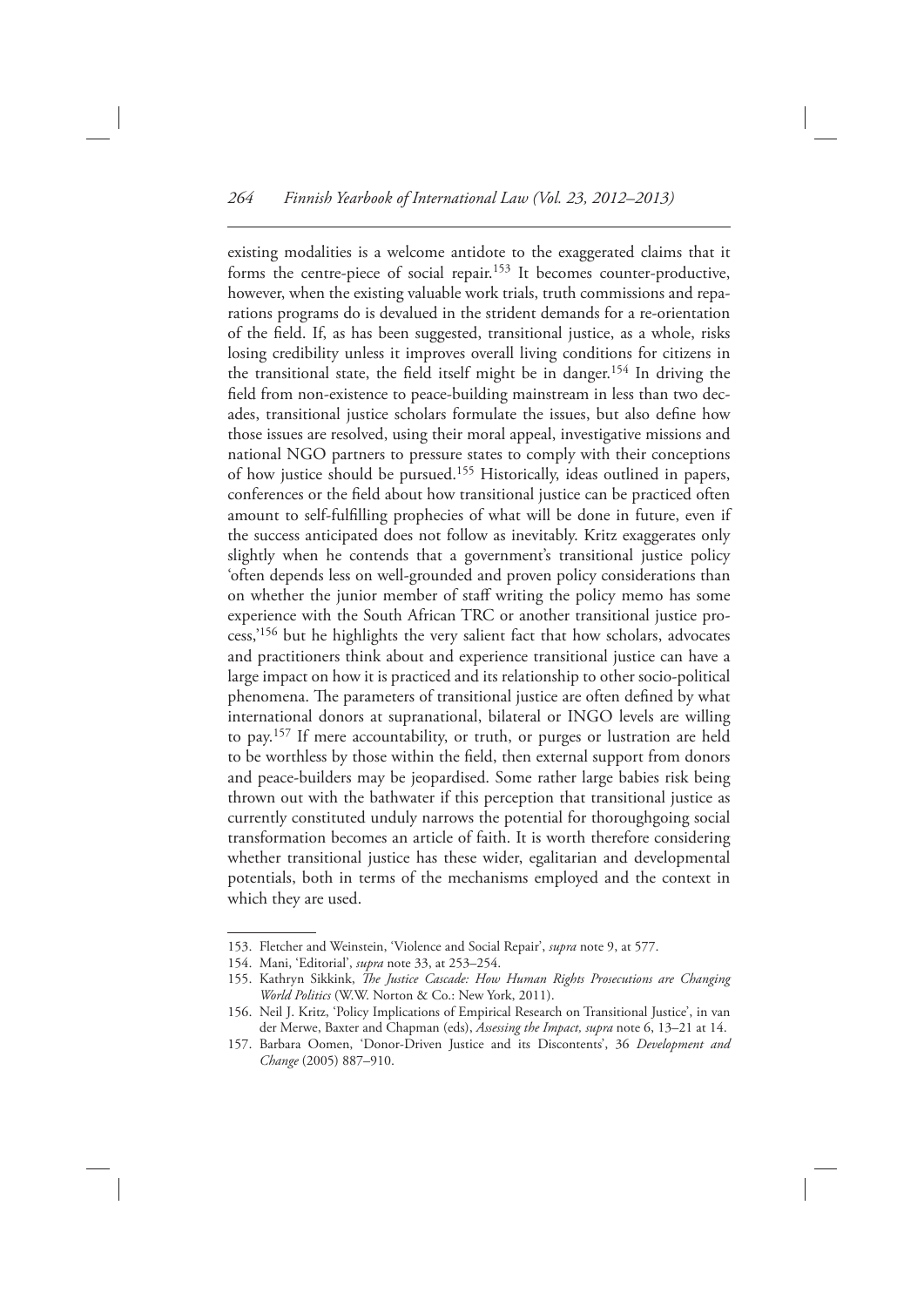## 4. The Circumspection of Transitional Justice: Pragmatism or Ideology?

The foregoing criticisms of transitional justice have proceeded on the basis that the field has resisted claims for structural justice because its liberallegalist framework and (unspoken) sympathy for market economics denies the legitimacy of these aims<sup>158</sup> or because transitional justice actors fear the dilution of the field's purposes.<sup>159</sup> However, while it is clear that the traditional debates on stability, truth and criminal justice have operated to overshadow the importance of economic factors in transition, it is questionable the extent to which this trend can be explained by any acceptance of the rightness of the neoliberal free market paradigm. On the basis of a survey of writings on transitional justice since the late 1980s, it is hard to discern any theorist in the field explicitly or implicitly arguing in favour of neo-liberal capitalist economics. It is significant that none of the writers mentioned earlier who disdain the liberal-legalist limitations of the conception of justice in transition can cite any scholars in the field who do so. For over a decade, mainstream transitional scholars have willingly accepted that reconstructing the socio-economic bases of society can exert a greater beneficial impact than accountability or truth without attracting principled dissent.<sup>160</sup> Even the architects of the now-maligned South Africa TRC fully accepted at the time that the reversal of apartheid economic policies was more important than seeing PW Botha behind bars, but regretted that the need to avoid alienating right-wing elements who could prevent the transition to democratic rule made this impossible.<sup>161</sup> Though the UN *Transitional Justice and the Rule* of Law Report (2004) neglected economic injustice, the UN Office of the High Commissioner for Human Rights' influential *Rule of Law Tools* series subsequently acknowledged that structural violence can have even more deleterious effects for the public than civil and political rights violations<sup>162</sup> and recommended that transitional justice mechanisms address it. 163 Numerous

<sup>158.</sup> Arthur, 'How "Transitions" Reshaped Human Rights', *supra* note 122, at 326 and 355.

<sup>159.</sup> Miller, 'Effects of Invisibility', *supra* note 16, at 267.

<sup>160.</sup> Robert Meister, 'Human Rights and the Politics of Victimhood', 16 *Ethics & Interna*tional Affairs (2002) 91-108; Fletcher and Weinstein, 'Violence and Social Repair', *supra* note 9, at 603.

<sup>161.</sup> Kader Asmal, 'Truth, Reconciliation, and Justice: The South African Experience in Perspective', 63 *Modern Law Review* (2000) 1-24 at 16 and 11.

<sup>162.</sup> Office of the United Nations High Commissioner for Human Rights, 'Rule of Law Tools for Post-Conflict States: Truth Commissions', <www.ohchr.org/Documents/ Publications/ RuleoflawTruthCommissionsen.pdf> at 9.

<sup>163.</sup> *Ibid*, at 16.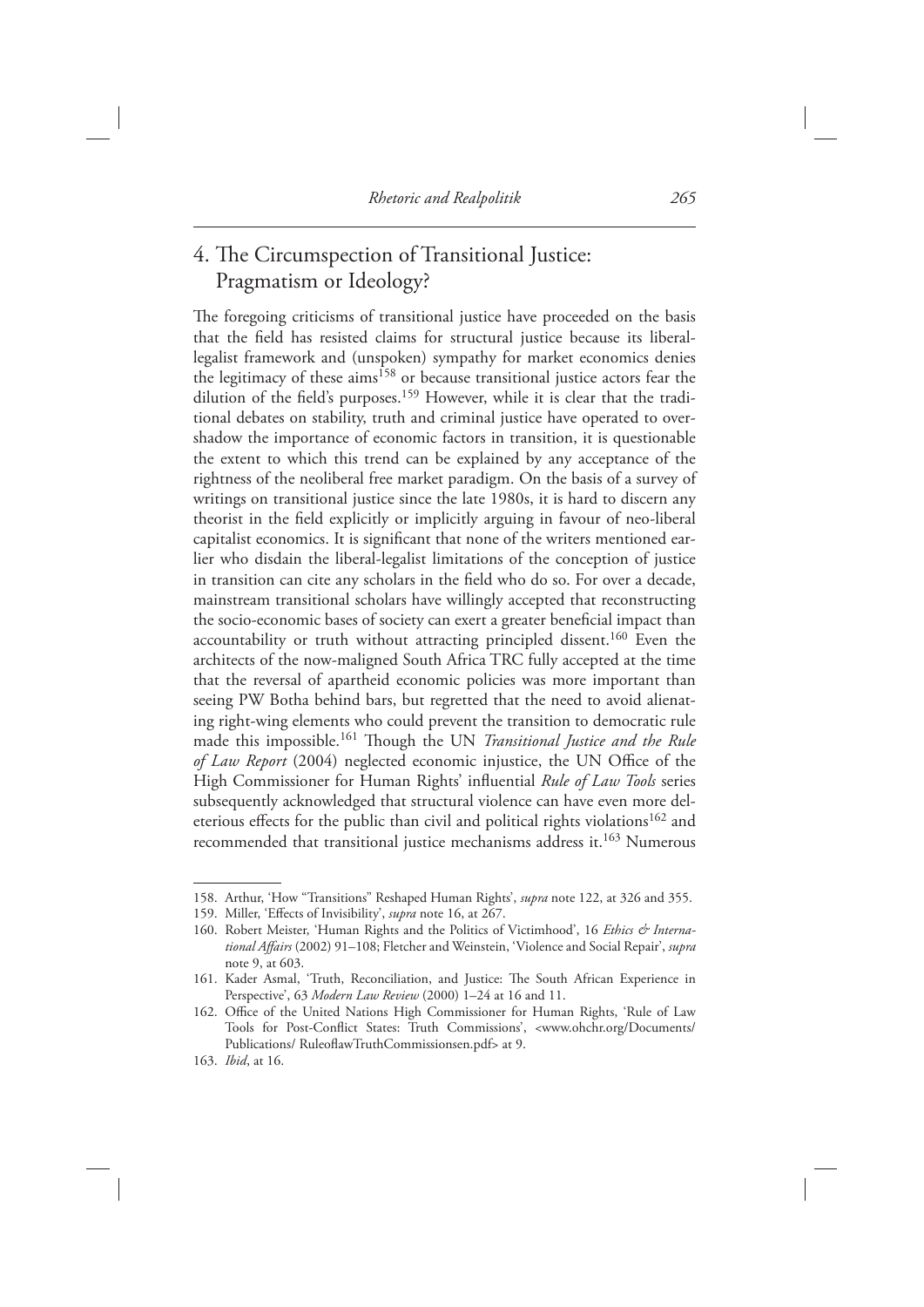truth commissions, the indictments in the Charles Taylor and Darfur trials, and the aforementioned polling of survivor communities constantly emphasise the inter-relation of bodily integrity abuses and economic injustice. Far from constituting a marginal position, the thesis that economic policies in authoritarianism and war are more permanent and damaging than civil and political abuses is something of an article of faith in transitional justice. No significant dissent is to be found in the literature on the universality of economic, social and cultural rights, on the one hand, or the indivisibility of all three generation of rights, on the other. Few would quibble with the assertion that traditionally parsimonious views of transitional justice risk limiting its potential, even if estimations of that potential exist on a wide spectrum from minimalist to utopian.

 None of this should be surprising. Transitional justice invariably rallies 'reformist forces' and progressist elements that might be expected to support socio-economic justice.<sup>164</sup> As this section goes on to examine, the very few scholars who explicitly oppose a role for transitional justice in directly addressing socio-economic wrongs do so not on the basis of opposition to economic justice, development or redistribution, but on the basis that the available mechanisms of transitional justice are unsuited to doing so. What one instead sees in traditional transitional justice discourse is a concentration on how transitional justice can facilitate progress towards a liberal agenda of electoral politics, the rule of law, responsive governance and constitutionalism which opens the political space, essentially demonstrating ambivalence about the economic order. Transitional justice aspires towards a stable society, but not necessarily a capitalist one. Transitional justice is certainly guilty of under-analysing its potential in stimulating socio-economic reform, a matter which is slowly being redressed. However, under-analysis of the potential to catalyse socio-economic reform should not be confused with opposition to it. Much of the rhetoric surrounding transitional justice and structural injustice takes place on the basis of an unhelpful 'those who are not with us are against us' view of the field.

 If policy-makers in transitional justice hold development or redistribution as legitimate aims in peace-building generally, then the palpable lack of enthusiasm for a developmental or redistributive role for transitional justice is better explained by the yawning gap between the ends proposed and the

<sup>164.</sup> Godfrey M. Musila, 'Accountability Debate in Kenya in Near Policy Vacuum and Ethnic Tension', in Phil Clark (ed.), *Oxford Transitional Justice Research: Debating International Justice in Africa* (Foundation for Law, Justice and Society: Oxford, 2010) 104-107 at 105.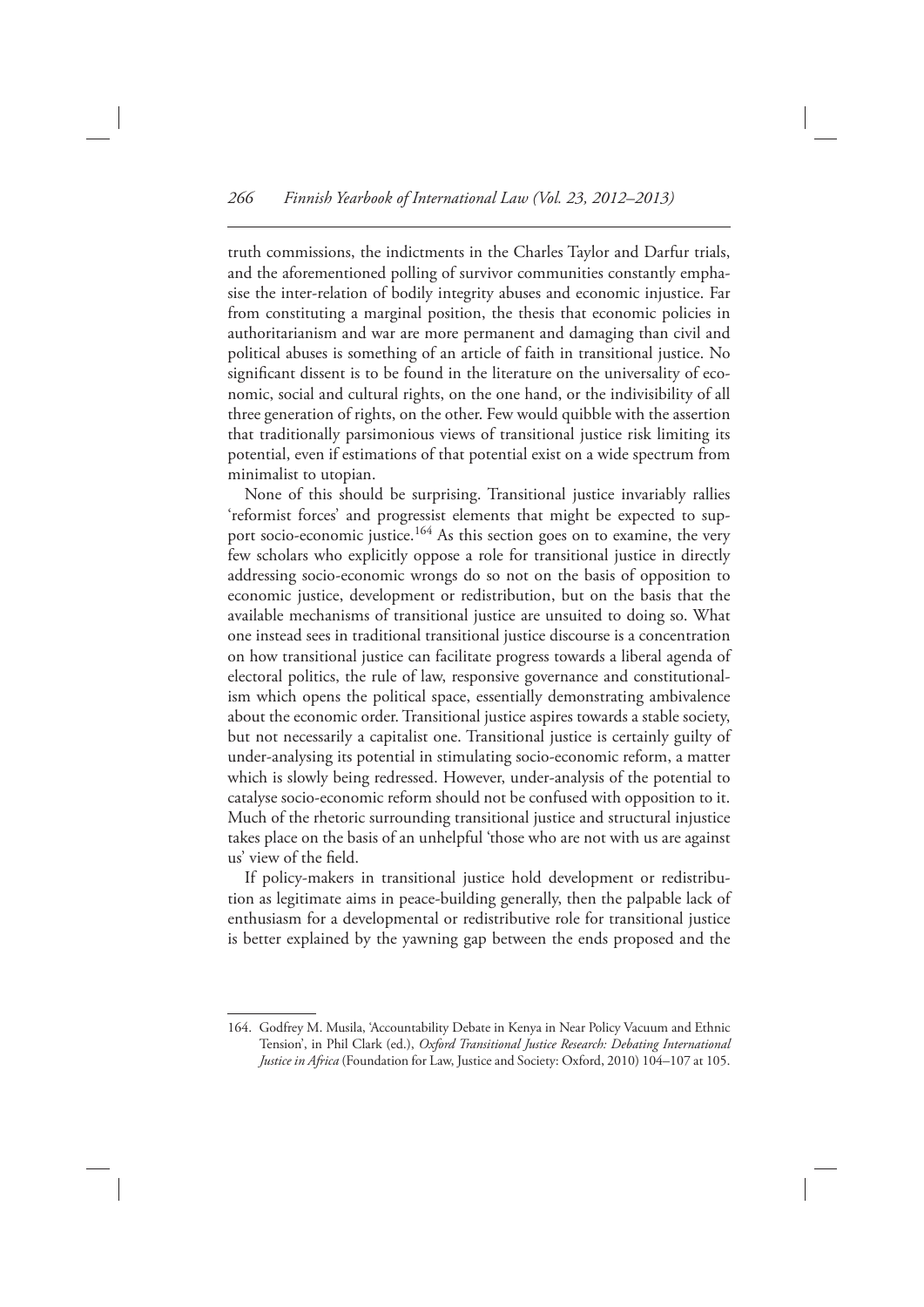means available than any ideological bias. As Cobián and Reategui put it, any significant developmental or redistributive project

 operates in the arena of massive and anonymous policies directed to whole categories of the population and is aimed at designing a general institutional framework, [while] transitional justice usually takes as its starting point the domain of the particular and the concrete: bringing justice to bear in relation to serious human rights violations suffered by specific individuals.<sup>165</sup>

 By comparison to what critics of transitional justice argue it *should* pursue, the finite, targeted, traditional ambitions of the field of some truth and some accountability thus far appear mere micro-projects unsuited to grappling with widespread patterns of abuse, astronomical numbers of victims and complex consequences. Of course, one can argue that transitional justice can and must expand beyond this narrow remit, but the required change is not simply a technocratic expansion of institutions. Transitional justice needs new conceptual and philosophical foundations beyond the negative self-critique examined thus far or the largely unelaborated pleas for distributive, developmental or socio-economic justice. On the terms of the existing self-critique of transitional justice and in the absence of even the most rudimentary overall policy framework, the field must outline solutions based on different combinations of public and private legal norms (affirmative action, expropriation, taxation policy, investment, (de)nationalisation) to the most fundamental questions of distribution of wealth, allocation of capital, control of production and standard of living, as well as other practical-philosophical problems like how far back to address root problems or whether the new government can be held responsible for all or some of the depredations of the regime they removed. All of this must take place at a time when the state is rebuilding its constitutional institutions, creating a functioning civil service, imposing civilian control over the military and stabilising a currency, to name but a few of the vast plethora of state-building activities, all of which make acute economic demands. In addition, existing post-conflict or post-authoritarian institutions are dysfunctional or corrupted. Transitional justice typically occurs in what de Greiff labels 'very imperfect worlds.' By this, he means a society characterised not just by the massive and systematic violation of norms, but by the fact that there are enormous disadvantages implicated in any attempt to enforce compliance. 166 Finally, these societies must grapple with the paradox of transitional justice that the states with the greatest need for economically transformative justice will often be those with the fewest available resources.

<sup>165.</sup> Cobián and Reátegui, 'Toward Systemic Social Transformation', *supra* note 94, at 147.

<sup>166.</sup> Pablo de Greiff, 'Theorising Transitional Justice', in Melissa Williams, Rosemary Nagy and Jon Elster (eds), *Transitional Justice* (New York University Press, 2012) 31-77 at 35.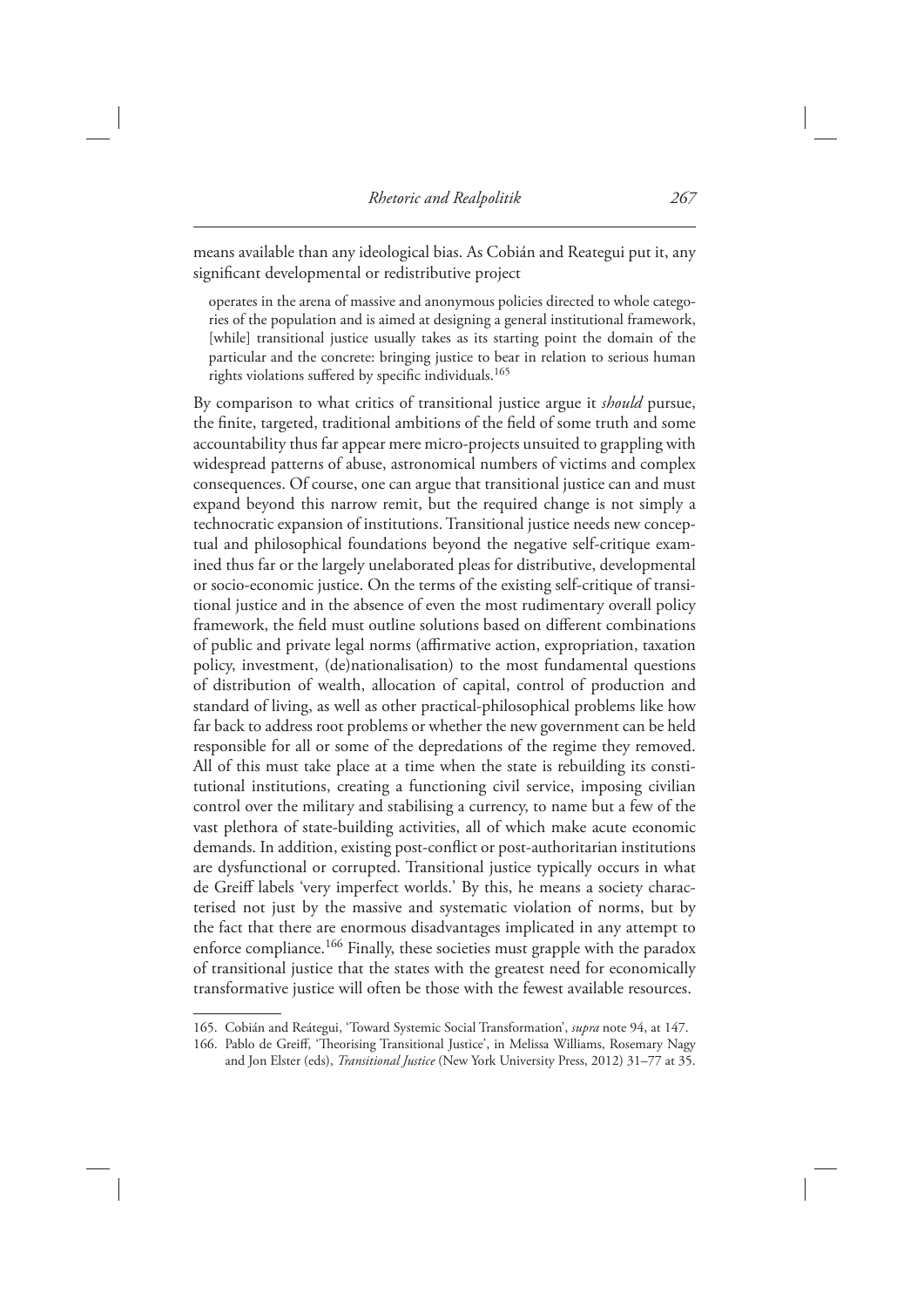Given the dearth of concrete proposals from those who urge a more expansive role for transitional justice and the complexities of the post-conflict or post-authoritarian ecology, it is not that surprising that even those who acknowledge the shortcomings of the field are less than sanguine about its practical possibilities. Discussions about the relationship of transitional justice to wider reform need to acknowledge in practical terms 'the weakness of agency, actors, and organisational forms that could bring about profound change.'<sup>167</sup> Though enjoying a highly visible public profile and a degree of legal and/or moral authority, truth commissioners, like those who administer lustration or reparation schemes, merely constitute a corps of temporary public servants. 168 Transitional justice mechanisms are generally interdisciplinary and well-equipped to draw attention to injustices, to define the discourse of violation and perhaps to propose general outlines for reform. However, this is something quite far removed from the inherently conflictive and highly technical expert processes by which proposals are budgeted, designed and implemented. The apparent timidity of transitional justice is less the product of ideological bias than the commonly observed preferences within the field for clearly defined, mutually coherent and projectisable objectives.<sup>169</sup> With the exception of prosecutorial initiatives, transitional justice institutions are traditionally more reliant on the mobilisation of shame than on any enforcement capability they might possess. This circumspection better explains the perceived failure of the field to expand than an unspoken desire to obscure conflict's economic or resource-based origins.<sup>170</sup>

Much like 'a comprehensive anticorruption strategy ends up looking like a comprehensive peacebuilding or state-building strategy,<sup> $171$ </sup> the most aspirational claims sketched in Section 3 resemble something of a Borgesian map of desired outcomes so multi-dimensional that they reproduce the entire scope of peace-building in one-to-one facsimile. To take but one example, the forms of reparation usually proposed (ranging from employment and property guarantees to compensation and guarantees of non-repetition) 'could easily be read as the stuff of modern governance in its entirety, rather than as a special case of the requirements of governance in transitional societies.'<sup>172</sup> The UN Officer of the High Commissioner for Human Rights accepts that poverty, homelessness, education policy failures and other social ills are critically

172. Asmal, 'South African Experience in Perspective', *supra* note 161, at 16.

<sup>167.</sup> Cobián and Reátegui, 'Toward Systemic Social Transformation', *supra* note 94, at 146. 168. *Ibid*, at 146.

 <sup>169.</sup> Alexander, *Scoping Study* , *supra* note 32, at 55; Lenzen, ' Roads Less Travelled ' , *supra* note 89, at 83.

<sup>170.</sup> As argued in Miller, 'Effects of Invisibility', *supra* note 16, at 268.

<sup>171.</sup> Alix Boucher et al, 'Mapping And Fighting Corruption In War-Torn States', Stimson Center Report No.61 (2007) at 57.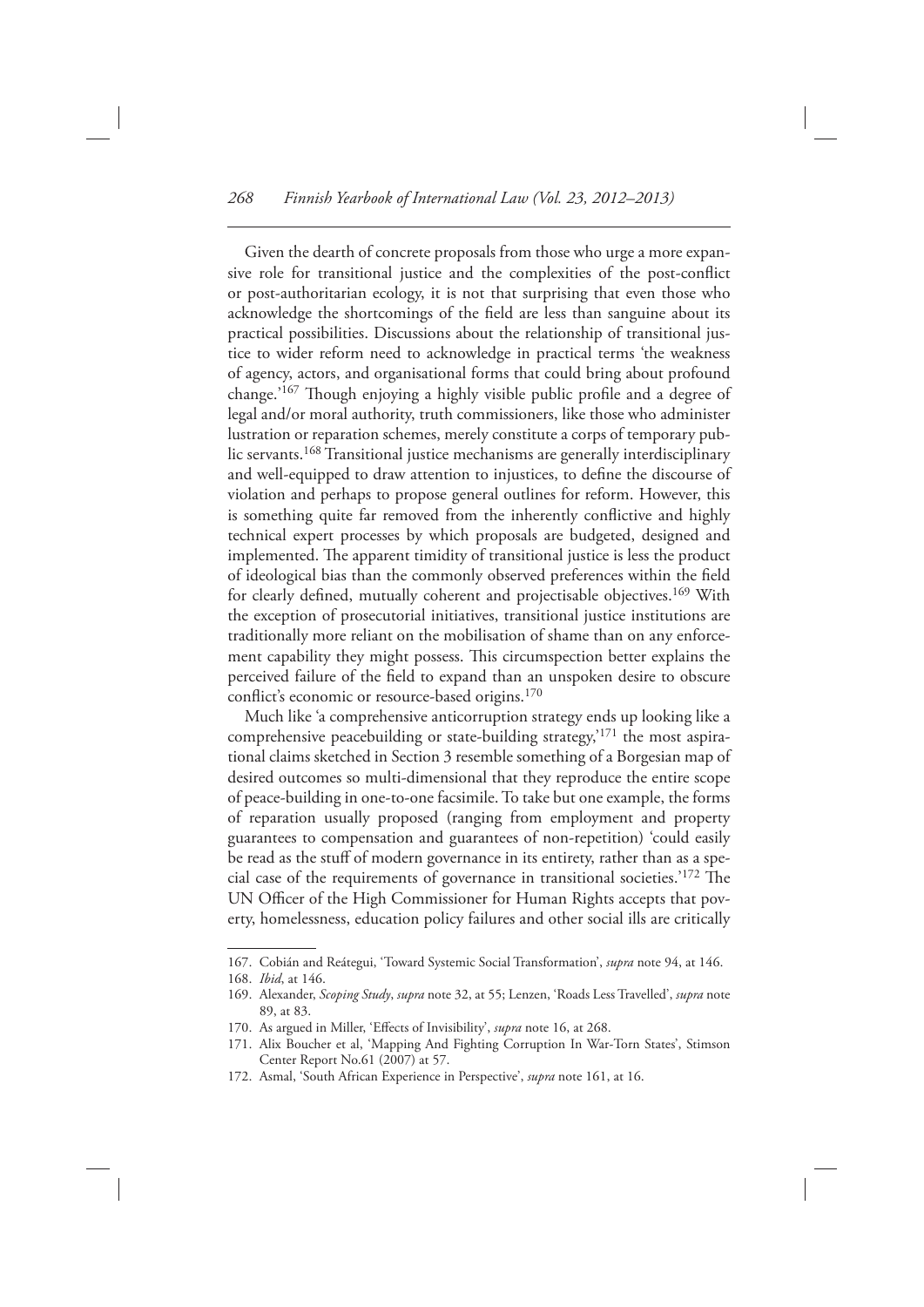important subjects, but argues that incorporating them within the scope of transitional justice could risk expanding the mandate of a truth commission so broadly that it may be impossible to reasonably complete its tasks.<sup>173</sup> Even transitional justice scholars on the more expansive wing of the discipline like Roht-Arriaza warn that 'broadening the scope of what we mean by transitional justice to encompass the building of a just as well as peaceful society may make the effort so broad as to become meaningless.<sup>'174</sup> Building peace and building social justice should be inseparable processes,<sup>175</sup> but it does not necessarily follow that the institutions that work towards these ends must be inseparable also. In recognising the complementarity between development and transitional justice, the need to respect the integrity of the two fields is forgotten in much of the more optimistic scholarship.<sup>176</sup> Much of the foregoing has assumed that transitional justice mechanisms can formulate comprehensive strategies for a fairer society, but practitioners on the ground traditionally defer upwards to the state and downwards to smaller units that supply the want of expertise or on-the-ground knowledge that transitional justice mechanisms typically manifest.

 To begin with the former, it is clear the even the weak apparatus of the transitioning state has far greater functionality and reach than any transitional justice mechanism alone or in combination. This is all the more so when intrusive peace-building missions like UNTAET or UNAMSIL or UNMIK are on the ground. Though Miller regrets that '[b]y leaving economic development, issues of resource distribution or inequality of power or wealth to separate courts or to executive control, transitional justice institutions implicitly tell society that development and conflict may be separated in a fair fashion,<sup>177</sup> in the radically imperfect conditions of transition, a division of labour may actually be welcome.<sup>178</sup> The areas of economic injustice that the literature points to as key to a revitalised transitional justice are really all sectors of governance; as such they are inextricably interdependent. Practitioners appreciate that transitional justice is not necessarily the most conducive to taking into account the complexities of such governance. Adequate recompense for

<sup>173.</sup> Office of the High Commissioner for Human Rights, *supra* note 162, at 9.

<sup>174.</sup> Naomi Roht-Arriaza, 'The New Landscape of Transitional Justice', in Naomi Roht-Arriaza and Javier Marriezcurrena (eds.), *Transitional Justice in the Twenty-First Century: Beyond Truth Versus Justice* (Cambridge University Press, 2006) 1-16 at 2.

<sup>175.</sup> Nagy, 'Transitional Justice as a Global Project', *supra* note 138, at 277.

<sup>176.</sup> Lenzen, 'Roads Less Travelled', *supra* note 89, at 84.

<sup>177.</sup> Miller, 'Effects of Invisibility', *supra* note 16, at 3.

<sup>178.</sup> De Greiff points out that any beneficial connection of development to transitional justice also means preserving the integrity of the things that are being connected and that " effective synergies depend on sensible divisions of labour" (De Greiff, 'Articulating the Links', *supra* note 52, at 29).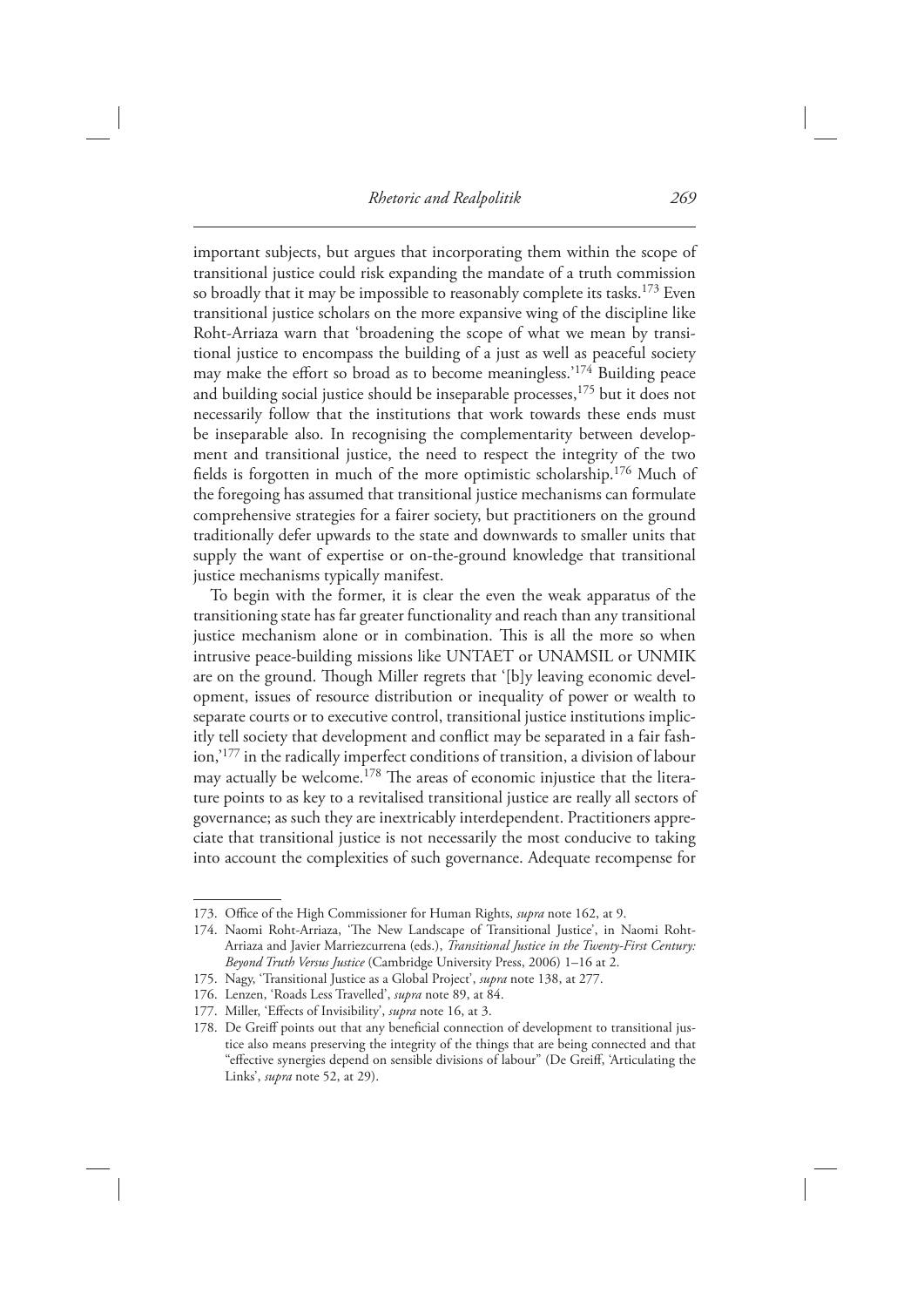lost employment opportunities, forced displacements or resource deprivation would tie up entire national budgets for years to come of governments.<sup>179</sup> Transitional justice bodies on the ground are far less bullish about their prospects than external critics of transitional justice. For example, Peru's Integral Reparations Plan Group ( *Grupo sobre el Plan Integral de Reparaciones* -GPIR) was at great pains to delimit their work from the macro-economic role of the state:

[The] PIR does not seek to resolve poverty, exclusion and inequality, which have a structural character and respond to the overall functioning of a political and economic system. While some of its programs can and should contribute to improving the quality of life of victims and their families, its central objective is reparation and recognition of the victims as human beings, whose fundamental rights have been violated. This does not mean that the State should not also carry out a policy of social development aimed at attacking the roots of poverty and inequality, and the TRC provides, in other parts of this Report, concrete proposals of necessary institutional reforms, but the PIR has another purpose. 180

 Peace agreements, constitutions and programs for government could reach many of the same conclusions as a truth commission in a much faster time, with greater enforcement power and arguably with far greater democratic legitimacy. Indeed, Waldorf argues that because of the sensitivity of local political factors and the need for some form of democratic accountability, a short-term intervention like transitional justice is less apt to address structural injustice than whatever state structures emerge in the longer-term. 181 Beyond this, some dilemmas like the movement of capital and goods in globalised markets or conflicting private demands in the black economy, labour and production lie largely beyond the grasp of even highly functional states, let alone temporary bodies in dysfunctional ones.

The standard institutions of transitional justice also rely on smaller units to remedy the lack of capacity they typically manifest. The best-funded truth commission ever was that in South Africa, which nevertheless needed 1888 days to process requests for amnesty, and only published its report five years after ending hearings. Giving additional tasks to truth commissions will severely test already-strained competencies. The Liberian Truth and Reconciliation Commission acknowledged it could provide only limited recommendations to remedy issues over land tenure and redistribution,

<sup>179.</sup> Asmal, 'South African Experience in Perspective', *supra* note 161, at 16.

<sup>180.</sup> Comisión Verdad Y Reconciliación, Informe Final De La Comisión Verdad Y Reconciliación Vol. IX (2003), Part 4, Ch. 2.2, at 148.

<sup>181.</sup> Lars Waldorf, 'Anticipating the Past: Transitional Justice and Socio-Economic Wrongs', 21 *Social and Legal Studies* (2012) 171-186 at 179.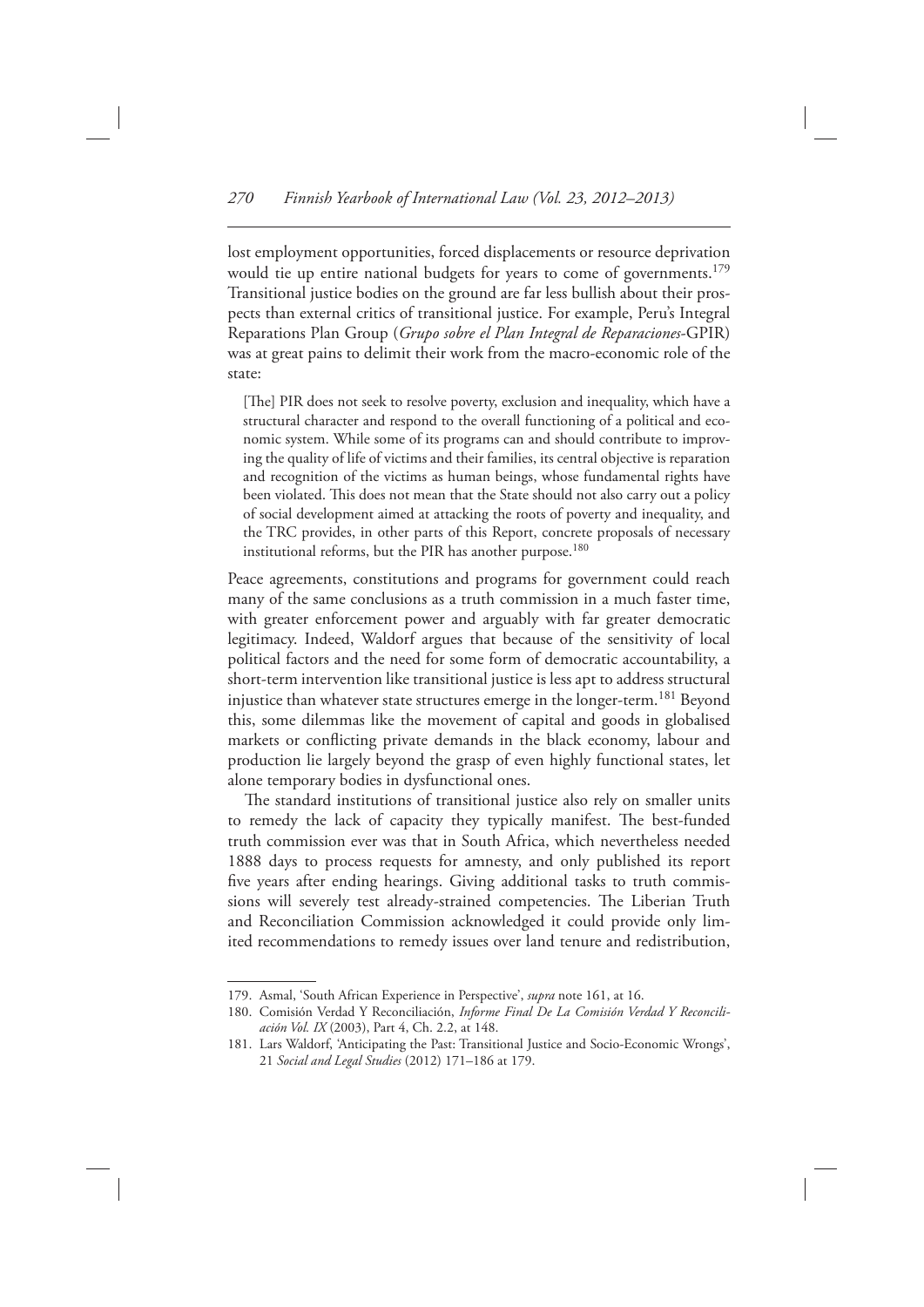and so proposed a specific land commission to review the complexities of the land tenure system, which commenced work in 2010.<sup>182</sup> Tunisia hived off the anti-corruption remit from its commissions on human rights abuses and political reforms, <sup>183</sup> as did Bangladesh and Ghana.<sup>184</sup> South Africa and Rwanda similarly devolved issues of land to bodies other than their main transitional justice institutions. One can of course argue that it is regrettable that the truth commission and, to a lesser extent, trials in both countries could not influence the procedures of these land commissions on the basis that they might generate lessons about the use and abuse of land, <sup>185</sup> but this does remind us that transitional justice mechanisms operate best in terms of exercising influence (the mobilisation of shame) than defining policy (which needs both wide-ranging expertise, enforcement capacity and democratic legitimacy). Reasonable qualms about the adaptability of transitional justice mechanisms to the universe of post-conflict injustice are a more convincing explanation for their perceived under-performance in relation to economic justice than fears about their dilution or neo-liberal capture.

## 5. The Limitations of Transitional Justice Institutions

 Scholars like Duthie or Hecht and Michalowski have suggested that the relative neglect of economic justice might owe to the complex nature of socioeconomic rights and the various interlinked causes for their deprivation which the mechanisms of transitional justice might not be able to reckon with adequately on account of their limited resources, skills, size or capacity. 186 Certainly, it is easier for transitional justice to deal with civil and political abuses like torture or a murder in terms of identifying a violator (the physical perpetrator and the government/military figure who gave the order), the violated person(s) and a remedy (criminal punishment, guarantee of non-repetition by the democratising state) than it is diagnose the reasons for, and ways to rectify, the unequal macro-level economic organisation of society. 187 However, examples like the bills of rights in South Africa, Nepal

<sup>182.</sup> Selim and Murithi, 'Transitional Justice and Development', *supra* note 84, at 65–66.

<sup>183.</sup> Christopher Lamont and Hela Boujneh, 'Transitional Justice in Tunisia: Negotiating Justice During Transition', 49 *Politicka Misao-Croatian Political Science Review* (2012) 32-49 at 39.

<sup>184.</sup> Andrieu, 'Dealing With a "New" Grievance', *supra* note 115, at 548.

<sup>185.</sup> Miller, 'Effects of Invisibility', *supra* note 16, at 286–287.

<sup>186.</sup> Duthie, 'Towards a Development-sensitive Approach', *supra* note 86, at 306; Hecht and Michalowski, 'Economic Dimensions', *supra* note 88, at 5.

<sup>187.</sup> Kenneth Roth, 'Defending Economic, Social and Cultural Rights: Practical Issues Faced by an International Human Rights Organization', 26 Human Rights Quarterly (2004) 63-73.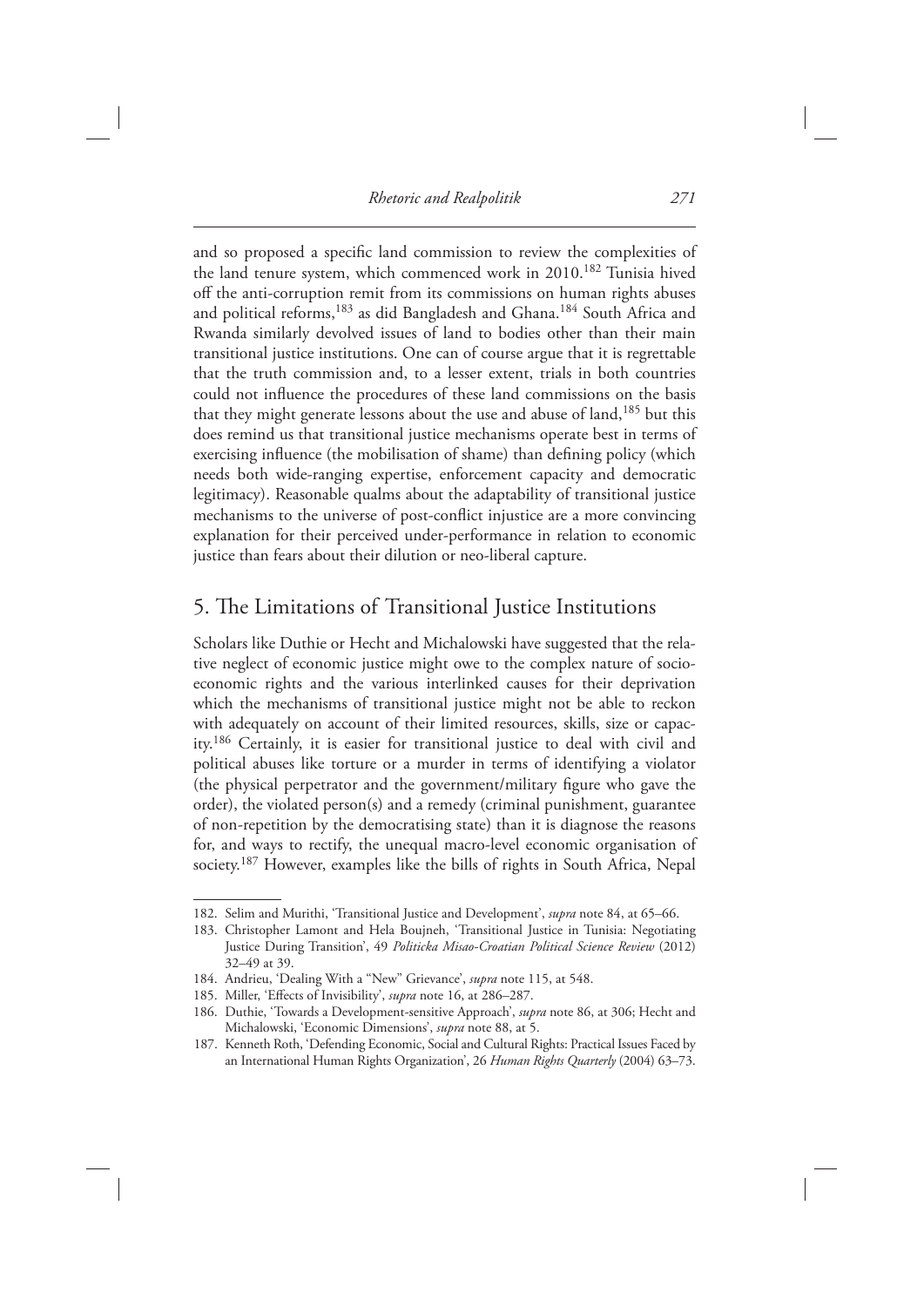and India demonstrate that socio-economic rights can be enforceable by law, while truth commissions in the likes of Sierra Leone, Liberia and South Africa have wrestled credibly (if not entirely successfully) with structural causes of conflict.

On similarly practical lines, Addison<sup>188</sup> and Elster<sup>189</sup> suggest that the dearth of resources available to transitional justice limit its distributive impact, while Waldorf argues the short life-spans of transitional justice mechanisms undermine their potential.<sup>190</sup> These organisational explanations are also unconvincing — if transitional justice could deliver on even a fraction of the promise advocates hold out for it in redressing socio-economic wrongs, any resource impediments could surely be overcome by international aid, while the case for extending, or even making permanent, mechanisms so obviously beneficial would be inarguable. The Limburg Principles that guide interpretation of the ICESCR accept the progressive realisation of rights over time and over the course of evolving national economic strength.<sup>191</sup> An extended timeframe for transitional justice would fit comfortably within the progressive realisation paradigm if states and donors were convinced of its developmental merit. The suggestion that expansive views of transitional justice are vague or utopian is also unconvincing.<sup>192</sup> The traditional aspirations of transitional justice have always existed on a spectrum of the immediately realisable (identifying those responsible for abuses, punishing them) to the nebulous (reconciliation at all levels of society) and quixotic (preventing all human rights abuses).

The most reasonable qualms over adaptability of transitional justice to issues of socio-economic justice are made clear on an examination of the three most commonly-used institutions, namely trials, truth commissions and reparation, in ascending order of assumed potential.

#### 5.1. Trials

The litany of economic crimes that take place in the course of authoritarian rule is wearily familiar—corruption, tax evasion, customs evasion, fraud, misappropriation of public funds and exploitation of illegal or migrant labour. In situations of military conflict, war crimes like appropriation of

<sup>188.</sup> Addison, 'Political Economy of Transition', *supra* note 41, at 114.

<sup>189.</sup> Jon Elster, 'Introduction', in Jon Elster (ed.), *Retribution and Reparation in the Transition* to Democracy (Cambridge University Press, 2006) 1-14 at 1.

<sup>190.</sup> Waldorf, 'Anticipating the Past', *supra* note 181, at 6-7.

<sup>191.</sup> Commission on Human Rights, *The Limburg Principles on the Implementation of the International Covenant on Economic, Social and Cultural Rights* , U.N. Doc. E/CN.4/1987/17/ Annex (1987) at paras 21–24.

<sup>192.</sup> A risk suggested, but not accepted, in de Greiff, 'Articulating the Links', *supra* note 52, at 40.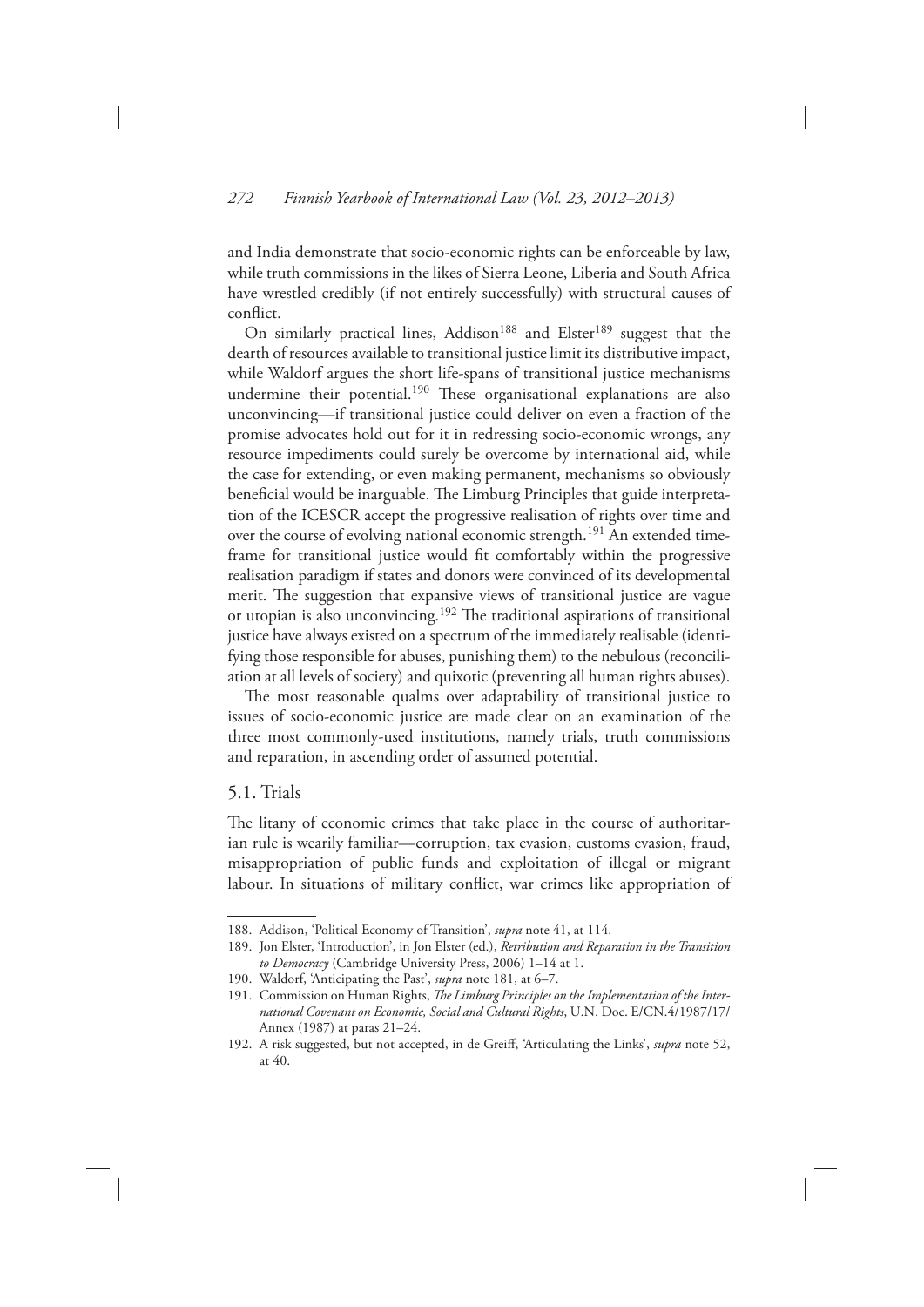property, pillage and starvation can be added.<sup>193</sup> They are as much a part of an indivisible system of crimes on the part of the government or non-state grouping as torture and persecution. The clandestine nature of many of these activities is usually a reflection of their illegality, and most will be justiciable as crimes. Criminal trial remains the most familiar and most symbolically potent avenue for transitional accountability. As noted earlier, trials for economic abuses have sometimes proven far more damaging to reputations than those for civil and political rights abuses. Notable examples include the Pinochet tax fraud proceedings in Chile and the trials of Todor Zhivkov (Bulgaria) and Ramiz Alia (Albania) for embezzlement,<sup>194</sup> while Argentina's prosecutors probed the junta's liability for property theft.<sup>195</sup> Tunisia and Egypt prioritised the prosecution of Presidents Ben Ali and Mubarak for embezzlement in the aftermath of the Arab spring over crimes relating to physical abuse. However, these represent the exception rather than the rule—it is clear that transitional criminal accountability has more often ignored economic crimes on account of its primary concern with bodily integrity abuses. 196 Scholars now argue that criminal tribunals should approach economic crimes the way they undertake civil and political trials in the expectation that this can aid recovery of assets amassed by perpetrators and disclose information about the economic practices of the regime. 197 However, while trial can be successful in punishing economic malfeasance, it has much greater limitations in terms of the pedagogical or discursive role usually claimed for criminal prosecutions. Though economic crime is the product of social, economic and political factors, the individualist model of accountability in trial invariably struggles to expose or condemn wider patterns of conduct or structural conditions underlying the crime.<sup>198</sup> Furthermore, even where a conviction is secured, recovery is extremely difficult given the porosity of international financial borders and the trans-boundary activities of transnational corporations.

International criminal law and the ICC's complementarity regime increasingly sets the priorities for criminal accountability in many transitional states, but the law on economic crimes is far less developed than that relating to war crimes or crimes against humanity. One proposed solution has been to

 <sup>193.</sup> Rome Statute of the International Criminal Court (adopted 17 July 1998, entered into force 1 July 2002) 2187 UNTS 901002.

 <sup>194.</sup> Teitel, *Transitional Justice* , *supra* note 35, at 42.

<sup>195.</sup> Mark Osiel, *Mass Atrocity, Collective Memory and the Law* (Transaction Publishers: New Brunswick, 1997) at 95.

<sup>196.</sup> Carranza, 'Plunder and Pain', *supra* note 16, at 310.

<sup>197.</sup> De Greiff, 'Articulating the Links', *supra* note 52, at 34 and 35.

<sup>198.</sup> Andrieu, 'Dealing With a "New" Grievance', *supra* note 115, at 543.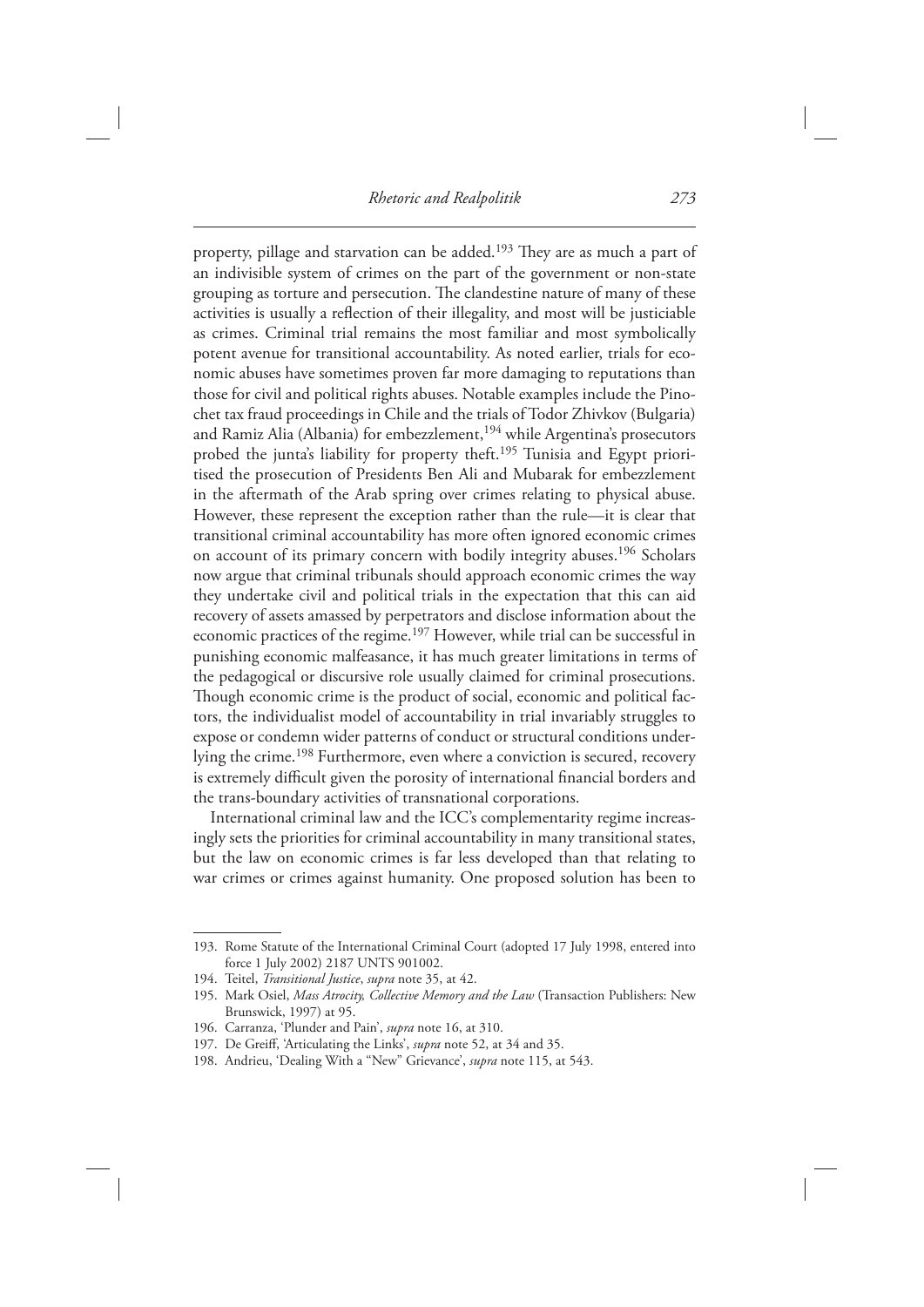designate and define large-scale corruption as a crime against humanity, 199 but there is much fear that international criminal tribunals or hybrid courts could be overloaded if given such a remit.<sup>200</sup> Restitution was not granted at the ad hoc tribunals or the hybrid courts of the previous decade. Indeed, if anything, international criminal justice has operated to jeopardise development the extraditions of Slobodan Milosevic and Charles Taylor to The Hague were facilitated by the threat of withholding aid to Serbia and Liberia.<sup>201</sup> The UN Convention against Corruption criminalises corruption and prioritises asset recovery as its 'fundamental principle.'<sup>202</sup> While states parties are legally obliged to incorporate its measures into national legislation, most of the measures therein lie in the realm of civil law.

#### 5.2 Truth Commissions

Truth commissions offer valuable advantages over trials in terms of reckoning with the anonymous catalysers and beneficiaries of structural violence as they employ less individualistic models of accountability, enjoy more lenient standards of proof, have a more explicitly pedagogical role and have demonstrated infinitely more pliability in terms of abuses covered, remedies awarded and agents employed. Nevertheless, when these commissions were being mainstreamed in the late 1980s and 1990s, their understanding of wrongdoing during the prior regime was limited to a 'dominant script' narrowly focused on civil and political rights abuses. 203 It was estimated that only three out of 34 truth commissions between 1974 and 2004 expressly engaged with economic crimes. 204 Abuses which could not be characterised as criminal (i.e. most socio-economic rights deprivations) were generally ignored, reinforcing a narrative of conflict that violence was political, ideological, ethnic or religious, and not economic.<sup>205</sup> Everyday life was largely ignored, limiting the 'truth' a given mechanism could reveal and consequently impeding its transformative potential. Latin American truth commissions typically noted the polarisation between left and right, the depredations of police and military, the corruption of the rule of law and the weakness of state institutions, but consciously

<sup>199.</sup> Ilias Bantekas, 'Corruption as an International Crime and Crime against Humanity: An Outline of Supplementary Criminal Justice Policies', 4 *Journal of International Criminal Justice* (2006) 466-484.

<sup>200.</sup> Andrieu, 'Dealing With a "New" Grievance', *supra* note 115, at 543.

 <sup>201.</sup> Olsen, Payne and Reiter, *Transitional Justice in Balance* , *supra* note 5, at 86–87.

 <sup>202.</sup> United Nations Convention against Corruption, 31 October 2003, entered into force 14 December 2005, 2349 UNTS 41.

<sup>203.</sup> Cavallaro and Albuja, 'The Lost Agenda', *supra* note 72, at 125.

<sup>204.</sup> Carranza, 'Plunder and Pain', *supra* note 16, at 315.

<sup>205.</sup> Campbell and Turner, 'Utopia and the Doubters', *supra* note 47, at 377.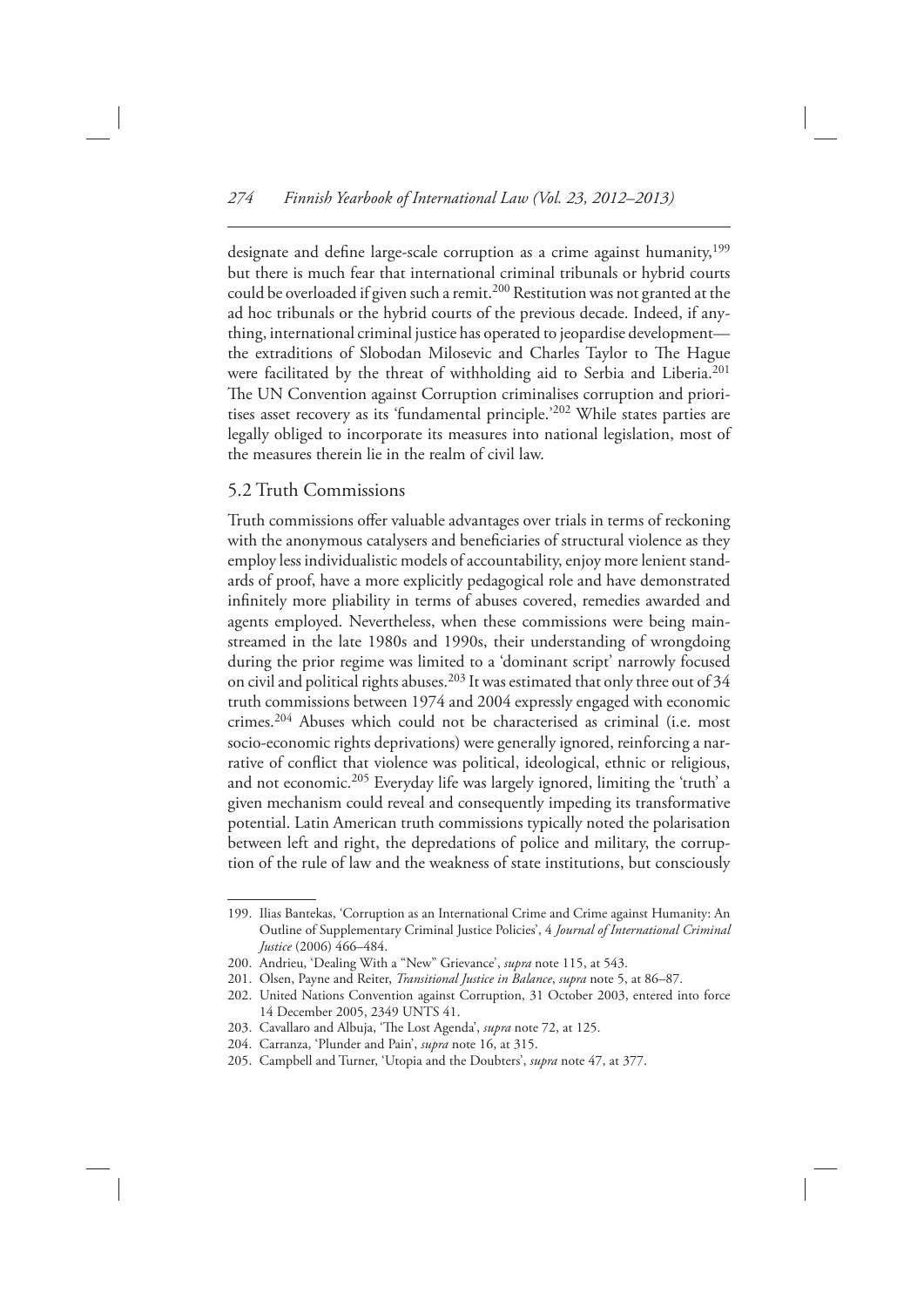omitted the socio-economic reasons underlying repressive behaviour.<sup>206</sup> The El Salvadorian truth commission focused on non-derogable breaches of the Geneva Conventions, the ICCPR and the American Convention on Human Rights.<sup>207</sup> Chile's influential Truth and Reconciliation Commission similarly focussed on bodily integrity violations like disappearances and torture, admitting that even though it recognised the 'crisis has deep roots, of a socioeconomic character, it would go beyond its mandate to explore them.'208 Notwithstanding its statutory remit to establish 'as complete a picture as possible of the causes, nature and extent of gross violations of human rights,' the South African TRC ignored corruption, employment patterns and access to resources as these matters were outside its mandate, though it did refer damningly to the role of business in sustaining apartheid rule, albeit only after the Commission's solitary hearing on issues of economic violence.<sup>209</sup> The sustained criticism of the South African body for its neglect of everyday living conditions was highly influential.<sup>210</sup> In its aftermath, policy-makers slowly began to accept that without attention to the enabling environment of structural violence, the work of truth commissions would be undermined and their impact weakened.

 Most subsequent truth commissions have been more expansive in their approach. Guatemala's Commission on Historical Clarification scrutinised the systemic sources of cyclical state violence, and went on to make recommendations relating to social participation of Mayan communities, employment and integration into state agencies, and the use of indigenous forms of conflict resolution.<sup>211</sup> The Sierra Leone TRC examined patterns of social injustice and their interaction with conflict. It made recommendations on issues like discriminatory inheritance, skills training, economic empowerment, micro-financing schemes and the need to improve opportunities for women in the economy.<sup>212</sup> The Liberian Truth Commission listed greed and corruption as being among the root causes of conflict surrounding the Taylor regime and implicated the international community's hunger for raw materials

<sup>206.</sup> Laplante, 'Roots of Violence', *supra* note 54, at 335.

<sup>207.</sup> Thomas Buergenthal, 'The UN Truth Commission for El Salvador', 27 Vanderbilt Journal of Transnational Law (1994) 497-507.

<sup>208.</sup> Comisión Nacional de Verdad y Reconciliación, *Informe De La Comisión Nacional de* Verdad y Reconciliación, Vol. 1 (1991) at 38.

<sup>209.</sup> Wilson, 'Justice and Legitimacy', *supra* note 130, at 208.

<sup>210.</sup> Eg Mamdani, 'Reconciliation without Justice', *supra* note 123.

<sup>211.</sup> Commission for Historical Clarification, *Guatemala: Memory of Silence; Report Of The Commission For Historical Clarification* (1999).

 <sup>212.</sup> Sierra Leone Truth and Reconciliation Commission, Witness to Truth: Report of the Sierra Leone Truth and Reconciliation Commission, Vol. 2 (2004), Chapter 3, at paras 107–111 and 316–376.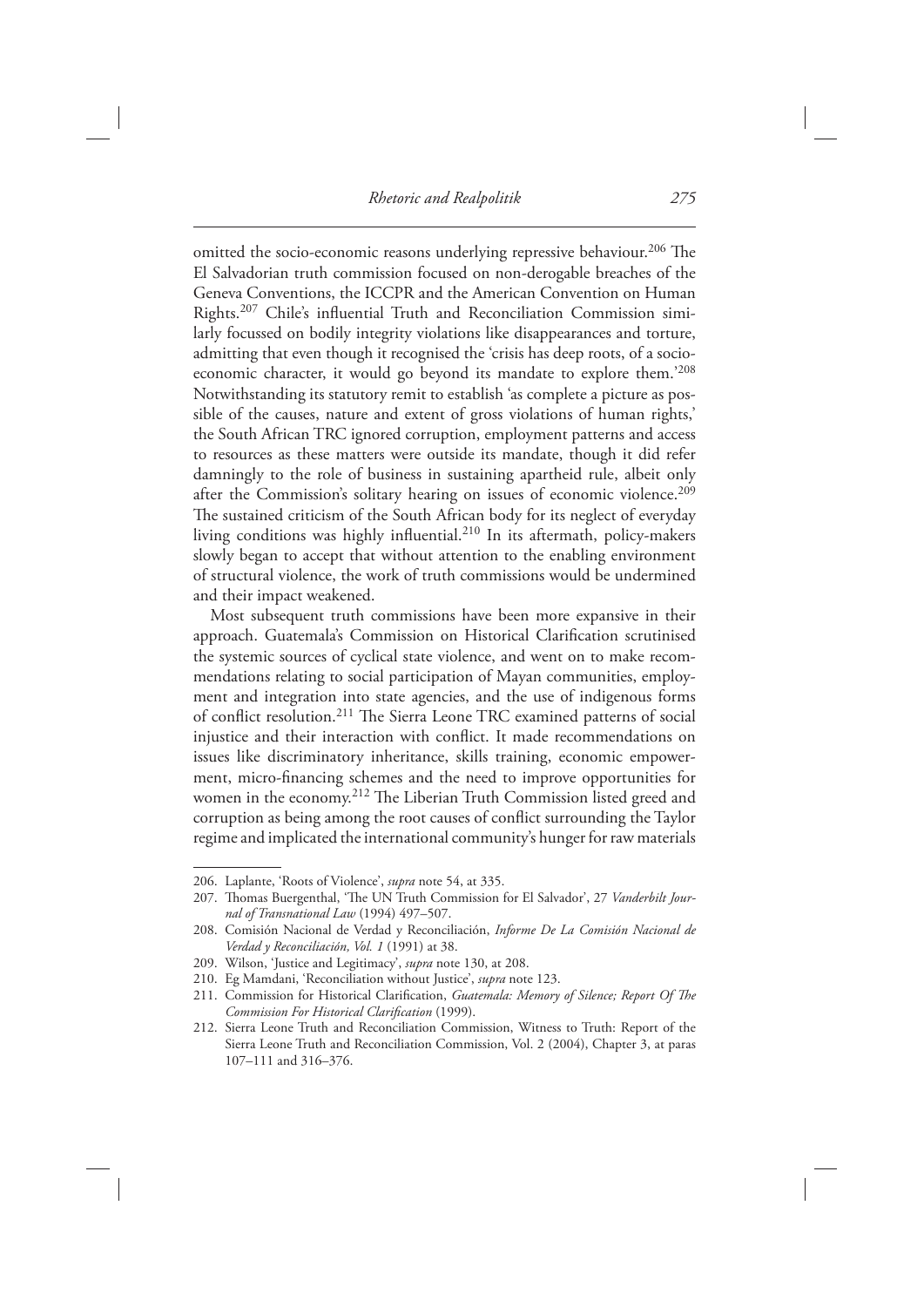as a contributory factor in conflict.<sup>213</sup> The Peruvian Truth and Reconciliation Commission examined how horizontal inequalities fed, and were exacerbated by, political violence and the role of social exclusion in the recruitment of Shining Path guerrillas, and integrated this analysis into a wider critique of national economic structures.<sup>214</sup> The report of East Timor's Commission for Reception, Truth and Reconciliation incorporated the international coffee trade, environmental degradation, forced displacement and famine.<sup>215</sup> The mandate of Kenya's Truth, Justice and Reconciliation Commission extended far beyond 2007's electoral violence to include corruption, displacements and irregular acquisitions of land.<sup>216</sup> Chad's truth commission was tasked with investigating the finances of former president Hissène Habré and his cronies but went on to highlight corruption, economic mismanagement and discrimination within important state institutions.<sup>217</sup>

 In light of these successes, a number of scholars now recommend that truth commissions go beyond analysing the structural roots of war or repression to propose detailed, feasible solutions to the economic problems raised that would be acceptable to the public and actionable by the executive.<sup>218</sup> Truth commissions are seen as the cornerstone of justice, a triggering device for reforms and the measure 'best placed to take on the role of "spokesperson" for the changes sought by transitional justice' because of their moral standing and because they provide the largest factual context for legacies of socio-economic exploitation.<sup>219</sup> Perhaps most valuably, Laplante argues truth commissions can diagnose the state's failure to provide core minimum socioeconomic conditions as rights violations<sup>220</sup> and 'can help initiate a longerterm reform process by creating the possibility for viewing underlying socio economic conditions not as unchangeable facts of life but as consequences of conscious policy decisions that fail to protect fundamental rights.<sup>'221</sup>

217. Alexander, *Scoping Study* , *supra* note 32, at 51.

 <sup>213.</sup> Truth and Reconciliation Commission of Liberia, *Consolidated Final Report Vol. 1* (2009) at 300–308 and 322–323.

<sup>214.</sup> Truth and Reconciliation Commission of Peru, Final Report of The Truth And Reconcili*ation Commission, Vol. VIII* (2003), Part 2.

 <sup>215.</sup> Commission for Reception, Truth and Reconciliation, *supra* note 69, at Chapter 7.

 <sup>216.</sup> *National Dialogue and Reconciliation Agreement on Truth, Justice and Reconciliation Commission* (14 February 2009).

<sup>218.</sup> Selim and Murithi, 'Transitional Justice and Development', *supra* note 84, at 66; Mani, 'Editorial', *supra* note 33, at 256; Laplante, 'Roots of Violence', *supra* note 54 at 333.

<sup>219.</sup> Cobián and Reátegui, 'Toward Systemic Social Transformation', *supra* note 94, at 148 and 151.

<sup>220.</sup> Laplante, 'Roots of Violence', *supra* note 54, at 352.

<sup>221.</sup> *Ibid*, at 342.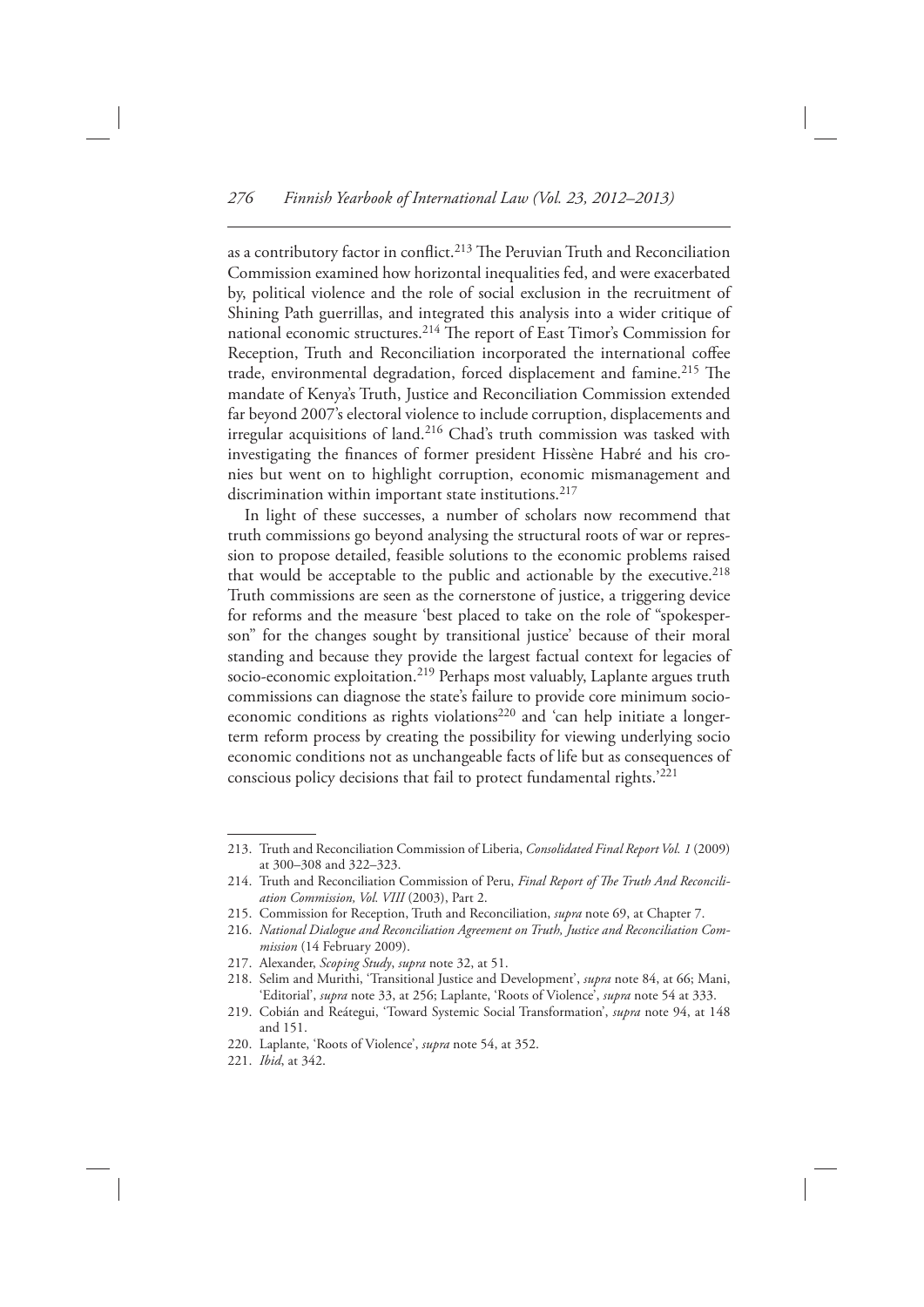*Rhetoric and Realpolitik 277*

 However, even where truth commissions meet the four generally-accepted criteria for success (independence, adequate resources and subpoena power, public hearings and the ability to name accused publicly),<sup>222</sup> advancement does not depend purely on technocratic expansion of a truth commission's remit and expertise. Truth commissions are undoubtedly valuable as diagnostic tools in uncovering what conditions permitted past violations and outlining broad general conclusions. However, to make the type of impact some suggest transitional justice should aim for requires complex and technical understandings of how government, economies and poverty interact if their recommendations are to bridge the gap between comprehension and correction. Unfortunately, the operations of truth commissions are far removed from the governance world of painful budgetary choices, prioritisation and macro-economic impact. Truth commissions are generally made up of a moral elite chosen for their integrity, not a technocratic elite chosen for expertise.<sup>223</sup> Genuine socio-economic justice will require the input of housing, education, health and finance ministries whose knowledge and skills will surpass those of the truth commission. Truth commissions may have representative legitimacy to identify past violations, but not necessarily the democratic legitimacy to dictate the disbursement of tax revenue or co-ordinate the activities of ministries. The South African TRC recommended reparations be paid to individual victims, but the elected government countered that the money should be spent on generic community needs like education, food and roofs for the homeless. 224 Even advocates of a more socio-economic slant to transitional justice accept that truth commissions lack both the professional competences and the authority to make technical specifications<sup>225</sup> or to make informed, strategic recommendations on areas like education. 226 If recommendations are posited at broad levels of generality, they risk utopianism or vagueness.  $227$  The best a truth commission may be able to do in macro-economic terms is to recommend that a certain policy or target should be prioritised,<sup>228</sup> but it cannot be presumed this should trump the considered opinion of civil servants and elected political representatives.

<sup>222.</sup> Priscilla Hayner, *Unspeakable Truths: Confronting State Terror and Atrocity* (Routledge: New York, 2001)

 <sup>223.</sup> Teitel, *Transitional Justice* , *supra* note 35, at 81.

<sup>224.</sup> Neil J. Kritz, 'Where We Are and How We Got Here: An Overview of Developments in the Search for Justice and Reconciliation', in Alice H. Henkin (ed.), *The Legacy of Abuse*: *Confronting the Past, Facing the Future* (Aspen Institute: Washington DC, 2002) 21-45 at 44 .

<sup>225.</sup> Cobián and Reátegui, 'Toward Systemic Social Transformation', *supra* note 94, at 160.

 <sup>226.</sup> Gready, *Era of Transitional Justice* , *supra* note 77, at 215.

<sup>227.</sup> De Greiff, 'Articulating the Links', *supra* note 52, at 40.

<sup>228.</sup> Cobián and Reátegui, 'Toward Systemic Social Transformation', *supra* note 94, at 160.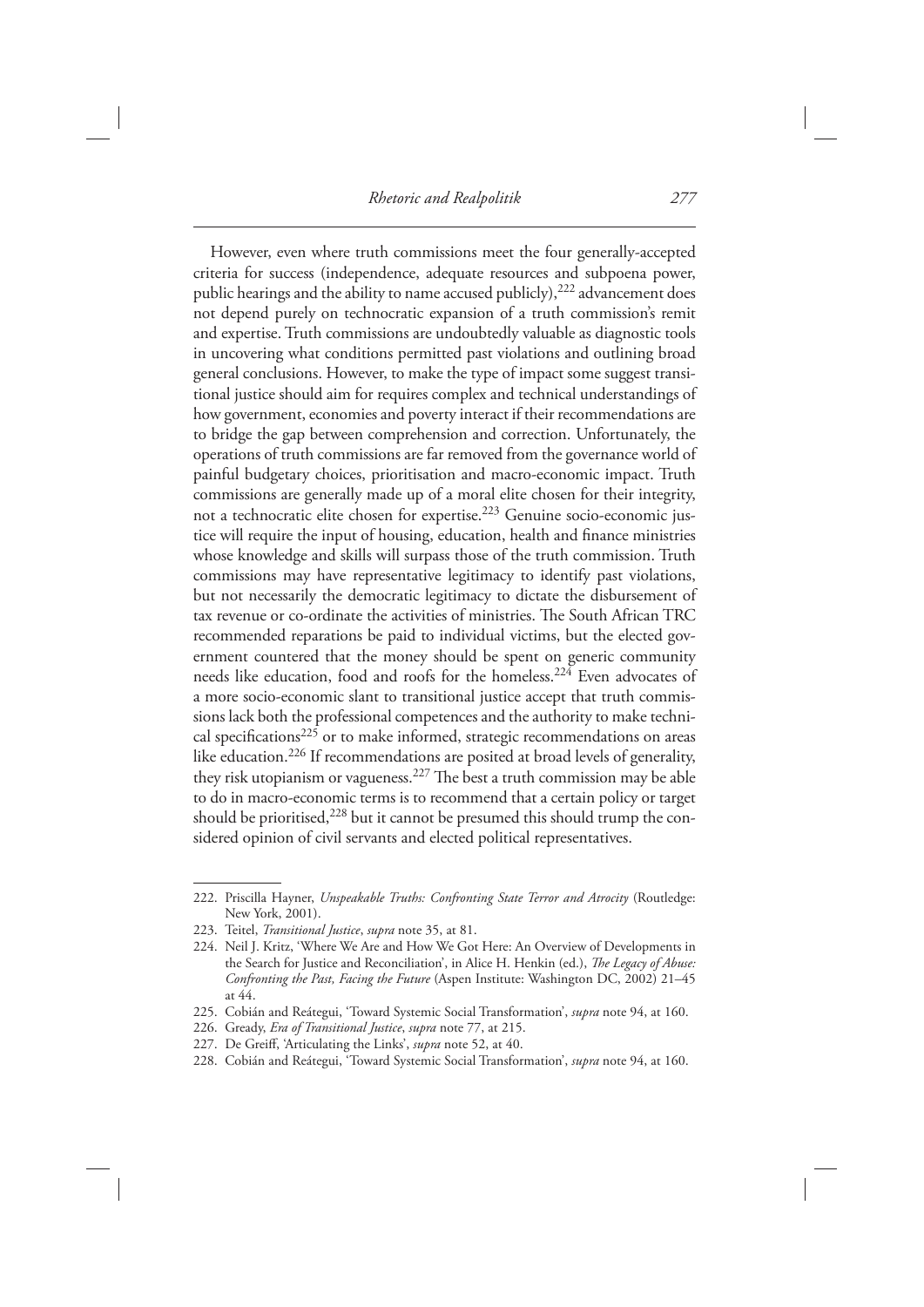Though truth commissions can be improved technically to compensate for these weaknesses by expanding their scope and employing more experts, their eventual success is ultimately reliant on the state's political will. The presumption of the optimists is that because truth commissions are a democratic channel, their proposals would not be 'rejected as disruptive and thus made susceptible to repression.'<sup>229</sup> However, just as states ratify human rights treaties that they do not abide by, time and time again governments are content to reap the reputational rewards of establishing a truth commission without using their reports as a blueprint for change.<sup>230</sup> As Mani notes, because executive commitment to implement truth commission recommendations is frequently lacking, the potential of truth commissions to catalyse institutional and structural reforms is 'still-born.'<sup>231</sup> The East Timorese CAVR report was handed over to the Parliament on 28 November 2005 by the then-President Xanana Gusmao at the direction of the Parliament, but since that time legislators have never debated its content or recommendations.<sup>232</sup> The Peruvian TRC was commended earlier for its breadth, but its recommendations on structural reform were ignored at the implementation stage.<sup>233</sup> The ANC government disregarded the vast majority of the TRC's recommendations, especially those relating to monetary reparations.<sup>234</sup> In Haiti, the recommendations of both the National Truth and Justice Commission and its Follow-Up Committee were rejected by the government. 235

Explanations for what de Greiff identifies as the persistent gap between insight and transformation in truth commissions<sup>236</sup> have been sought in weak legal traditions<sup>237</sup> and lack of economic growth.<sup>238</sup> Though these factors are certainly contributory, the weakness of transition overall (of which weak rule of law and slow economic growth may be symptomatic) may best explain

<sup>229.</sup> Laplante, 'Roots of Violence', *supra* note 54, at 334.

<sup>230.</sup> Fletcher, Weinstein and Rowen, 'Context, Timing and Dynamics', *supra* note 55, at 194.

<sup>231.</sup> Rama Mani, 'Rebuilding an Inclusive Political Community After War', 36 Security Dialogue (2005) 511-526 at 518.

<sup>232.</sup> Heather Castel, 'Maximising Transitional Justice Opportunities: The Case for East Timor's CAVR', in Deborah Mayersen and Annie Pohlman (eds), *Genocide and Mass* Atrocities In Asia: Legacies And Prevention (Routledge: London, 2013) 68-85 at 81-82.

<sup>233.</sup> Lisa J. Laplante, 'On the Indivisibility of Rights: Truth Commissions, Reparations and the Right to Development', 10 *Yale Human Rights and Development Law Journal* (2007)  $141 - 177$  at 170.

<sup>234.</sup> Miller, 'Effects of Invisibility', *supra* note 16, at 282.

<sup>235.</sup> Amnesty International, 'Haiti: Still Crying Out for Justice' (1998), <www.amnesty.org/ en/library/asset/AMR36/002/1998/en/2662abc8-dab1-11dd-80bc-797022e51902/ amr360021998en.pdf> at 7.

<sup>236.</sup> De Greiff, 'Articulating the Links', *supra* note 52, at 36.

<sup>237.</sup> Fletcher, Weinstein and Rowen, 'Context, Timing and Dynamics', *supra* note 55, at 194.

 <sup>238.</sup> Olsen, Payne and Reiter, *Transitional Justice in Balance* , *supra* note 5, at 75.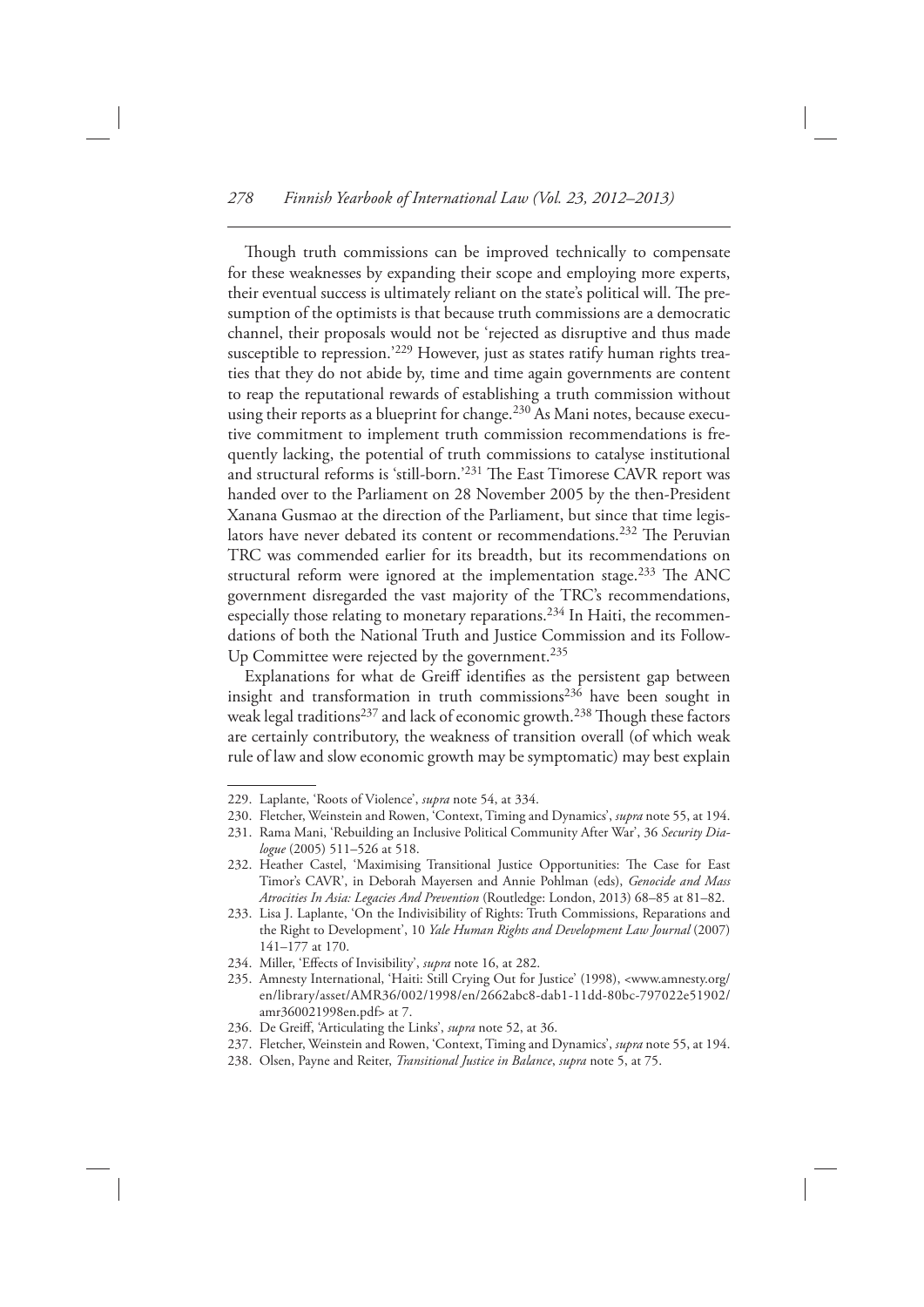their consistent failure to make a positive impact. It has been demonstrated statistically that negotiated transitions are most strongly associated with truth commissions 239 and that truth commissions are correlated with negative effect on human rights. $240$  This correlation does not prove that the modalities of truth commissions are misguided or counter-productive, but does tend to suggest that truth commissions are often established in weak or precarious transitions to provide reassurances to still-powerful ' losers ' in transitions (like the erstwhile beneficiaries of war or repression) that their losses will be limited. As Arthur admits, the main actors in transition are 'elites who enter into a series of bargaining arrangements with one another as a means of managing their interests. The main focus of these actors is legal-institutional reform, rather than transformation at the socio-economic level.'<sup>241</sup> Truth commissions are often established as a result of these negotiations not to alter society but rather to limit retributive justice (and, it might be added, redistributive justice) in an internationally palatable way, even if assertive and ambitious commissions attempt to transcend these limitations.<sup>242</sup> Fear of destabilisation by alienated but powerful groups and the weak position of new regimes (a phenomenon that is examined in greater detail in the next section) is reflected globally in the lack of implementation of truth and reconciliation commission recommendations.  $243$  Longer-term impact is also limited by the fact that truth commissions do nothing to affect the local power relationships that impose restraints on the possibilities for justice.<sup>244</sup> Many truth commission recommendations are implemented only partially or not at all:

 [T]ruth commissions often exist in a sort of tension between, on the one hand, their objectives and results and, on the other hand a reality external to them over which they exercise no direct control.<sup>245</sup>

 Given these limitations, which all but the most propitious of transitions will struggle with, the ultimate role of truth commissions will be beneficial but far removed from the transformational aspiration for transitional justice canvassed earlier. The legacy of even a quite successful truth commission will be less the sea-change in the national economic structure the rhetoric would suggest than a series of broad recommendations hostage to numerous political fortunes it has no control over. The translation of a report into the

<sup>239.</sup> *Ibid*, at 55.

<sup>240.</sup> *Ibid*, at 6.

<sup>241.</sup> Arthur, 'How "Transitions" Reshaped Human Rights', *supra* note 122, at 347.

 <sup>242.</sup> Hayner, *Unspeakable Truths* , *supra* note 222, at 30.

 <sup>243.</sup> Mobekk, *Enabling Sustainable Peace, supra* note 7, at 43.

<sup>244.</sup> Roht-Arriaza, 'The New Landscape', *supra* note 174, at 5.

<sup>245.</sup> Cobián and Reátegui, 'Toward Systemic Social Transformation', *supra* note 94, at 153.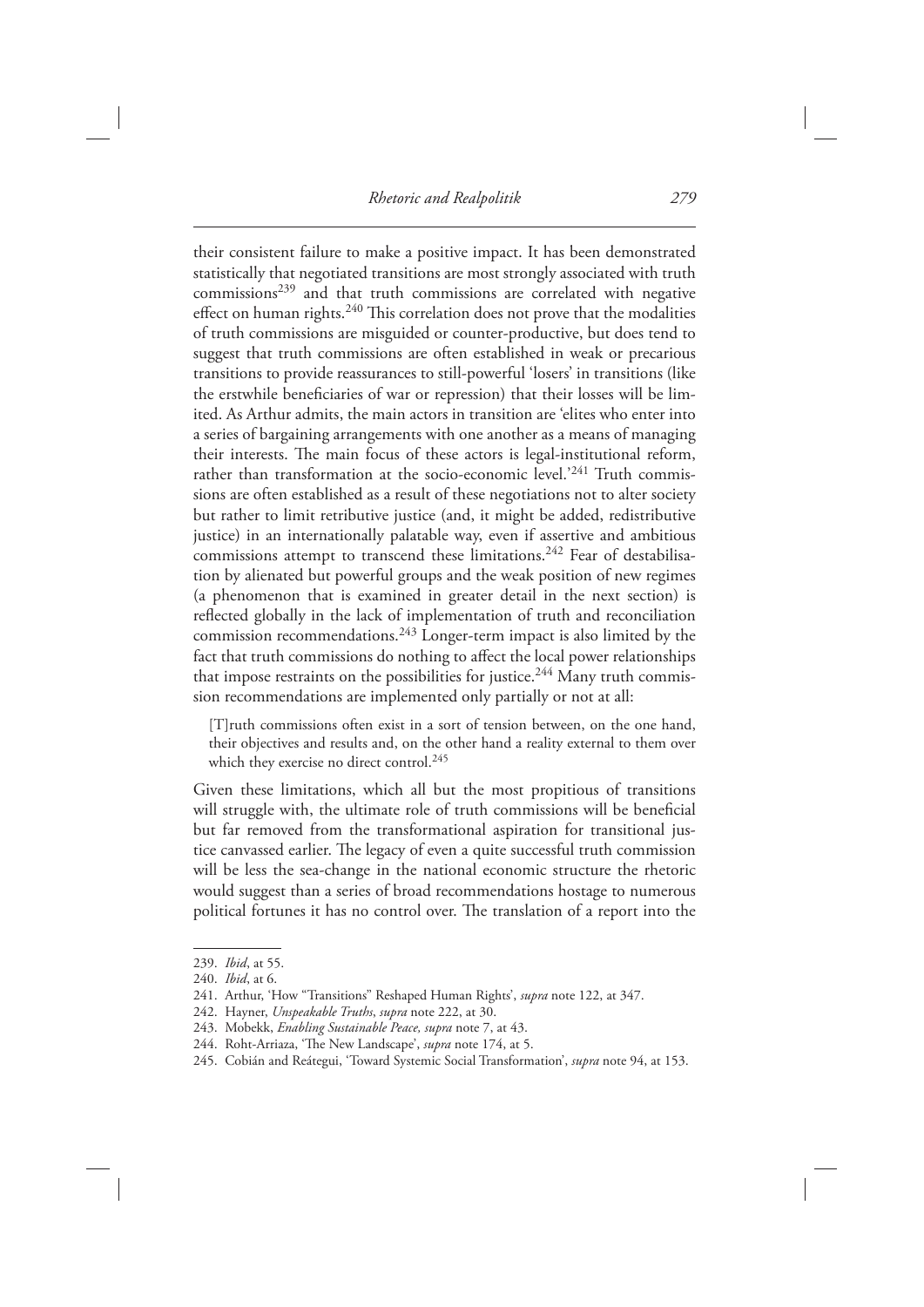improvement of everyday lives may remain chimerical. The impact of a truth commission will always be far more indirect and tentative than the sanguine expectations of its more optimistic advocates. What are left are more circumscribed, limited but undoubtedly beneficial tasks. Truth commissions can recommend a transparent budgetary structure to ensure state revenues are put to best use, but may not be able to define the precise shape of it. They can, like the South Africa TRC, propose a wealth tax where beneficiaries of apartheid can contribute to poverty reduction or reparations<sup>246</sup> but the tax itself and its parameters would remain subject to the give-and-take of parliamentary agreement. Truth commissions can recommend the removal of state personnel with records of corruption as development blockers even if they cannot dictate state policy to their replacements.<sup>247</sup> They can identify national ideals even if their concrete elaboration becomes the role of the executive, and operate as a powerful lobbying tool against government resistance even if they never become program designers. 248 Furthermore, the value of truth commissions in establishing a contextual background for trials, compensation, restitution and reparations cannot be gainsaid (for example, the Chilean government provides a monthly pension, school tuition and medical coverage to thousands of victims of dictatorial rule as a result of TRC recommendations). One of the reasons why truth commissions are criticised for delivering less than they promise is because this promise is pitched at an unreasonable, virtually 'magical' level that cannot be attained in the conditions of transition.<sup>249</sup> Scholars of truth commissions have long accepted that they can help create conditions in which reconciliation might occur, but cannot be tasked with generating that reconciliation.<sup>250</sup> Similarly, it might be wise to accept that truth commissions can help create an atmosphere conducive to a more just economy, but may lack the political support or institutional capacity to directly advance the process.

#### 5.3. Reparations

 Reparations are possibly the best example of how socio-economic justice in transitional justice has been mainstreamed. Overshadowed by trials, truth commissions and lustration in the earliest debates, reparations received

<sup>246.</sup> David Goodman, 'Why Killers Should Go Free: Lessons from South Africa', 22 *Washington Quarterly* (1999) 169-181 at 180.

<sup>247.</sup> De Greiff, 'Articulating the Links', *supra* note 52, at 36.

<sup>248.</sup> Laplante, 'Roots of Violence', *supra* note 54, at 350.

<sup>249.</sup> Mark Freeman, *Truth Commissions and Procedural Fairness* (Cambridge University Press, 2006) at 13-14.

<sup>250.</sup> Campbell and Turner, 'Utopia and the Doubters', *supra* note 47, at 395.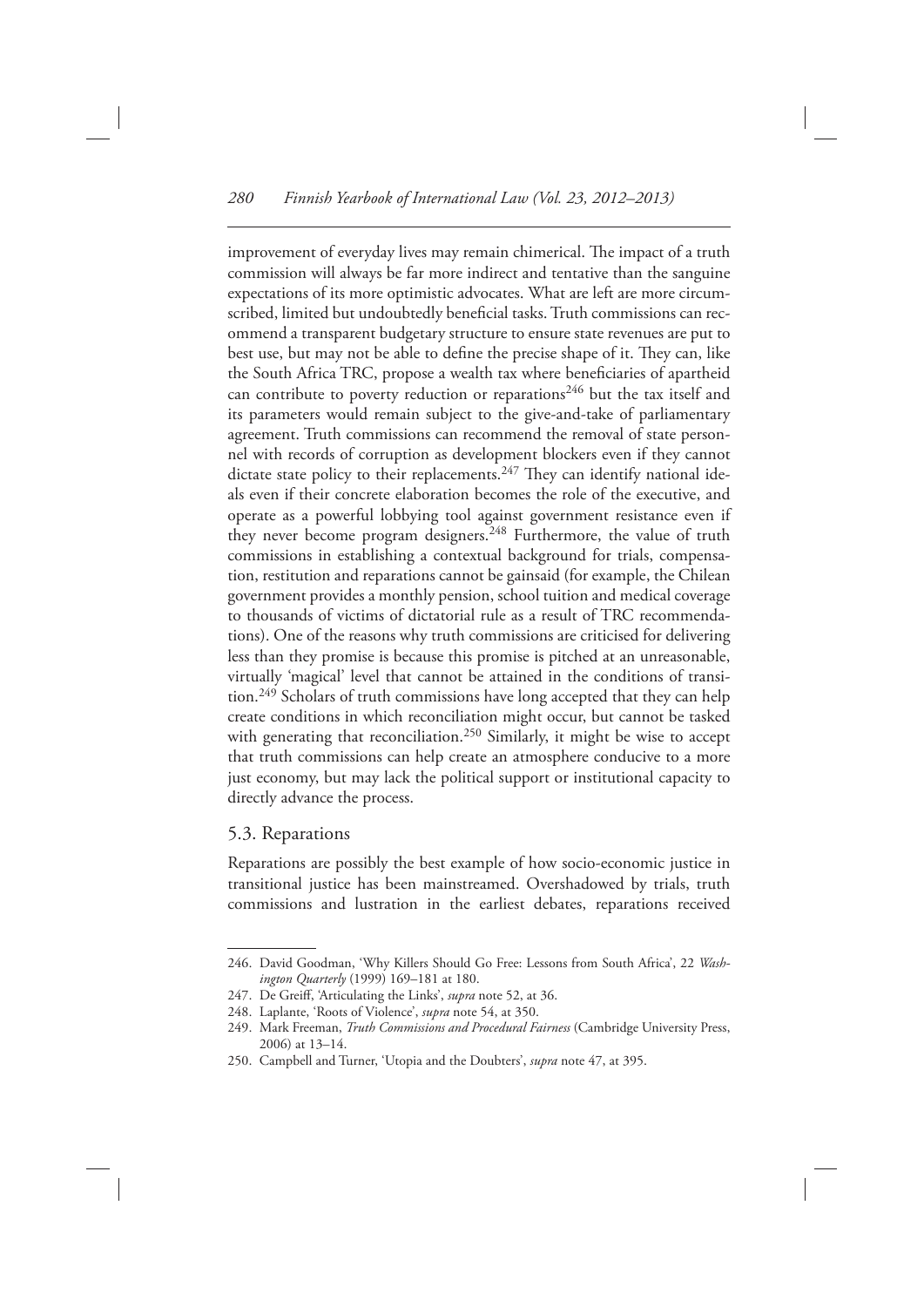noticeably less attention within the field.<sup>251</sup> One prominent objection was the fact that no financial measures could be commensurate with violations suffered.<sup>252</sup> Some contested the moral propriety of a new government and successor generations not implicated in prior wrongdoing (and often defined by opposition to it) having to pay for the crimes of the *ancien regime*.<sup>253</sup> The scholarly fear that reparations would unacceptably monetise atrocity by 'elevating things over persons'<sup>254</sup> was made apparent by the Argentine *Madres de la Plaza de Mayo*'s rejection of compensation as blood money to silence legitimate victim complaints that might arise in the future.<sup>255</sup>

 However, over time it became apparent that this principled stance could not be replicated by all survivors of conflict or authoritarianism who might endure poverty, hunger or homelessness. Increasingly in international human rights law the state is made liable for human rights violations either as the violator, on the grounds of omission to prevent, or as the subsidiary agent of compensation when the actual perpetrator cannot be identified or is unable to compensate. The entitlement of victims of grave human rights violations to reparations as rights-holders was recognised in a number of human rights instruments and conventions, but found its most comprehensive expression in the General Assembly's *Declaration of Basic Principles and Guidelines on the Right to a Remedy and Reparation for Victims of Gross Violations of International Human Rights Law and Serious Violations of International Humanitarian Law* in 2005.<sup>256</sup> The Principles outline that the victim is entitled to remedies that guarantee (*a*) equal and effective access to justice, (*b*) adequate, effective and prompt reparation for harm suffered, and  $(c)$  access to relevant information concerning violations and reparation mechanisms, though these as yet remain mostly in the realm of moral duty than enforceable legal obligation. 257 Reparations are no longer regarded as empty promises, temporary stopgap measures, or attempts to buy the silence of victims.<sup>258</sup>

<sup>251.</sup> Arthur, 'How "Transitions" Reshaped Human Rights', *supra* note 122, at 356.

<sup>252.</sup> Martha Minow, *Between Vengeance and Forgiveness: Facing History after Genocide and Mass Violence* (Boston: Beacon Press, 1998) at 104.

 <sup>253.</sup> Teitel, *Transitional Justice* , *supra* note 35, at 139.

 <sup>254.</sup> Raised but not necessarily endorsed in Minow, *Between Vengeance and Forgiveness* , *supra* note 252, at 131–132.

<sup>255.</sup> Laplante, 'Indivisibility', *supra* note 233, at 167.

 <sup>256.</sup> *Basic Principles and Guidelines on the Right to a Remedy and Reparation for Victims of Gross Violations of International Human Rights Law and Serious Violations of International Humanitarian Law* , GA Res. 60/147, UN Doc. A/RES/60/147 (16 December 2005) .

<sup>257.</sup> *Ibid*, Principle 11.

<sup>258.</sup> Lisa Magarrell, *Reparations in Theory and Practice* (International Center for Transitional Justice: New York, 2007) at 2.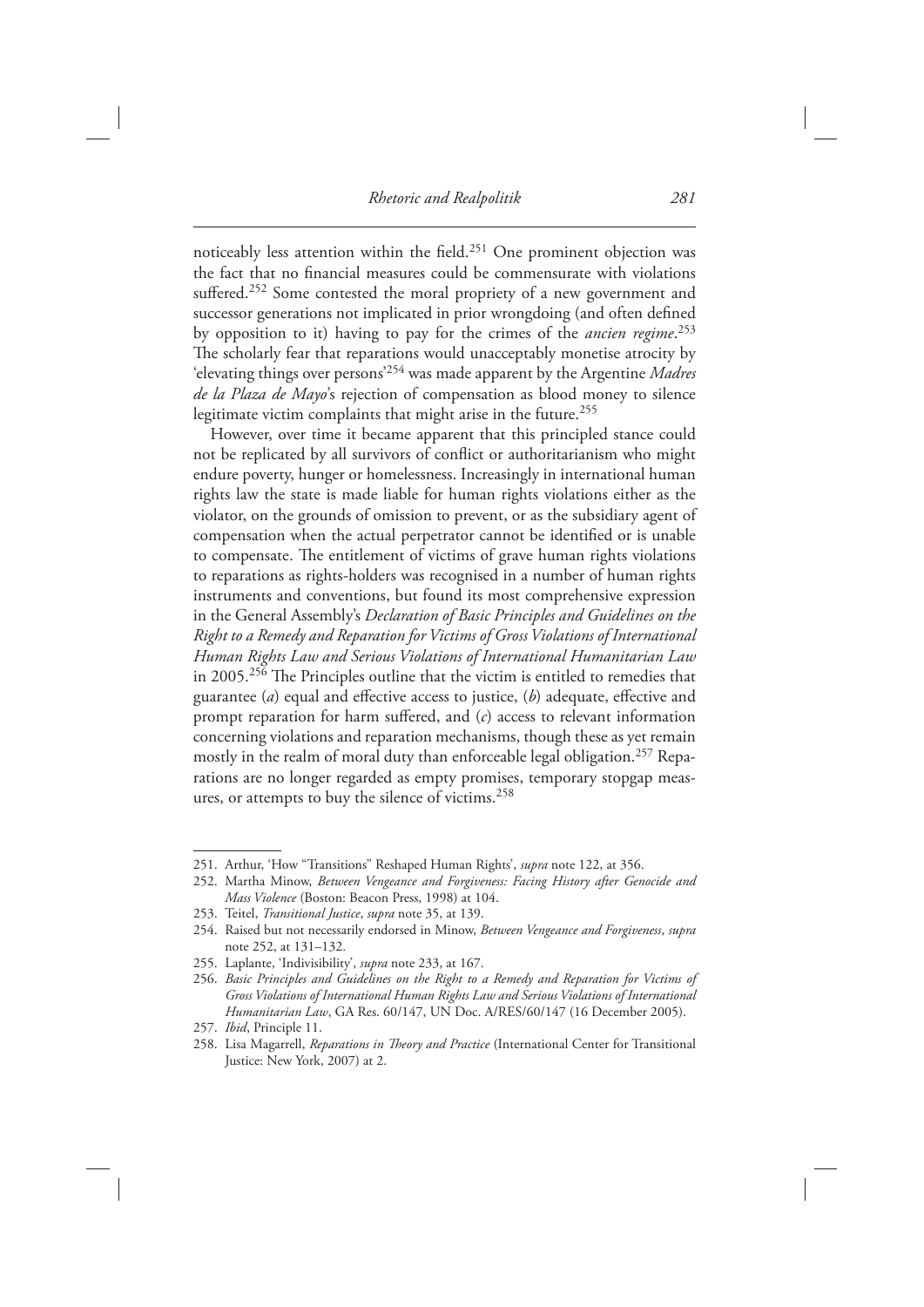Reparations are popular for a number of very obvious reasons. They can be justified intrinsically (victims deserve reparations) and instrumentally (they are needed to stabilise the transition).<sup>259</sup> They are less abstract than truth or justice, the most tangible proof of a state's willingness to make amends.<sup>260</sup> Consequently, reparations are assumed to have the greatest potential to make a difference in the lives of victims.<sup>261</sup> They can be faster to arrive than truth or justice as it is generally quicker and easier to identify a victim than to establish the guilt of a perpetrator. The material benefit of monetary support is obvious (though rarely, if ever, adequate), but reparations transcend their compensatory role to enable some less tangible rewards. Reparations can 'meet burning needs for acknowledgement, closure, vindication and connection.<sup>'262</sup> By demonstrating the seriousness with which the state now treats violations of rights, they promote civil trust. 263

The *Basic Principles* distinguish four categories of reparation, namely restitution, compensation, rehabilitation and the guarantee of non-repetition.<sup>264</sup> In states like South Africa and Chile, violations of civil and political rights were chosen as the 'point of entry' for reparations, as opposed to economic, social and cultural rights.<sup>265</sup> This tended to favour individualised reparations such as compensation in the form of cash payments or pensions, and restitution in the form of returning property. However, it became apparent that the number of victims would always outstrip the finance available for reparations. As Kritz points out, while states like Chile, with a relatively healthy economy and a small, defined class of victims of state violence, could offer equitable and extensive compensation to individuals, this becomes impossible in a state like Rwanda where the handful of victims compensated satisfactorily (to the extent this can be said about any genocide reparations) would deplete the available funding for the vast majority of victims. 266 Comprehensive individual restitution programs run the obvious risk of burdening national budgets indefinitely, stripping the government of the funding needed to rebuild

 <sup>259.</sup> Jon Elster, ' Land, Justice and Peace ' , in Bergsmo *et al* (eds), *Distributive Justice* , *supra* note 18, 15–24 at 17.

<sup>260.</sup> Roht-Arriaza and Orlovsky, 'A Complementary Relationship', *supra* note 58, at 173.

<sup>261.</sup> Pablo de Greiff, 'Transitional Justice, Security and Development: Security and Justice Thematic Paper', 6 *World Bank World Development Report Thematic Paper* (2011), < openknowledge.worldbank.org/bitstream/handle/10986/9245/WDR2011\_0015. pdf?sequence=1> at 6.

 <sup>262.</sup> Minow, *Between Vengeance and Forgiveness* , *supra* note 252, at 106.

<sup>263.</sup> De Greiff, 'Articulating the Links', *supra* note 52, at 59.

 <sup>264.</sup> Basic Principles, *supra* note 256, Principle 18.

<sup>265.</sup> Laplante, 'Indivisibility', *supra* note 233, at 144.

<sup>266.</sup> Kritz, 'Where We Are', *supra* note 224, at 44.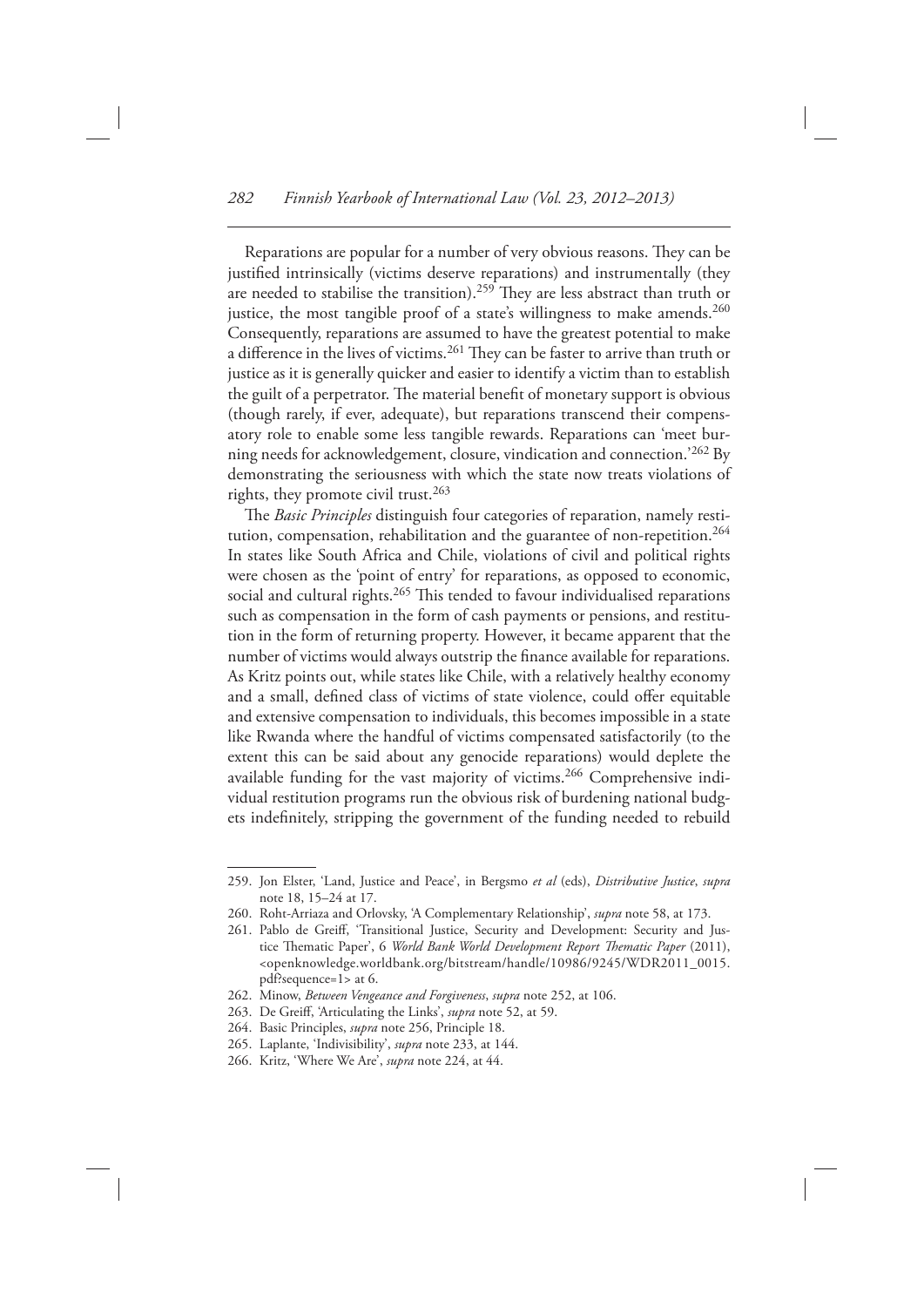the economy and state. Even if adequate resources were available, civil and political violation-based criteria for eligibility left communities that suffered serious forms of social and economic exclusion unsatisfied and created divisions within communities between the compensated and those who received little or nothing. 267

 As the scope of inquiry of TRCs expanded, it became undeniable that the same state and sub-state structures that led to bodily integrity abuses and seizure of property also led to unjust deprivation of jobs, of educational opportunities, healthcare and infrastructural investment. In keeping with the generational change in transitional justice from an intrinsic, backwards-looking concern with punishment and truth to a more forward-looking, statebuilding perspective, the fact that compensation and restitution were not in themselves sustainable nor did much to address poverty sustainably called into question the instrumental value of traditional modes of reparation. Consequently, there is an observable redirection towards reparations programs of greater complexity where a public good is distributed to a specific victim community, incorporating structural and sustainable collective benefits like reconstruction of destroyed public buildings, religious sites, education or health facilities, and symbolic measures such as public apologies, memorials and the re-naming public spaces.<sup>268</sup> Rubio-Marín, perhaps more accurately, uses the terminology of corrective reparations (i.e., giving adequate redress to victims) and transformative reparations (advancing the consolidation of a more inclusive democratic system).<sup>269</sup> Truth commissions nowadays typically propose a mix of the individual and collective, the corrective and the transformative.

The problem that has arisen is that this transformative approach to collective reparations is often indistinguishable in practice from development funding. In theory, the two should be separate in conception and delivery. In conceptual terms, development is the province of sustained, concerted actions to improve the economic, political, and social well-being of all people in a state or defined local area dominated by metrics like need and sustainability. While reparations also take need and sustainability into account, they uniquely address actual damage suffered by a defined set of people acknowledged as victims. This conceptual distinction between improving well-being generally and repairing harm more narrowly has traditionally been reflected in

 <sup>267.</sup> Alexander, *Scoping Study* , *supra* note 32, at 42 and 52.

<sup>268.</sup> De Greiff, 'Articulating the Links', *supra* note 52, at 37.

<sup>269.</sup> Ruth Rubio-Marín, 'Gender and Collective Reparations in the Aftermath of Conflict and Political Repression', in Ruth Rubio-Marín (ed.), *The Gender Of Reparations: Unsettling Sexual Hierarchies While Redressing Human Rights Violations* ( Cambridge University Press, 2009) 381-402 at 384.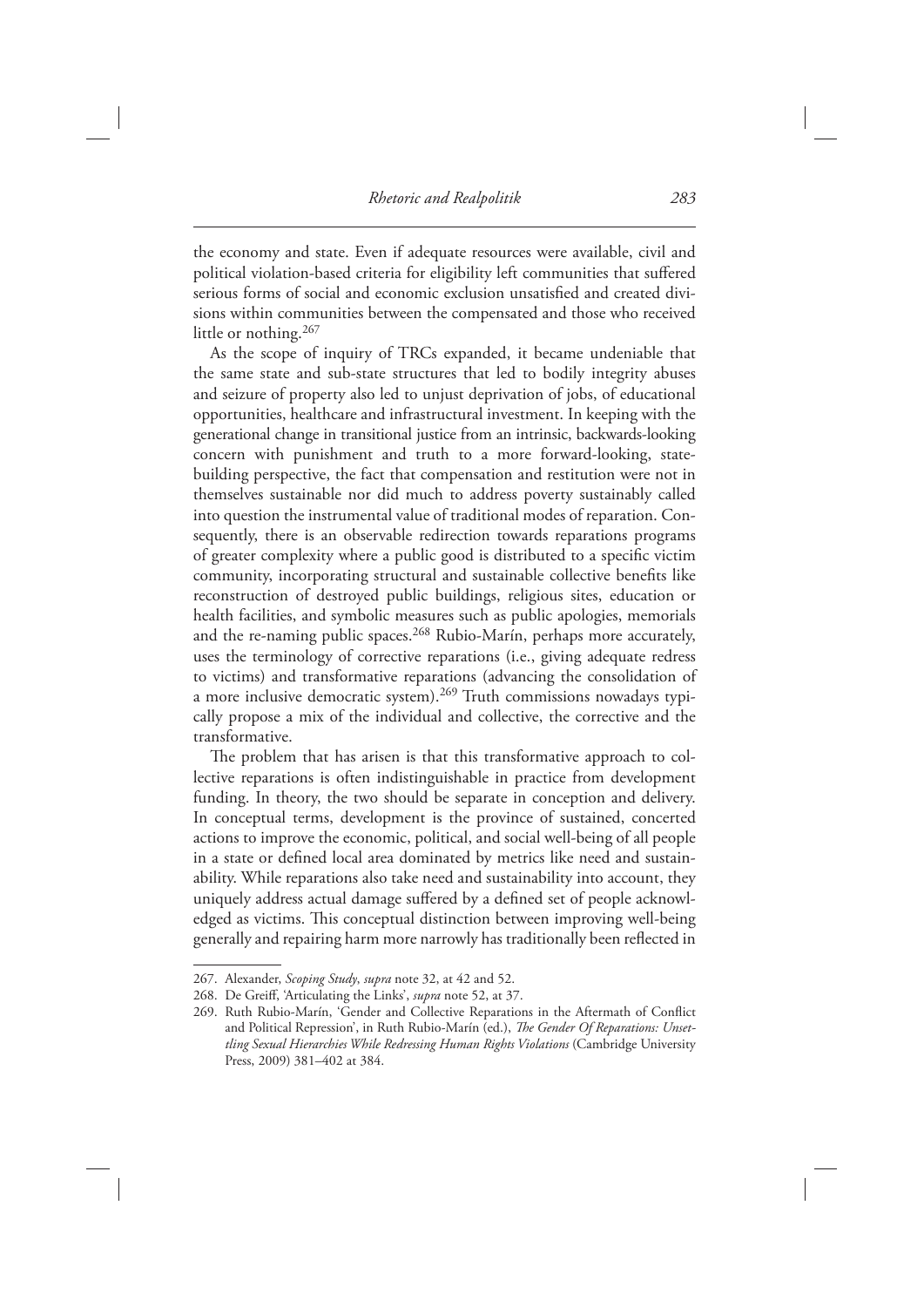the means of delivery-as Roht-Arriaza and Orlovsky point out, reparations are the domain of human rights courts, claims commissions and administrative programs while development subsumes a much wider array of agencies like INGOs, aid agencies and financial institutions.<sup>270</sup> The reason for the growing conflation of reparations with development is a simple economic one-in post-authoritarian and post-conflict situations, extreme poverty is the norm and the available resources are extremely limited. Money for reparation generally comes from general taxation, as opposed to re-appropriated loot. Compensating all the victims of socio-economic deprivations like those who suffered unemployment, corruption etc. would be beyond most reparations programs, which tend to be drastically under-funded. In this context, the estimated US\$385m set aside for apartheid victims in South Africa or the US\$45–60 per annum ring-fenced for Peru's 200,000 victims of human rights violations are both pitifully small in relation to the overall number of victims and rather large in terms of the national budget. 271 Reparations may take up a significant proportion of available funds but be too small or scattergun to make any appreciable impact on growth or redistribution.<sup>272</sup>

The consistent response of transitional states has been to prefer using finite resources for general development than particularised reparations. Just as collective reparations maximise the effectiveness of existing resources better than individual reparations, so too does subsuming collective reparations within development:

 [G]overnments tend to prefer the use of collective reparations, often for pragmatic reasons. Collective reparations may allow them to funnel programs into existing ministries, seem more efficient and less likely to be politically sensitive, require less new bureaucracy, and seem more acceptable to budget-conscious managers and creditors. Nonexclusive reparations also avoid problems associated with singling out victims or creating new resentments. 273

There is in this approach an implied recognition that reparations are an imperfect vehicle for restoring losses as complex as careers, opportunities and health, and that more forward-looking reforms are better public policy.<sup>274</sup> For example, the Haitian government has decided to use the US\$5.8bn repatriated from Swiss Bank accounts on Baby Doc Duvalier's return for improving

<sup>270.</sup> Roht-Arriaza and Orlovsky, 'A Complementary Relationship', *supra* note 58, at 171.

 <sup>271.</sup> Figures taken from Olsen, Payne and Reiter, *Transitional Justice in Balance* , *supra* note 5, at 61.

<sup>272.</sup> De Greiff, 'Articulating the Links', *supra* note 52, at 39.

<sup>273.</sup> Roht-Arriaza and Orlovsky, 'A Complementary Relationship', *supra* note 58, at 192.

<sup>274.</sup> Vojtech Cepl, 'A Note on Restitution of Property in Post-Communist Czechoslovakia', 7 *Journal of Communist Studies* ( 1991 ) 367 – 375 at 375 .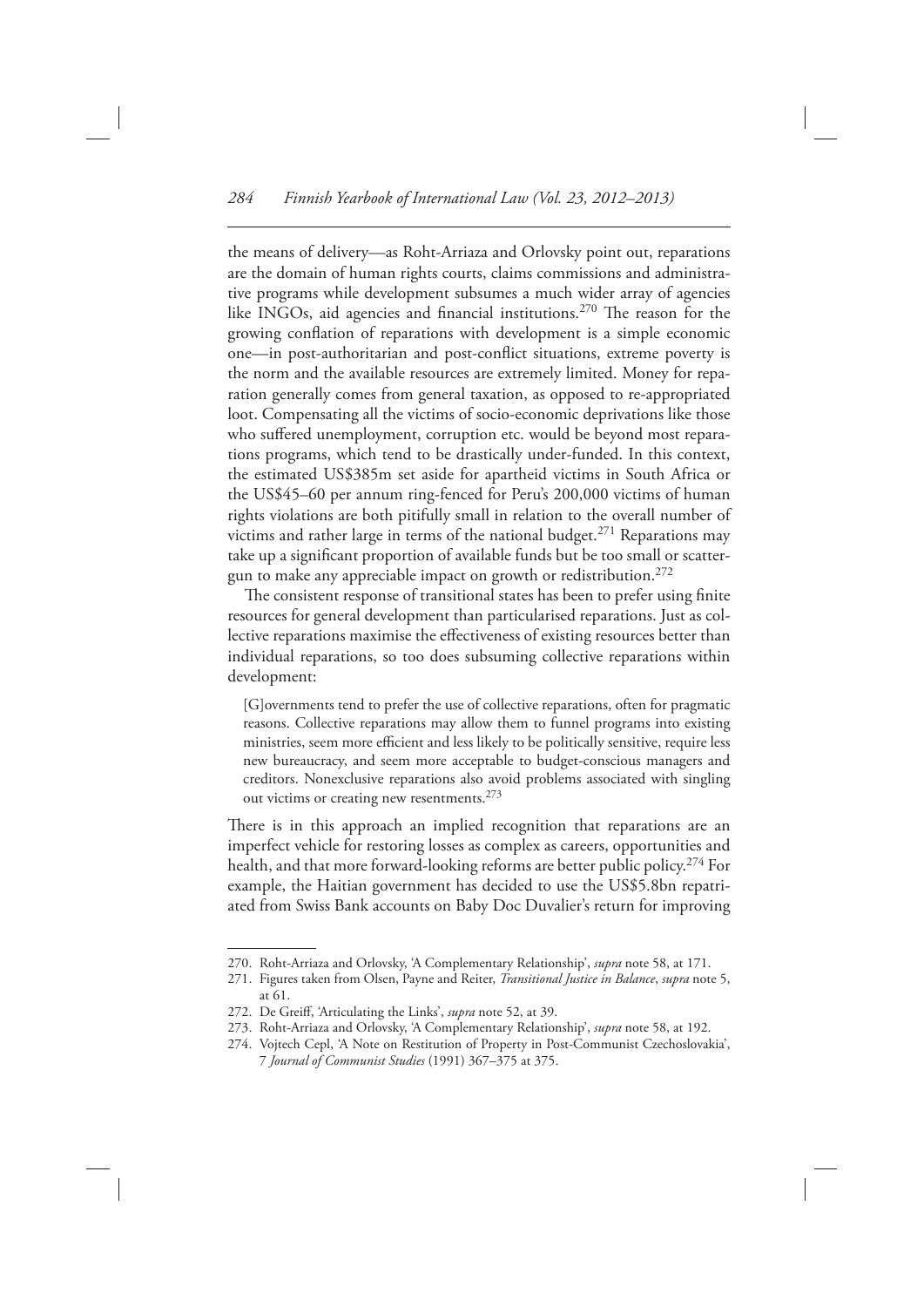national living standards for all instead of awarding it to identified victims or victim communities.<sup>275</sup> Though the Peruvian TRC recommended a comprehensive slate of reparations such as healthcare, educational opportunities and restitution, the government made clear it preferred a more general social development program.<sup>276</sup> Victim-survivors there have been shunted into pre-existing development and poverty-alleviation programs, while the government attempted to distribute the funds for collective reparation programs through competition.<sup>277</sup> The general perception is that the government's reparations program does not correspond with specific damage caused by war and is instead more akin to development.<sup>278</sup> The Guatemalan truth commission sat somewhat on the fence, recommending both individual and collective reparations but stating that the latter should 'also favour the entire population, without distinction between victims and perpetrators.<sup>279</sup> In the seminal *AZAPO* case, the South African constitutional court acknowledged that because the new constitutional state was tasked with reconciling and reconstructing the country, it would inevitably at some point have to choose whether to deploy national resources through reparations or to use available finances for food relief, housing and education. It held that parliament was justified in adopting a wide concept of reparations that would be communally balanced against the state's other obligations.<sup>280</sup>

This approach has divided opinion, once more illustrating the gap between transitional justice as traditionally understood and the more expansive hopes held out for it by some. Roht-Arriaza contends that equating collective reparations with development more generally 'conflates two separate obligations of government: to make reparation for wrongs it committed, and to provide essential services to the population.<sup>'281</sup> Victims believe that development is a pre-existing duty of the government, feel that incorporating reparations within development gives insufficient recognition to the violations they have suffered, and resent it when non-victims benefit from such programs.<sup>282</sup> Some argue that collective reparations have less trust-building power than

<sup>275.</sup> Andrieu, 'Dealing With a "New" Grievance', *supra* note 115, at 550.

<sup>276.</sup> Laplante, 'Indivisibility', *supra* note 233, at 160.

<sup>277.</sup> *Ibid*, at 163.

<sup>278.</sup> *Ibid*, at 163 and 164.

<sup>279.</sup> Commission for Historical Clarification, *supra* note 211, Part III, Reparatory Measures, at para. 10.

 <sup>280.</sup> *AZAPO and Others v President of the Republic of South Africa and Others* ( 1996 ) 8 BCLR 1015 (CC) at 39, 25 July 1996.

<sup>281.</sup> Naomi Roht-Arriaza, 'Reparations Decisions and Dilemmas', 27 *Hastings International* and Comparative Law Review (2004) 157-219 at 188.

<sup>282.</sup> Laplante, 'Indivisibility', *supra* note 233, at 145 and 162.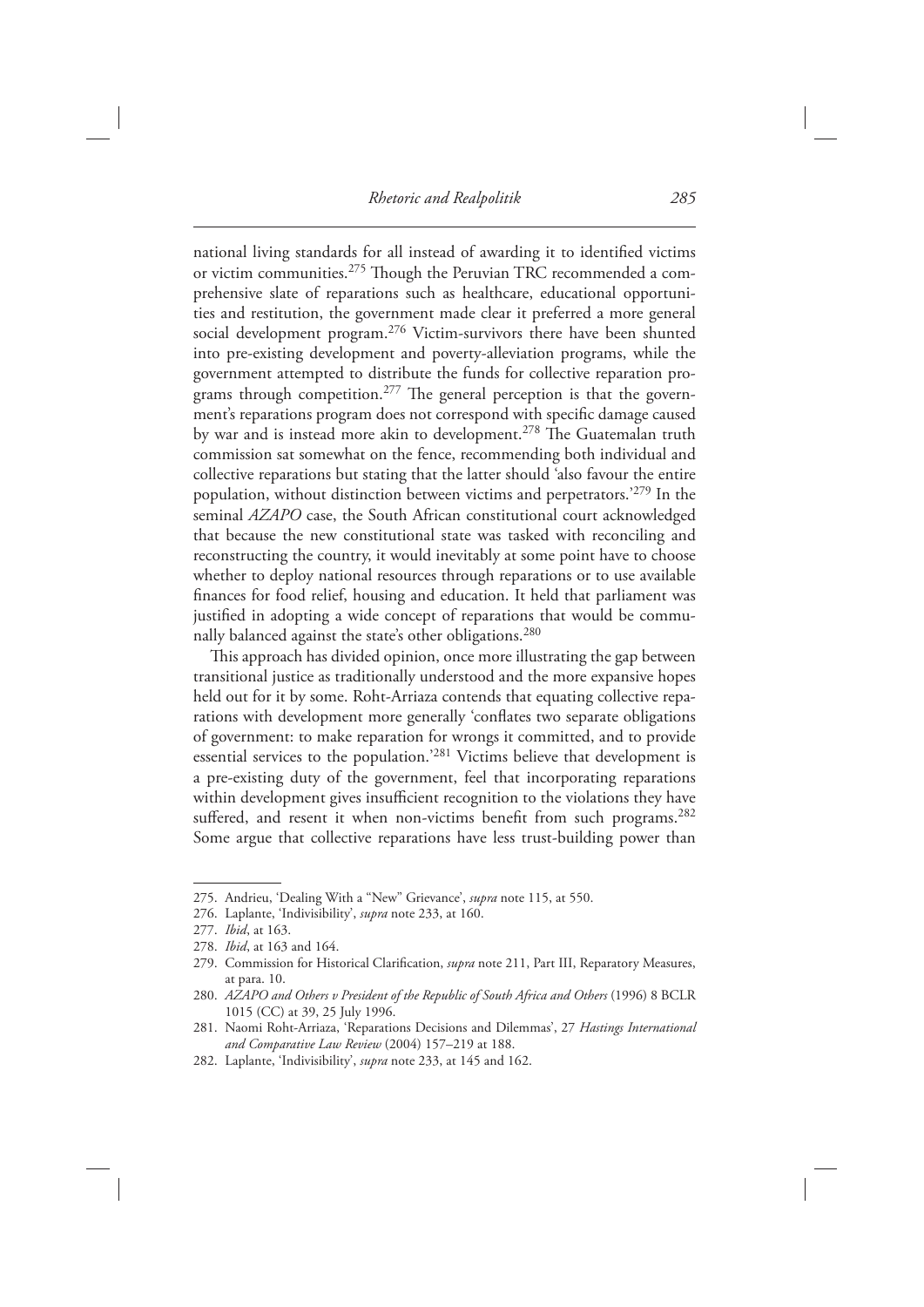individualised reparations derived from the recognition of responsibility by the perpetrator or the state would have.<sup>283</sup> Others question whether the undifferentiated envelopment of reparations within development may violate their essential character as acts of atonement for past harms.<sup>284</sup> By contrast, Kalmanowitz and Miller respectively argue that the focus on certain groups for certain violations erases the needs of the wider population from view<sup>285</sup> and makes structural factors 'doubly invisible.'<sup>286</sup> As the former puts it:

 [T]he more widespread and extensive the destruction caused by war, the weaker the rights [should be] to receive reparations. In the limiting case of a war that affects directly a large majority of the population (for example, Mozambique), rights and obligations of social justice should trump all rights of corrective justice.<sup>287</sup>

 He recommends the mass pooling of all compensatory payments into a collective reconstruction fund to be dispersed in a forward-looking way according to broader principles of justice than have hitherto underpinned debates over reparations. 288

The problem with changing from the traditional reparative allocation of resources based on entitlements to an allocation based on present or future needs is that it risks becoming completely uninformed by anything distinctly recognisable as transitional justice. Sceptics legitimately question is whether such measures would 'really still be part of transitional justice.'<sup>289</sup> Key questions that a transformative reparations policy would have to ask like whether citizenship in the violator state alone entitles one to indemnification, to what extent general taxation should be used, the liability of foreign governments and how much this liability can be encompassed within aid, how compensatory amounts should be decided or whether to compensate whole villages (or valleys, or provinces) would be dominated by state politicians or development actors given the relative paucity of reparations. The tail is unlikely to wag the dog though useful in rebalancing power relations at a local level, reparations have little macro-economic impact<sup>290</sup> and do not radically redistribute power or wealth, <sup>291</sup> while no direct correlations can be drawn between the largesse of

 <sup>283.</sup> Pablo de Greiff and Marieke Wierda , ' Reparations and the ICC : A Prospective Role for the Trust Fund for Victims', International Center for Transitional Justice (2004), <ictj. org/sites/default/files/ICTJ-Global-ICC-TrustFund-2004-English.pdf> at 8.

<sup>284.</sup> Roht-Arriaza and Orlovsky, 'A Complementary Relationship', *supra* note 58, at 173.

<sup>285.</sup> Kalmanovitz, 'Corrective Justice versus Social Justice', *supra* note 82, at 6.

<sup>286.</sup> Miller, 'Effects of Invisibility', *supra* note 16, at 278.

<sup>287.</sup> Kalmanovitz, 'Corrective Justice versus Social Justice', *supra* note 82, at 72.

<sup>288.</sup> *Ibid*, at 92.

<sup>289.</sup> Andrieu, 'Dealing With a "New" Grievance', *supra* note 115, at 550.

<sup>290.</sup> Roht-Arriaza and Orlovsky, 'A Complementary Relationship', *supra* note 58, at 173.

<sup>291.</sup> Miller, 'Effects of Invisibility', *supra* note 16, at 284.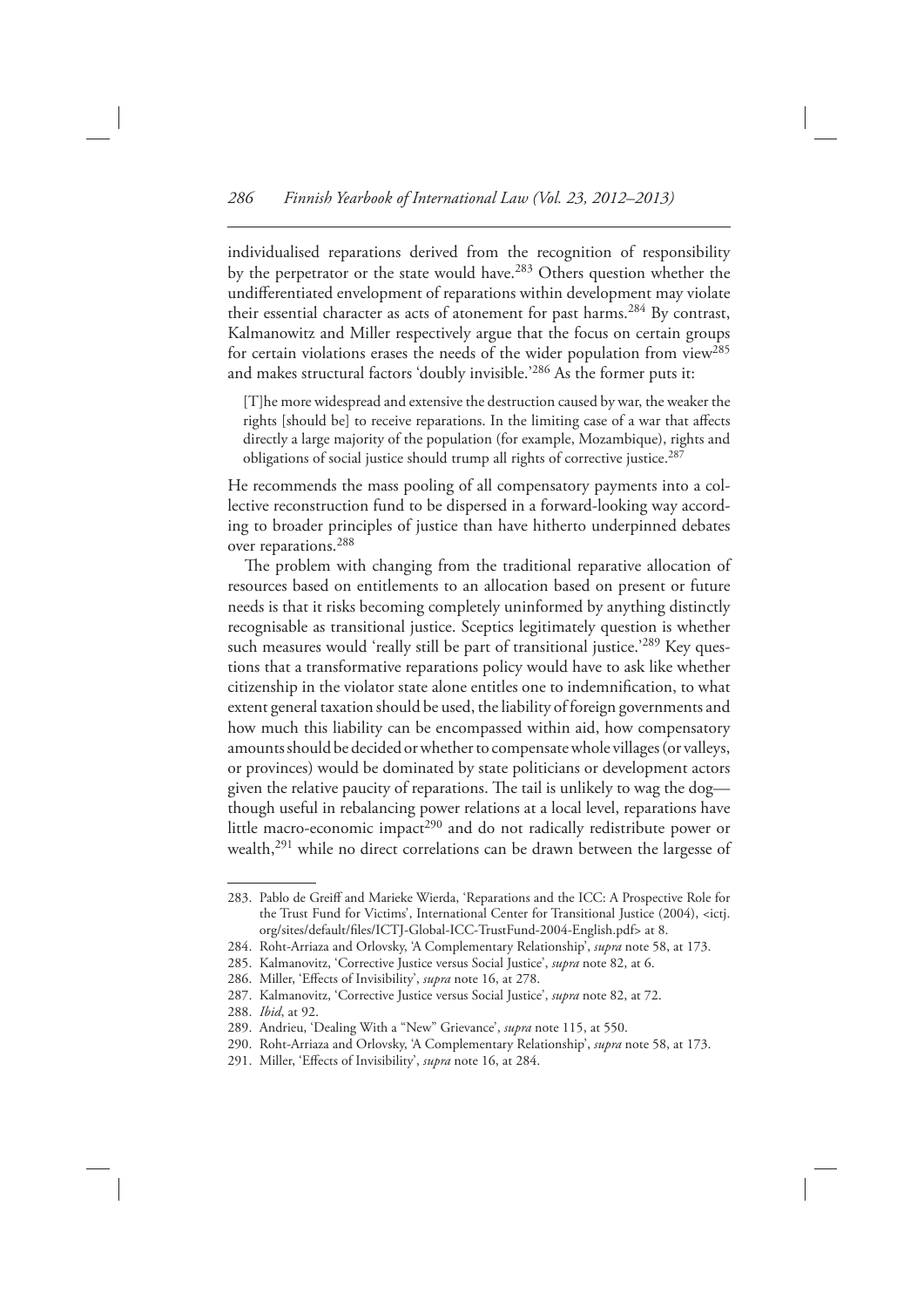a reparations program and the degree of socio-economic development of the state in question.<sup>292</sup> Far from steering debates on the socio-economic future of the state or tackling poverty, the more reparations become intermingled with state reconstruction and development, the more they have to plead for their own distinctiveness or relevance. As with trials and truth commissions, while reparations can make significant, targeted impacts, it would appear the wider potential for reparations to significantly impact poverty and development are greatly over-stated.

#### 5.4. Summary

 None of the foregoing analysis of the limitations of trials, truth commissions and reparations is to argue that all claims based on practicality have merit. While all the institutions of transitional justice have immense practical shortcomings, there can be very valuable synergies between transitional justice and development or poverty reduction, particularly the diagnostic role of truth commissions and compensatory role of reparations. However, even with a more realistic appraisal of their technical potential, the socio-economic legacy of transitional justice bodies may be minimal. Though they criticise the liberal-legalism of transitional justice, the following section illustrates that advocates of an expanded role for transitional justice fall into the same trap as legalism of overestimating the impact of normative change and underestimating the influence of external political factors.

### 6. The Political Economy of Transition

 If the conception of *justice* does not explain the lack of impact of transitional justice on socio-economic structures, development or inequality, it is worthwhile switching attention to the other composite element of the concept, namely the *transitional* . As argued earlier, believers in the distributive potential of transitional justice rely on the presumption that the sheer fact of transition constitutes a window of opportunity 'not only for returning to a previous state of order but for deeply reforming it and dismantling old structures of economic crime, structural violence, and oppression.<sup>'293</sup> This greater ambition springs from a welcome critique of the liberalising impetus of the transitional political order, most notably the recognition that the field's concentration on the legal and political machinery of the new regime would benefit from a re-orientation towards economic and social conditions. However,

<sup>292.</sup> De Greiff, *Transitional Justice, Security and Development, supra* note 261, at 6.

<sup>293.</sup> Andrieu, 'Dealing With a "New" Grievance', *supra* note 115, at 538.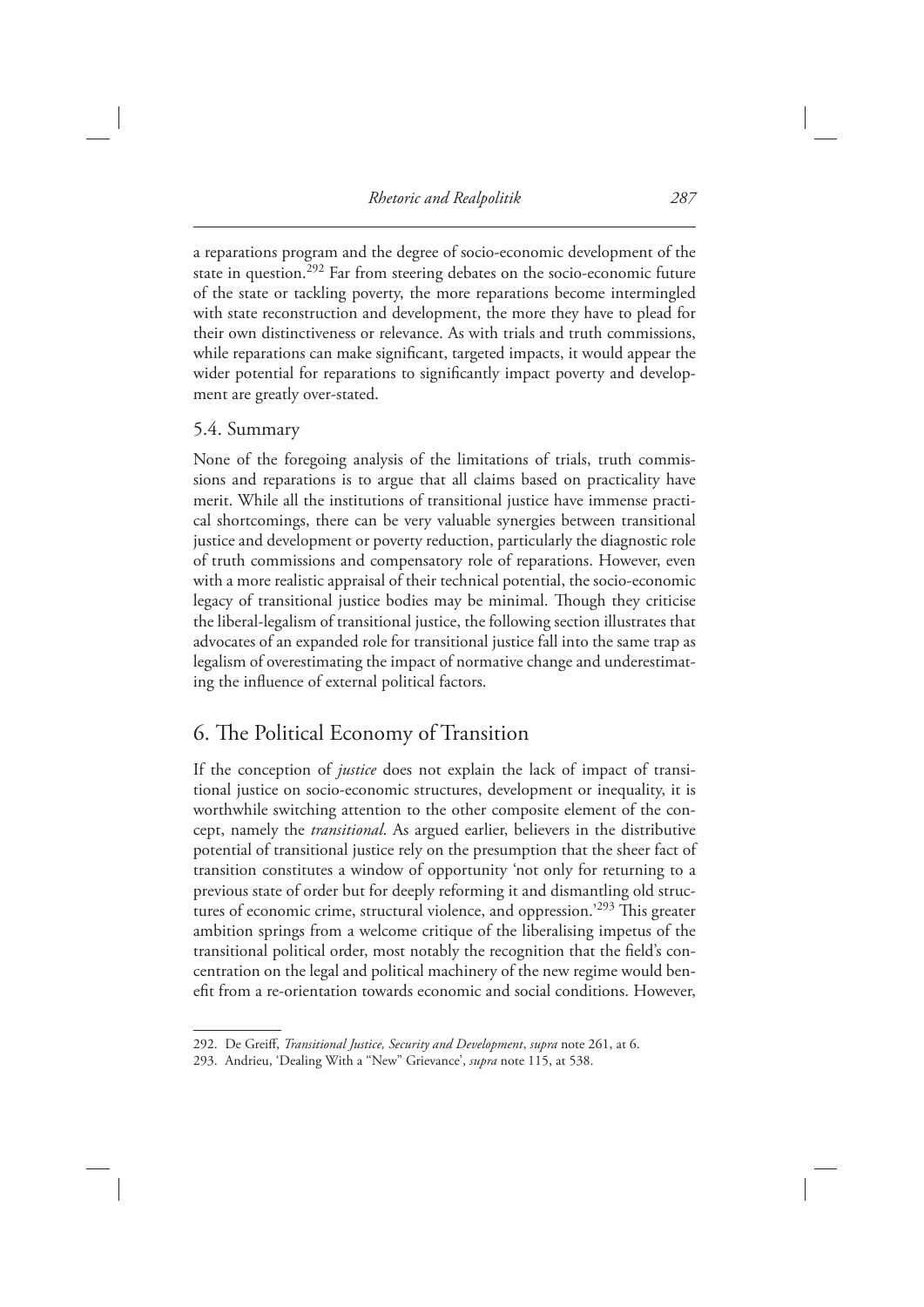it cannot be assumed that post-authoritarian or post-conflict transitions where everything is 'up for grabs' politically offer the same scope for change in the economic arena. Transition is fundamentally a political phenomenon. Even if pre-transitional politics or conflict are driven by socio-economic factors and even if a relatively stable transition is to a government committed at least minimally to democracy and human rights, the widening of political opportunity does not automatically mean there has been any corresponding opening in the spheres of production, distribution, consumption or transfer of wealth in the economy overall. 294 Transition is instead typically characterised or defined primarily in political terms by military victory, a peace agreement, a referendum, elections or a combination of these.

 Transition occurs along a transformative continuum ranging from conservative to radical change.<sup>295</sup> However, even very dramatic transitions like those in the Ivory Coast or Egypt or (possibly) Myanmar are rarely 'so large, so pervasive, and so abrupt' that they can properly be called revolutions where a culture or society is totally remaking itself and where there is obvious potential for substantial displacement of economic structures.<sup>296</sup> Miller laments that ' the failure to include economic concerns in transitional justice mechanisms tends to make transition into a political rather than an economic story, ' but this is to confuse the causal relationship between transition and transitional justice.<sup>297</sup> Notwithstanding the liminality implied by its name, transitional justice usually occurs after the fundamental bargain underpinning transition is already agreed. Issues of resources, tax and revenue generation are central to peace agreements or regime change arrangements. As Wilson notes, the

 <sup>294.</sup> Heine points out that societies may be undergoing multiple and overlapping transitions in the political and economic arenas in the sense that political and economic liberalisation may be happening at the same time (Jorge Heine, 'All the Truth But Only Some Justice? Dilemmas of Dealing With the Past in New Democracies', in William A. Schabas, Edel Hughes and Ramesh Thakur (eds), Atrocities and International Accountability: *Beyond Transitional Justice* (United Nations University Press, 2007) 65–79 at 67–68. Similarly, Miller assumes economic liberalisation that accompanies transition (Miller, 'Effects of Invisibility', *supra* note 16, at 267). It is worth pointing out, however, that given the pervasiveness of economic globalisation since the Cold War and the very small number of genuinely closed economies, economic liberalisation may long precede transition (it may in fact have been a cause of the conflict that culminated in transition) and in this sense cannot be deemed to be the fruit of transition, even if political liberalisation frequently operates to accelerate marketisation.

 <sup>295.</sup> Teitel, *Transitional Justice* , *supra* note 35, at 6.

<sup>296.</sup> Frederick Schauer, 'Legal Development and the Problem of Systemic Transition', *John F Kennedy School of Government, Harvard University Faculty Research Working Papers*  Series (2003) <web.hks.harvard.edu/publications/getFile.aspx?Id=85> at 12-13.

<sup>297.</sup> Miller, 'Effects of Invisibility', *supra* note 16, at 280.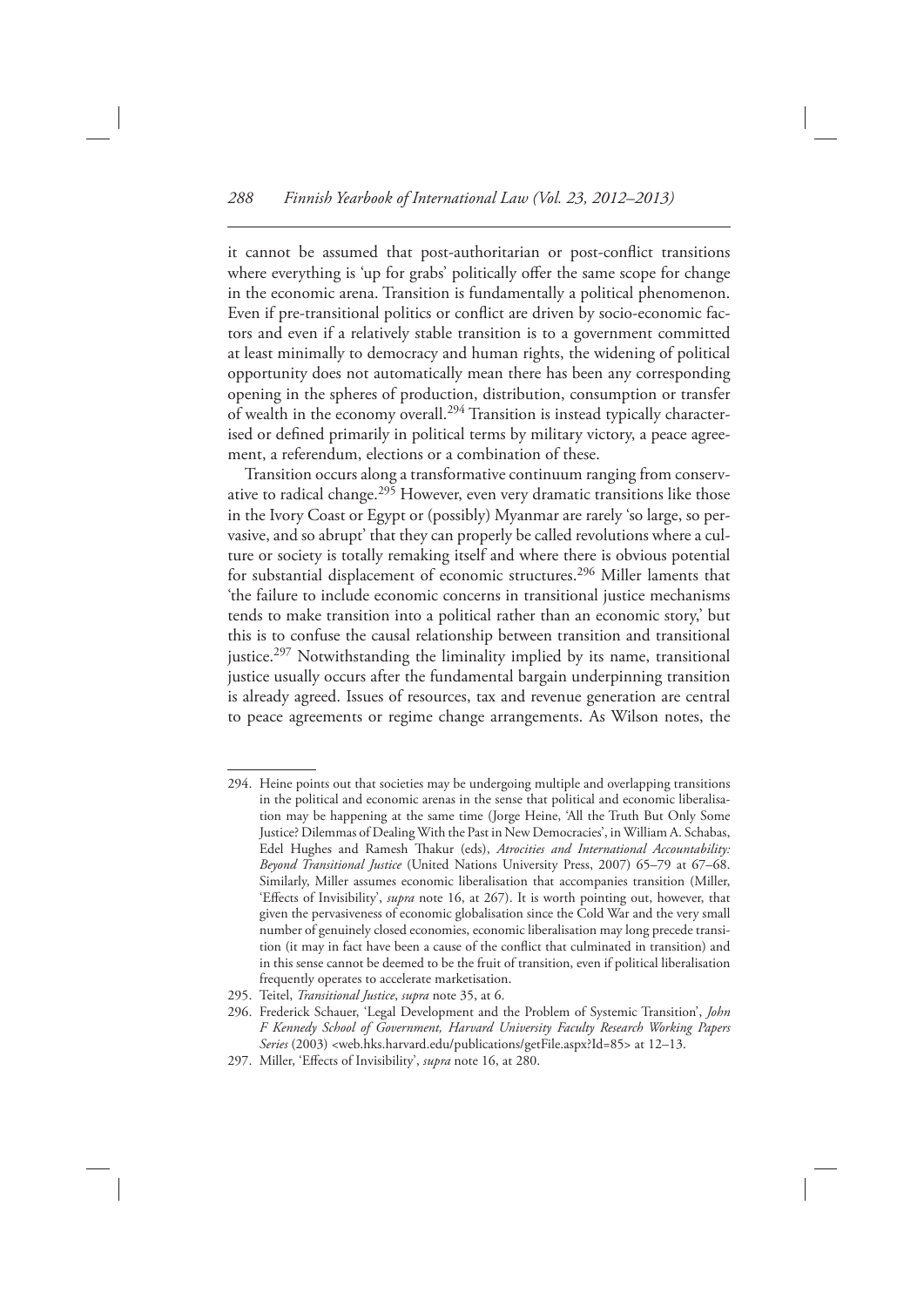area of justice is the one in which the civil groups that typically press for transitional justice paradoxically 'are usually the least effective in shaping the course of talks, and where the two protagonists in the conflict act most expediently to protect their interests. It is one of the most elitist of all the issues in transitional negotiations, and the one in which leaders are most likely to reach a deal over the heads of ordinary people.'<sup>298</sup> Human rights groups are rarely serious players in transitional political coalitions and lack sufficient clout to critically affect the will to reform.<sup>299</sup>

 Even in a relatively benign transition, of the four sources of power typically contested in war to peace transitions, namely military, political, ideological and economic, the last of these will generally see the least change.<sup>300</sup> As a result, transition is very rarely an economic story as economic conditions seldom change systematically in the way the political system may have. Indeed, it is this very lack of change between pre- and post-transitional conditions that compelled the re-examination of transitional justice. However, the lack of economic transition — the continuing dominance on the part of elites or groups of the economy even if no longer accompanied by corresponding political control—is also what makes more redistributive or developmental approaches more difficult. The explanation for transitional justice's inability to make an appreciable impact on socio-economic structures is not the scope of transitional justice or the principles underlying it, but is actually the transition itself.

The tension between the ideals of justice and opportunity is one that has been present in transitional justice since its formative period. It is generally accepted that transitional justice policy depends on principled beliefs as well as politics, that it can be both ideational and epiphenomenal. Teitel reconciled the idealist and realist arguments, arguing that justice is extraordinary and constructivist—the potential scope of transition justice is defined by surrounding political conditions and balances of power, but once undertaken it can exercise a degree of influence on the nature of the transition itself, maintaining order but enabling transformation.<sup>301</sup> However, because most transitions are pacted or subject to peace agreement and often characterised by some degree of power-sharing (political, economic, military), these transitions will often veer more towards conservativism in its relation to the predecessor regime and its value systems. This in turn impacts on the prospects for

<sup>298.</sup> Wilson, 'Justice and Legitimacy', *supra* note 130, at 198.

<sup>299.</sup> Holmes, 'Concluding Remarks', *supra* note 18, at 426.

<sup>300.</sup> Christopher Cramer, 'Trajectories of Accumulation through War and Peace', in Roland Paris and Timothy D. Sisk (eds), *The Dilemmas of Statebuilding: Confronting the Contra*dictions of Postwar Peace Operations (Routledge: London, 2009) 129-148 at 134.

 <sup>301.</sup> Teitel, *Transitional Justice* , *supra* note 35, at 6.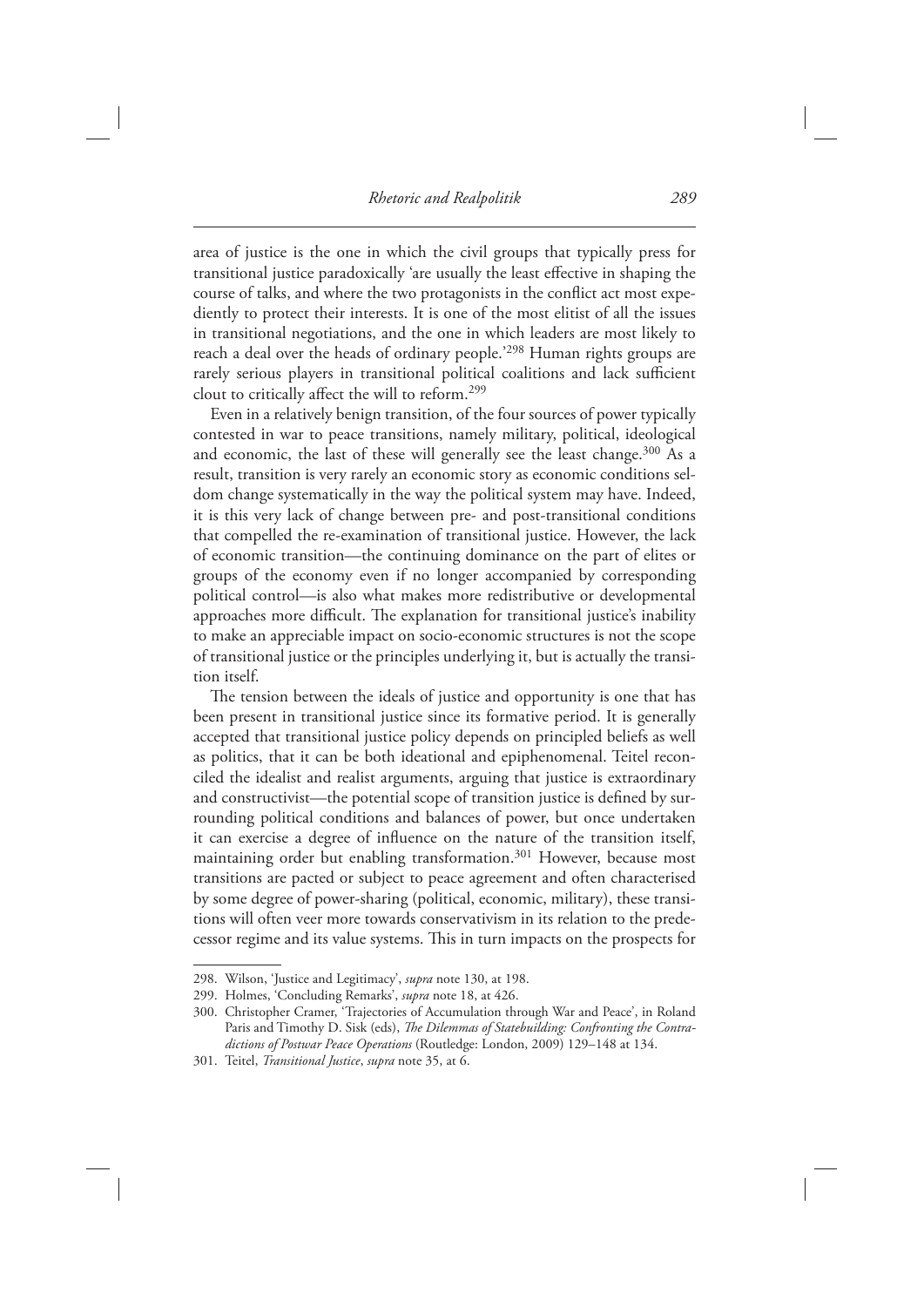economic justice — transitions are typically more about modifying the existing order politically than any thoroughgoing process of social transformation. Cession of political power may therefore not be accompanied by cession of property or resources. As Mani puts it, 'faced with powerful lobbies resisting economic distribution, peacebuilders may turn to political 'redistribution' by way of elections as a stopgap measure.'302

The two decades of accelerated norm diffusion since transitional justice was mainstreamed have done little to alter the transitional stability calculus — the strength of the transition relative to the power of the *ancien* regime remains far more influential than the normative influence of international criminal law, international human rights law or civil society. For example, through analysis and coding of the pace of numerous transition types, Olsen, Payne and Reiter find that since the 1970s, a 'clean break with the past' such as overthrow, collapse or military defeat remains far more conducive to trial (the usual proxy employed for extensive transitional justice) than a negotiated transition, with trials being twice as frequent.<sup>303</sup> Furthermore, negotiated transitions are most strongly associated with truth commissions or no transitional justice at all.<sup>304</sup> Optimistic accounts of transitional justice's distributive potential exaggerate the ability of transitional justice to 'set the tone' for future governance<sup>305</sup> $$  political transition is continuously negotiated by dynamic, non-teleological relations of control and consent, power and authority among multiple power poles, some of whom will be the inevitable (and extremely reluctant) losers in any distributive process and therefore resist it.<sup>306</sup> Transitional justice therefore is a game of relatives not absolutes: the prospects for goals like land reform, return of ill-gotten profits by corporations and higher tax-burdens to rebalance the distribution of wealth should be determined not merely by the mechanisms available but also the opposition to be faced in a mediated state.<sup>307</sup>

The conviction that transitional justice can and should impact significantly on the macro-economic structures of all transitional states everywhere can be sustained only if the internal dynamics of the populations for which they were intended are disregarded, a recurring problem that bedevils the field.<sup>308</sup> Space

 <sup>302.</sup> Mani, *Beyond Retribution* , *supra* note 25, at 183–184.

 <sup>303.</sup> Olsen, Payne and Reiter, *Transitional Justice in Balance* , *supra* note 5, at 54.

<sup>304.</sup> *Ibid*, at 55.

<sup>305.</sup> E.g. Aguirre and Pietropaoli, 'The Case of Nepal', *supra* note 42, argue it can do this, at 375.

<sup>306.</sup> Tobias Hagmann and Didier Péclard, 'Negotiating Statehood: Dynamics of Power and Domination in Africa', 41 Development and Change (2010) 539-562 at 542-545.

<sup>307.</sup> E.g. Kalmanovitz, 'Corrective Justice versus Social Justice', *supra* note 82, at 92.

<sup>308.</sup> Pierre Hazan, 'Measuring the Impact of Punishment and Forgiveness: A Framework for Evaluating Transitional Justice', 88 International Review of the Red Cross (2006) 19-47 at 46.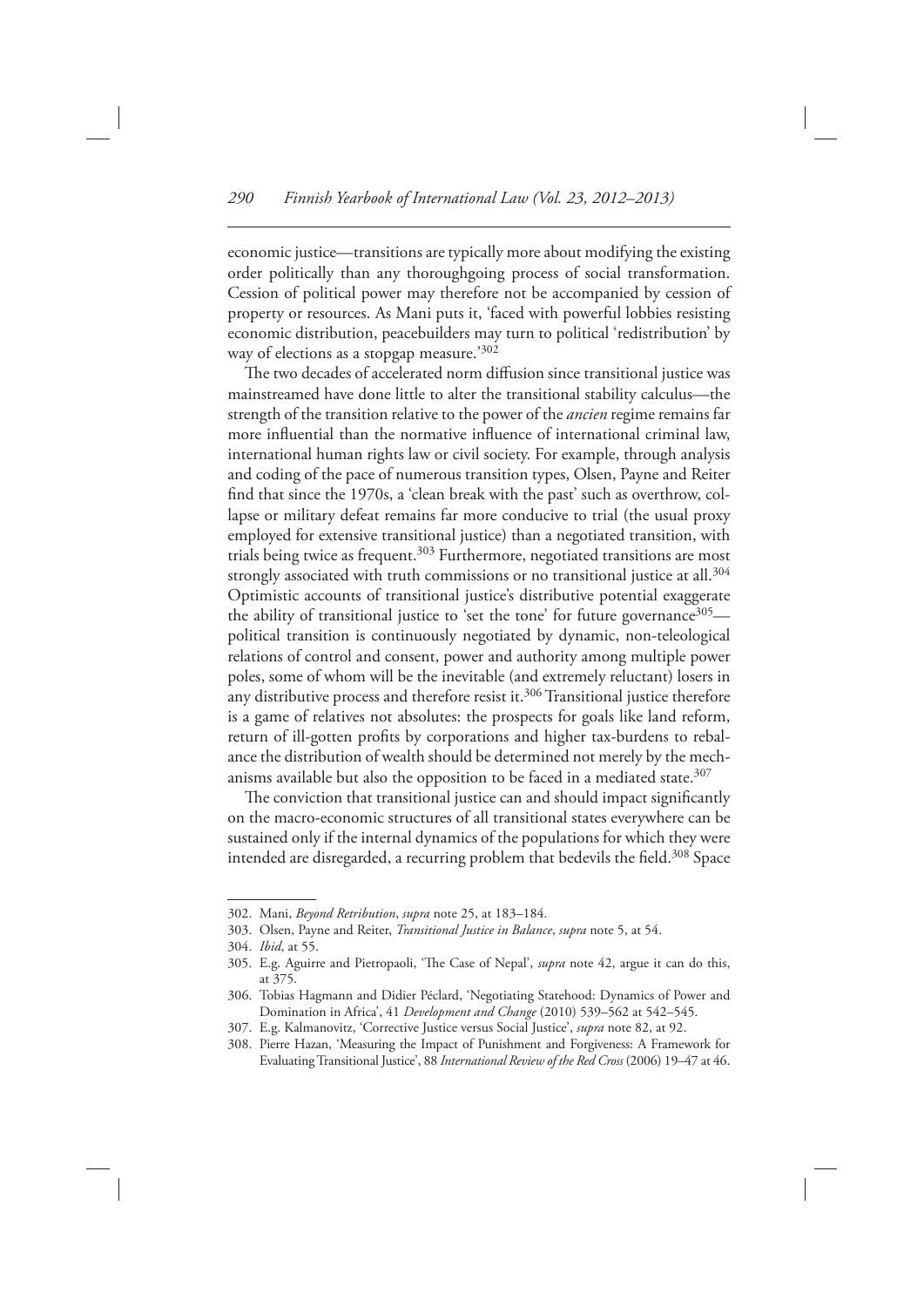precludes a detailed examination of the political economy of transitional states generally, which in any event will display infinite variation. Nevertheless, it is possible to briefly outline four salient limitations transitions impose on the prospects for economic justice that will lie largely outside the control of transitional justice institutions regardless of the extent to which the field re-imagines its principles and practices:

- 1. The transitional stability calculus which leaves economic structures intact
- 2. The complexity of patterns of accumulation under authoritarian rule and war economies
- 3. Democratically expressed preferences
- 4. The influence of global neo-liberalism

#### 6.1. The Transitional Stability Calculus

It is something of a commonplace that transitional justice's role in accounting for past wrongdoing lies in tension with its role in establishing stability. As Addison argues, while some transitions from authoritarianism to democracy have been successful, 'others remain tentative, and some have been reversed with either a relapse into full dictatorship or with the trappings of democracy used to cloak semi-authoritarianism.'309 Carothers argues that most post-authoritarian transitions are to a political 'gray zone' between liberal democracy and authoritarianism that maintains attributes of democratic life while the government disregards the law.<sup>310</sup> Periods of transition in partially democratised countries are those when risk of state failure is greatest. 311 Postconflict states are even more insecure—44% of post-war states see a resumption of conflict within five years and 50% revert back to war in their first decade.<sup>312</sup> The war/peace distinction is increasingly viewed as a misleading one that obscures the sometimes dysfunctional nature of the peace. Peace may be more a reluctant hiatus in conflict born of fatigue than a process that results in genuine pacification between antagonistic groups.<sup>313</sup> Transition is also a time marked by unemployment, external debt, underdevelopment

<sup>309.</sup> Addison, 'Political Economy of Transition', *supra* note 41, at 111.

<sup>310.</sup> Thomas Carothers, 'The End of the Transition Paradigm', 13 *Journal of Democracy*  $(2002)$  5-21 at 9-10.

<sup>311.</sup> Jack Goldstone *et al.* 'It's All About State Structure: New Findings on Revolutionary Origins from Global Data', 21 *Homo Oeconomicus* (2004) 429-455 at 438-439.

<sup>312.</sup> Gerd Junne and Willemijn Verkoren, 'The Challenges of Post-Conflict Development', in Junne and Verkoren (eds) *Post-Conflict Development*, *supra* note 43, 1-14 at 1.

<sup>313.</sup> Philippe Bourgois, 'The Continuum of Violence in War and Peace: Post-Cold War Lessons from El Salvador', in Nancy Scheper-Hughes and Philippe Bourgois (eds), *Violence* In War And Peace: An Anthology (Wiley-Blackwell: New York, 2003) 425-433.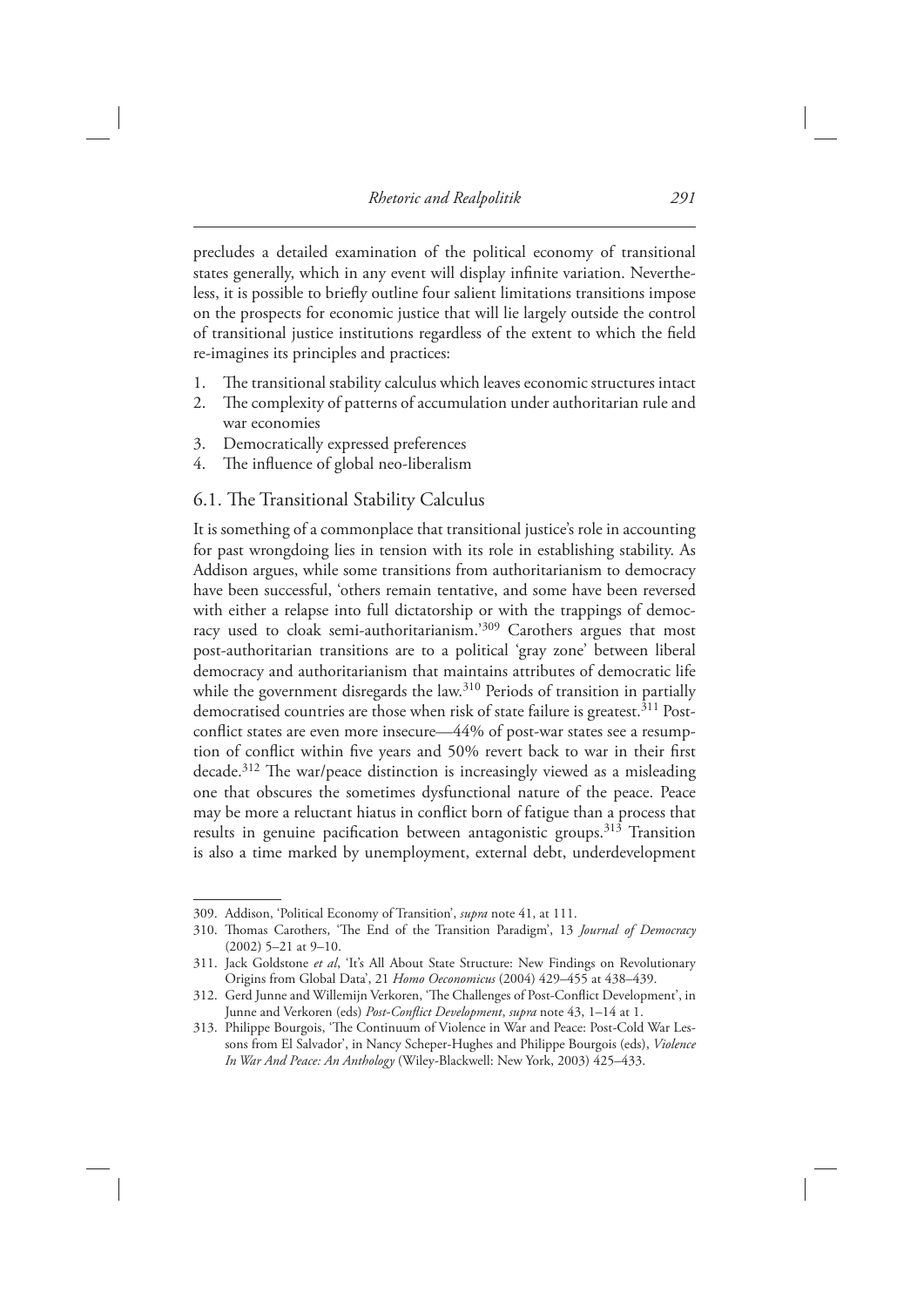and hyperinflation, which themselves are destabilising. Consequently, many transitions are marked by a conservative approach to economic structures. The more assertively states flex their muscles against those who benefitted materially from conflict or authoritarianism, the greater the risk may be of undermining economic activity or even the political settlement outlined in a peace deal. 314

This risk is best illustrated by examples of the choices made even in relatively stable transitions. In Guatemala, those who signed the peace agreement (the liberal-conservative ruling party and the rebels) and those who supported it (civil society) were vastly outweighed in political-economic influence by the outgoing armed forces of the regime and the business elites who profited from past structural violence.<sup>315</sup> While progress on issues of identity and civil-political rights like cultural diversity, education reform, participation and political reform could be conceded, socio-economic reform aimed at reducing horizontal inequalities stalled.<sup>316</sup> Though the UN-brokered peace agreement stipulated democracy and reform of both army and governmental institutions, El Salvador's ARENA government resisted socio-economic redistribution in negotiations with leftist rebels lest it undermine its power-base in the business community.<sup>317</sup> Wood argues the peace agreement there reflected an explicit exchange of political inclusion for the rebels for the economic elite's continued control of assets, thereby preventing significant economic redistribution, even if there was ultimately some re-allocation of land.<sup>318</sup> The economic power of whites in South Africa was allied to the risk of collapsing the transition to democratic rule to foreclose an expansive conception of transitional justice. 319 National reconciliation in Namibia and post-Smith Zimbabwe was similarly dictated by the need to avoid antagonising the white community politically and economically.<sup>320</sup>

 In more precarious transitions, political change is often to a form of belligerent power-sharing where those formerly in power try to maximise their economic gains even if political power is conceded. This should come as no

<sup>314.</sup> Cramer, 'Trajectories of Accumulation', *supra* note 300, at 135-136.

<sup>315.</sup> Graham K. Brown and Corinne Caumartin, 'Horizontal Inequalities in Post-Conflict Reconstruction: Guatemala and Nepal', in Aguilar and Gomez Isa (eds), *Rethinking Transitions* , *supra* note 77, 101–170 at 114.

<sup>316.</sup> *Ibid*, at 107.

 <sup>317.</sup> Mani, *Beyond Retribution* , *supra* note 25, at 151.

<sup>318.</sup> Elisabeth Wood, 'Agrarian Reform, Land Occupation, and the Transition to Democracy in El Salvador', in Bergsmo et al (eds), *Distributive Justice supra* note 18, 141-176 at 175.

 <sup>319.</sup> Elster, *Closing the Books* , *supra* note 75, at 197.

 <sup>320.</sup> Mani, *Beyond Retribution* , *supra* note 25, at 92–93; Huyse, *All Th ings Must Pass* , *supra* note 30, at 119.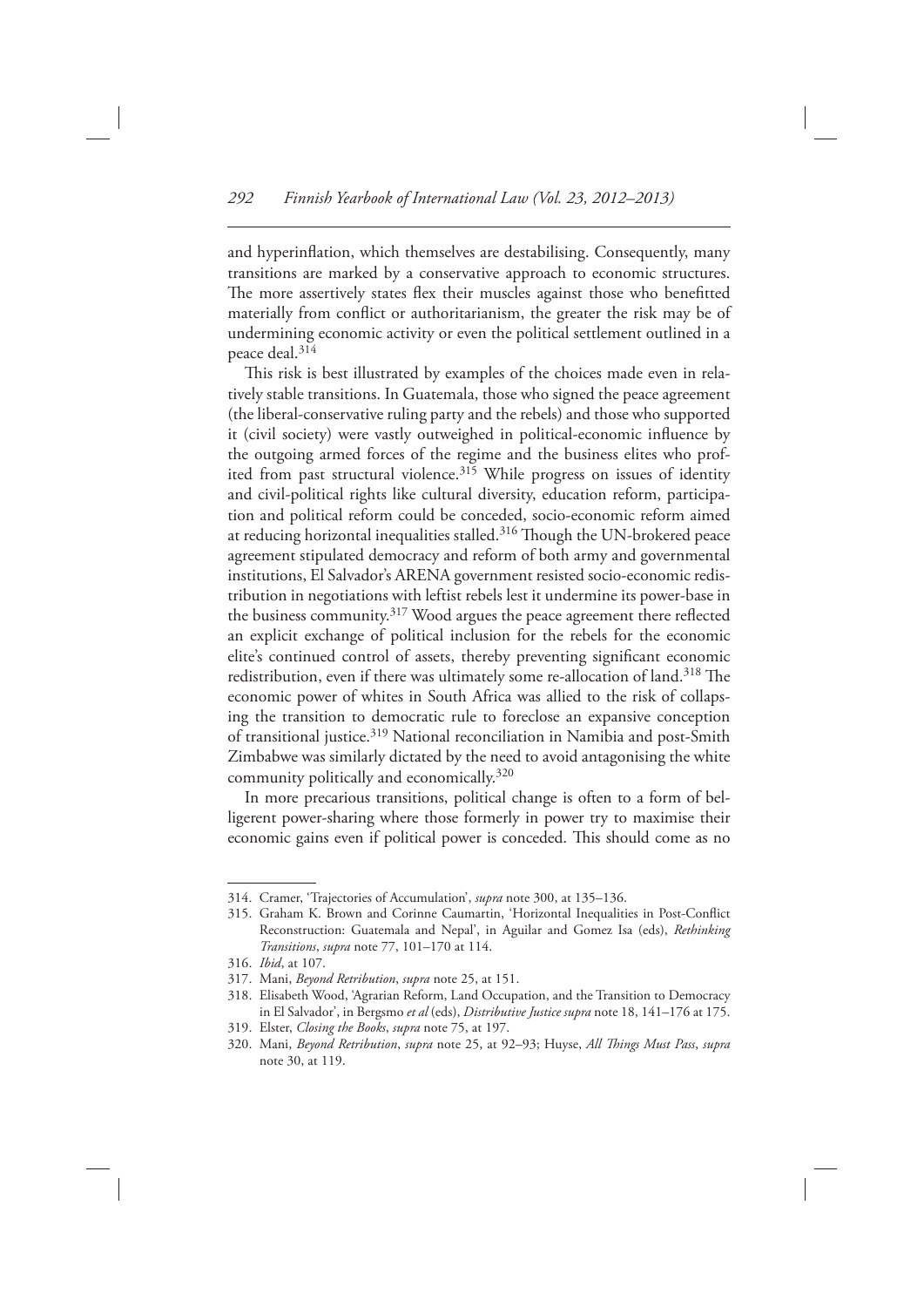surprise—oppressive regimes install themselves in order to pursue certain economic policies that sustain their rule. If the violent suppression of underprivileged groups to safeguard economic power led to pre-transitional war or repression, the threat of its renewal remains pertinent in anything but the rare case of total defeat. Where internal or global power relations compel the removal of that regime, their economic interests and investments might endure long beyond the return to democracy. Jean-Bertrand Aristide's first radically egalitarian government in Haiti was overthrown after only seven months by the business community and upper echelons of the military who feared redistribution of wealth.<sup>321</sup> The economic power of regional warlords in Afghanistan was such that observers feared prosecuting them would boil down to a choice between justice and development. As Giustozzi put it, such an option would rule out any concept of 'transitional justice' in Afghanistan, which would target many if not all leading strongmen.<sup>'322</sup> Perhaps the most dramatic example of the sacrifice of economic justice to stability is in the persistent disparity between international aid given to security sector reform (and in particular disarmament, demobilisation and reintegration) and that given to reparations:

The realities of aid flows and of local expenditures reflect this asymmetry regarding 'security' and 'justice' concerns: of the 22 countries with ongoing DDR programs in a recent global study, programs involving 1.25 million beneficiaries and the expenditure of more than 2 billion dollars, only a few have discussed the possibility of establishing reparations programs, but none of these countries has implemented one.<sup>323</sup>

 Of course, one can argue that states should take greater risks in transition, but the general practice of new democracies is to move cautiously and resist testing the stability of transition.<sup>324</sup> States are more likely to adopt an initial 'weak state perspective' emphasising transitional stability, realistic goals for the state and incremental institutional development than choose risky confrontations with powerful groups. De Greiff, for example, argues that if expanding the scope of justice leads entrenched, powerful economic elites to oppose or block transition, it might be favourable to postpone dealing with these issues until more favourable times.<sup>325</sup> This appears to be the implicit position in many transitions.

 <sup>321.</sup> Alex Dupuy , *Th e Prophet and Power: Jean-Bertrand Aristide, the International Community,*  and Haiti (Rowman & Littlefield: Lanham, MA, 2007).

<sup>322.</sup> Antonio Giustozzi, 'War and Peace Economies of Afghanistan's Strongmen', 14 *International Peacekeeping* (2006) 75-89 at 86.

<sup>323.</sup> De Greiff, *Transitional Justice, Security and Development, supra* note 261, at 20.

 <sup>324.</sup> Olsen, Payne and Reiter, *Transitional Justice in Balance* , *supra* note 5, at 5.

<sup>325.</sup> De Greiff, 'Articulating the Links', *supra* note 52, at 41.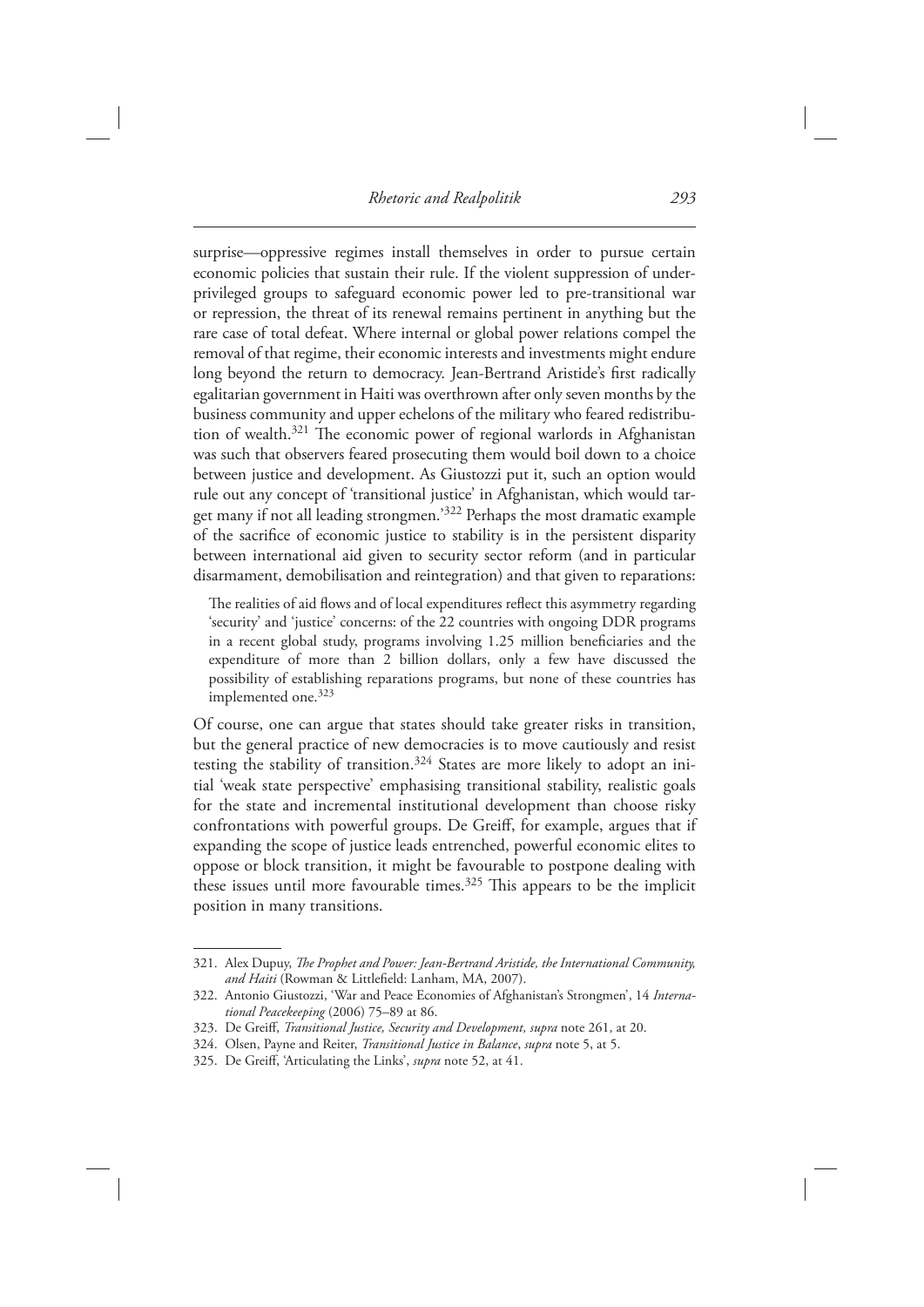#### 6.2. The Complexities of Patterns of Accumulation in War Economies and Authoritarianism

 Even if incoming governments are in favour of redistribution, even if transitional justice mechanisms are geared towards it, and even if a favourable security environment obtains, patterns of accumulation in war economies and authoritarianism are highly complex and not amenable to easy solution. All forms of structural and cultural violence are abstract, often elusive and deeply resistant to change. $326$  In the heightened difficulty of transitional ecologies, attempts to expand the focus of transitional justice to economic crimes or redistribution would incur the same types of automatic political resistance by privileged groups that non-transitional bids to tackle corruption or inequality have traditionally incurred.<sup>327</sup> Conflicts between the state and non-state actors over revenue streams and spoils the latter enjoyed before transition can significantly impair development, the equality agenda or poverty alleviation even where they do not destabilise transition.

 Authoritarian regimes are associated with behaviours such as unproductive expenditures on agencies such as the army, abuses of natural resources, the channelling of infrastructure and investment to sympathetic regions, groups or individuals, undisciplined rent-seeking and favouritism in the distribution of legal permits, government grants, special tax breaks, or other forms of dirigisme. These behaviours are notoriously persistent after transition.<sup>328</sup> Democratisation does not inoculate the state against deleterious everyday abuses like tax evasion, black markets, corruption and non-observance of efficient economic norms that can be more damaging than outright kleptocracy.<sup>329</sup> This problem is exacerbated in times of military conflict. It is generally accepted that extractive, coercive and/or illegal war economies can prosper without the state and that war can be a sustainable system of economic organisation.<sup>330</sup> Public goods once provided by the state like security or health become privatised by non-state actors, natural resources like mines or sea-lanes can be captured, while political, ethnic or religious factions can establish areas of control

<sup>326.</sup> Daniel J. Christie, 'Peacebuilding: Approaches to Social Justice', in Daniel J. Christie, Richard V. Wagner and Deborah Du Nann Winter (eds), Peace, Conflict And Violence: Peace Psychology For the 21st Century (Prentice-Hall: Englewood Cliffs, New Jersey, 2000) 277-281 at 277.

<sup>327.</sup> Madalene O'Donnell, 'Corruption: A Rule of Law Agenda', in Agnes Hurwitz and Reyko Huang (eds), *Civil War and the Rule of Law: Security, Development and Human Rights* (Lynne Rienner Publishers: Boulder, 2008) at 225.

<sup>328.</sup> Addison, 'Political Economy of Transition', *supra* note 41, at 119.

<sup>329.</sup> *Ibid*, at 111.

 <sup>330.</sup> Sabrina Grosse-Kettler, *External Actors in Stateless Somalia: A War Economy and its Promoters* (Bonn International Center for Conversion, 2004) at 2.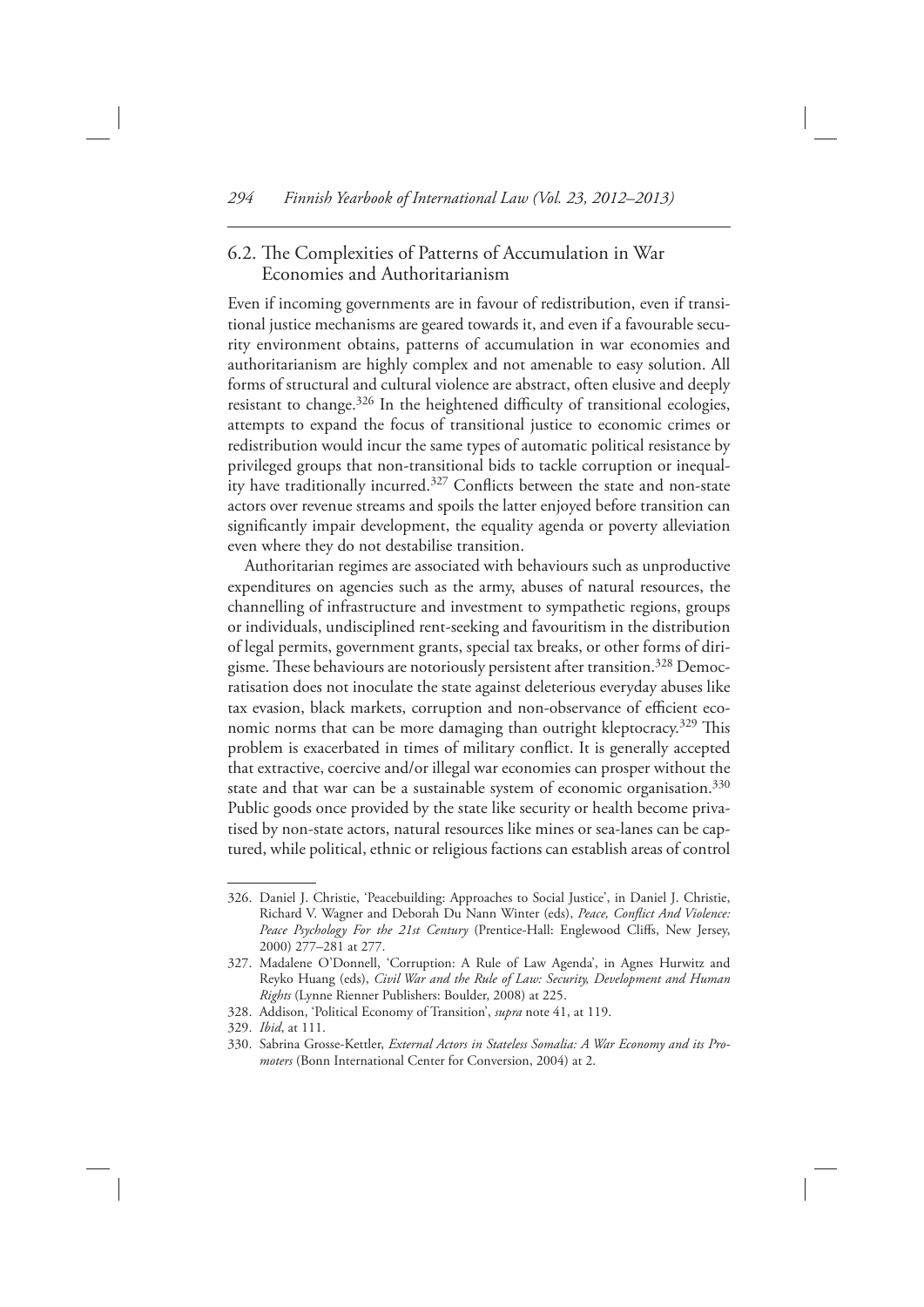where they can levy taxes. Because in war these activities have high risks and high barriers to entry, they yield exceptionally high returns.<sup>331</sup>

Two particular problems flow from these complex patterns of accumulation that transitional justice scholarship has downplayed or ignored. The first is the sheer difficulty of re-appropriating revenue streams and resources for the good of the commonweal even where considerable political will exists to do so. The problem here is not instability so much as the untouchability that results from the agentless and macro-economic nature of systematic inequalitythe beneficiaries of these practices are more 'amorphous', 'nameless' and 'faceless' than those who commit defined crimes.<sup>332</sup> To the extent that property rights are even semi-secure, there are strict limits to what most transitional governments can do. $333$  The temptation for many governments in these situations is to allow those who have gained from the inequities of the pre-transitional period to continue their economic activities because they generate employment and to instead inculcate their interest in the long-term well-being of the state. $334$  Given the difficulties of securing access to illicit gains, pragmatism may lead governments 'to recognise the role played by the strongmen in the economy, remove the uncertainty about their fate and offer selective incentives to invest in long-term businesses in order to speed up their conversion from "robber barons" to legitimate magnates.<sup>335</sup> Shortterm growth may trump the longer-term imperatives of transitional justice. For example, the Mbeki government in South Africa resisted the possibility of apartheid victims seeking reparations from multi-national corporations for fear of jeopardising employment and investment.<sup>336</sup>

The second problem that flows from these complex patterns of accumulation is antipathy to the state-building process on the part of those who stand to lose. Any interaction of transitional justice with developmental concerns will inevitably be state-centred and organised conceptually along the lines of the nation-state because only the state has the resource-base, coercive capacity and administrative facility to make significant inroads into reducing inequalities.<sup>337</sup> However, any state that can achieve the results

<sup>331.</sup> Cramer, 'Trajectories of Accumulation', *supra* note 300, at 132.

<sup>332.</sup> Mani, 'Editorial', *supra* note 33, at 255.

<sup>333.</sup> Cass Sunstein, 'The Negative Constitution: Transition in Latin America', in Irwin P. Stotzky (ed.), *Transition to Democracy in Latin America: The Role of the Judiciary* (Westview Press: Boulder, 1993) 367-382 at 370.

<sup>334.</sup> Cramer, 'Trajectories of Accumulation', *supra* note 300, at 135.

<sup>335.</sup> Giustozzi, 'War and Peace Economies', *supra* note 322, at 86.

<sup>336.</sup> Lindiwe Knudson, 'Aliens, Apartheid and US courts: Is the Right of Apartheid Victims to Claim Reparations from Multinational corporations at Last Recognized?', 7 Sur-International Journal of Human Rights (2010) 172-198.

<sup>337.</sup> Colvin, 'Purity and Planning', *supra* note 20, at 416.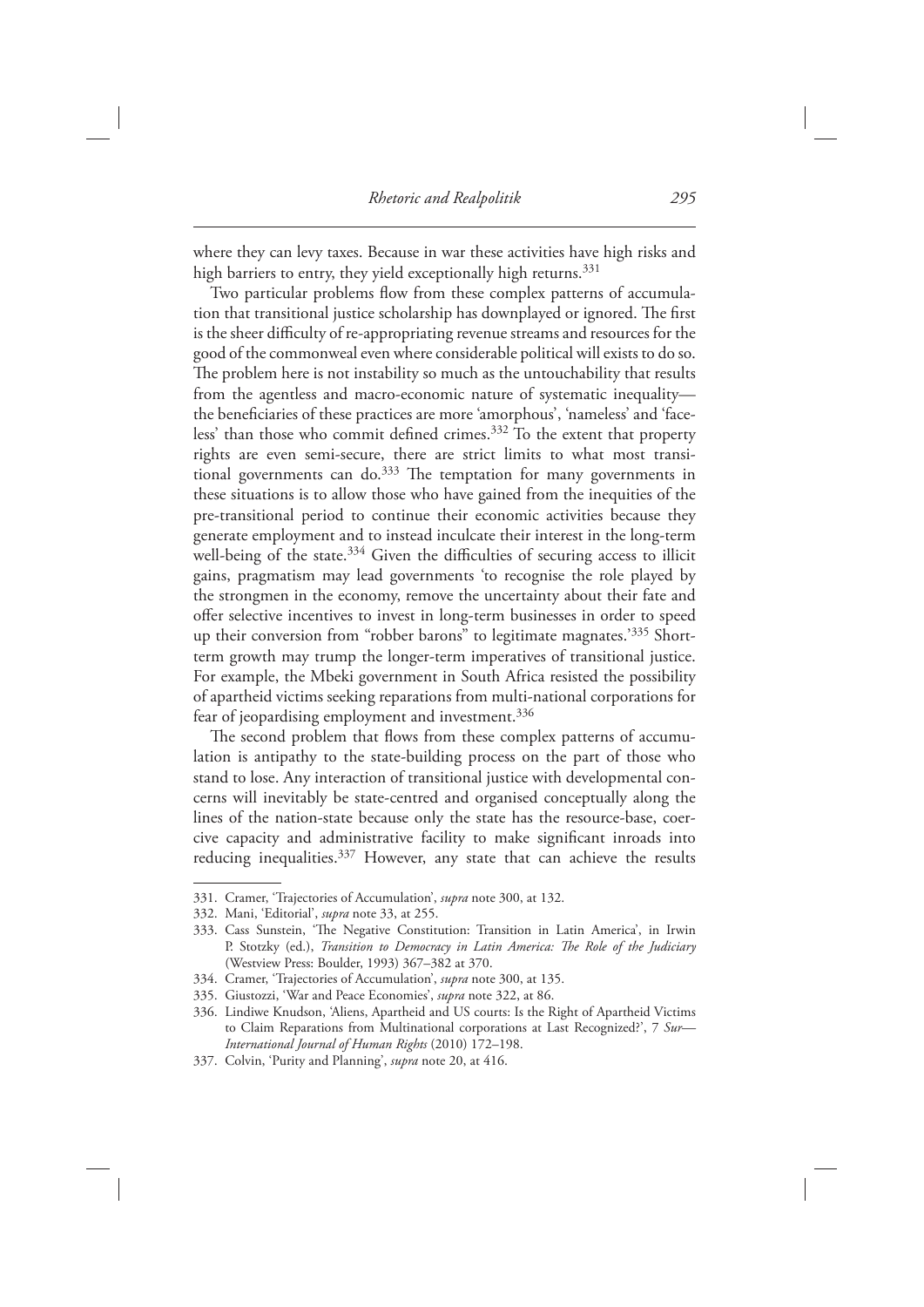which advocates argue an expanded transitional justice may catalyse betrays ideal-typical visions of the transitioning state as the monopolist of physical violence, as bureaucratically capable, as the aggregate of individual references and as a legitimate political-territorial entity that is wildly at odds with the typical transitional polity, particularly in the developing world. The tendency of transitional justice to 'see like the state' has operated to oversimplify dilemmas of transition and has failed to engage with local power structures, thereby encouraging grass-roots resistance.<sup>338</sup> These non-state political orders may operate parallel to, or independently of, the state.<sup>339</sup> Redistributive justice is not simply about conceiving justice holistically enough or calibrating institutions sufficiently—it is about resolving collective action problems where those who gain and lose power in transition are unable or unwilling to work towards the goals of development and equality. Solutions premised on the effectiveness and legitimacy of the state in question, or those based on the assumption that all states generally should function the same way, may struggle to attain the emancipatory potential assigned to them in textbook discussions. The primary reason for this is that continued state failure or the incapacity of the state to resume control over the political and economic space is highly conducive to elite retention of wealth, even if it imposes significant costs on ordinary people.<sup>340</sup> As Bøås points out:

 Most international interventions in fact overlook the deliberate aspect of state failure: the extent to which regimes allow and enable state recession in order to serve their own financial and security interests, regardless of the best interests of the people.... These interventions are therefore severely compromised, insofar as they are trying to 'fix' that which is probably broken for a reason. Even where this programming occurs in the context of post-conflict peace-building operations, the fact of … regime shift does not necessarily change the incentives for continued state recession and informalization, as the pathologies that created these incentives typically remain intact.<sup>341</sup>

Though transition may end the conflict which permitted these activities, these spoilers may reject the state-building process 'because they believe it poses a fundamental threat to their political or economic interests. This can include

<sup>338.</sup> McEvoy, 'Beyond Legalism', *supra* note 10, at 424.

<sup>339.</sup> E.g. Trutz Von Trotha and Georg Klute, 'From Small War to Parastatal Peace in the North of Mali ' , in Trutz Von Trotha and Marie-Claire Foblets (eds), *Healing the Wounds: Essays*  on the Reconstruction of Societies After War (Hart Publishing: Portland, 2004) 109-144.

<sup>340.</sup> Robert I. Rotberg, 'The Failure and Collapse of Nation-States: Breakdown, Prevention, and Repair', in Rotberg (ed.), When States Fail, supra note 101, 1-49 at 8.

<sup>341.</sup> Morten Bøås, 'Returning to Realities: A Building-Block Approach to State and Statecraft in Eastern Congo and Somalia', 10 *Conflict, Security and Development* (2010) 443-464 at 444-445.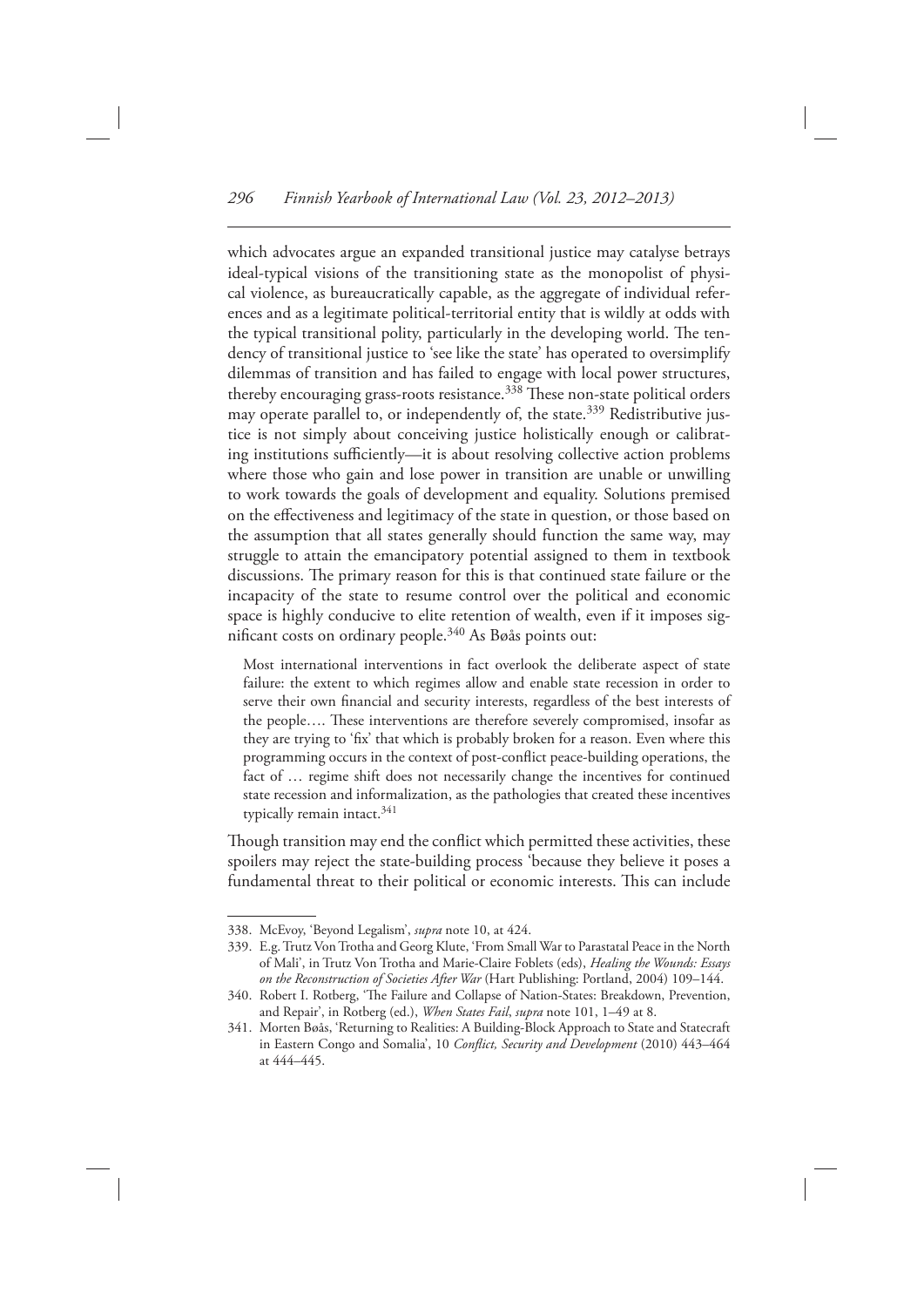so-called warlords for whom the return of the rule of law could result in their marginalization … businesspeople whose activities are illicit, and whole clans that have benefitted from armed occupation of valuable real estate during the war.<sup>'342</sup> The maintenance of the state in a low-equilibrium trap may be highly attractive to economic elites who can operate as both economic spoilers and governance spoilers if transition endangers their wealth. 343

#### 6.3. Democratically-Expressed Preferences

 One of the notable features of the advocacy in transitional justice scholarship for a redistributive/egalitarian/developmental role for transitional justice is the lack of reference to the ideological commitments of the government that will ultimately be responsible for implementing transitional justice or, put more simply, the policies and parties the people of the state have actually voted for. The aforementioned spectres of destabilisation, capital flight and the bargains of transition will condition what parties campaign on and what the mandate of government will be. As Mani argues, the opening of political windows through elections may shut the door to economic reform by stiffening the will of those benefitting from inequalities to resist change electoral democracy does not necessarily improve the prospects for economic equality. 344

 Centrist or centre-right policies may not be adopted solely from duress of circumstances, however. In every transitional state, the fundamental dilemma for the prospective new leadership will be the balance to be struck between the distributive justice perspective which directs resources to those who have suffered past wrongs and the economic efficiency perspective which directs resources to those who can exploit them most efficiently (of course, as the earlier examination of reparations suggests, there may be overlap between the two).<sup>345</sup> Many states will pursue growth before redistribution, taking the position that it is better to increase the size of the pie for all than to divide a smaller one  $up, 346$  or adopt a stance where revenue generation precedes service delivery. Others will simply choose the path of least resistance, adopting economic policies that might promote pre-crisis levels of economic activity in a way that minimises politico-economic problems.<sup>347</sup> Because the state

 <sup>342.</sup> Ken Menkhaus , ' Governance without Government in Somalia: Spoilers, State-Building, and the Politics of Coping', 31 *International Security* (2007) 74-106 at 96.

<sup>343.</sup> O'Donnell, 'Corruption', *supra* note 327, at 226.

 <sup>344.</sup> Mani, *Beyond Retribution* , *supra* note 25, at 184.

<sup>345.</sup> Bergsmo et al, 'Introduction,' *supra* note 93, at 2.

<sup>346.</sup> Elster, 'Land, Justice and Peace', *supra* note 259, at 20.

<sup>347.</sup> Snodgrass, 'Restoring Economic Functioning', *supra* note 101, at 260.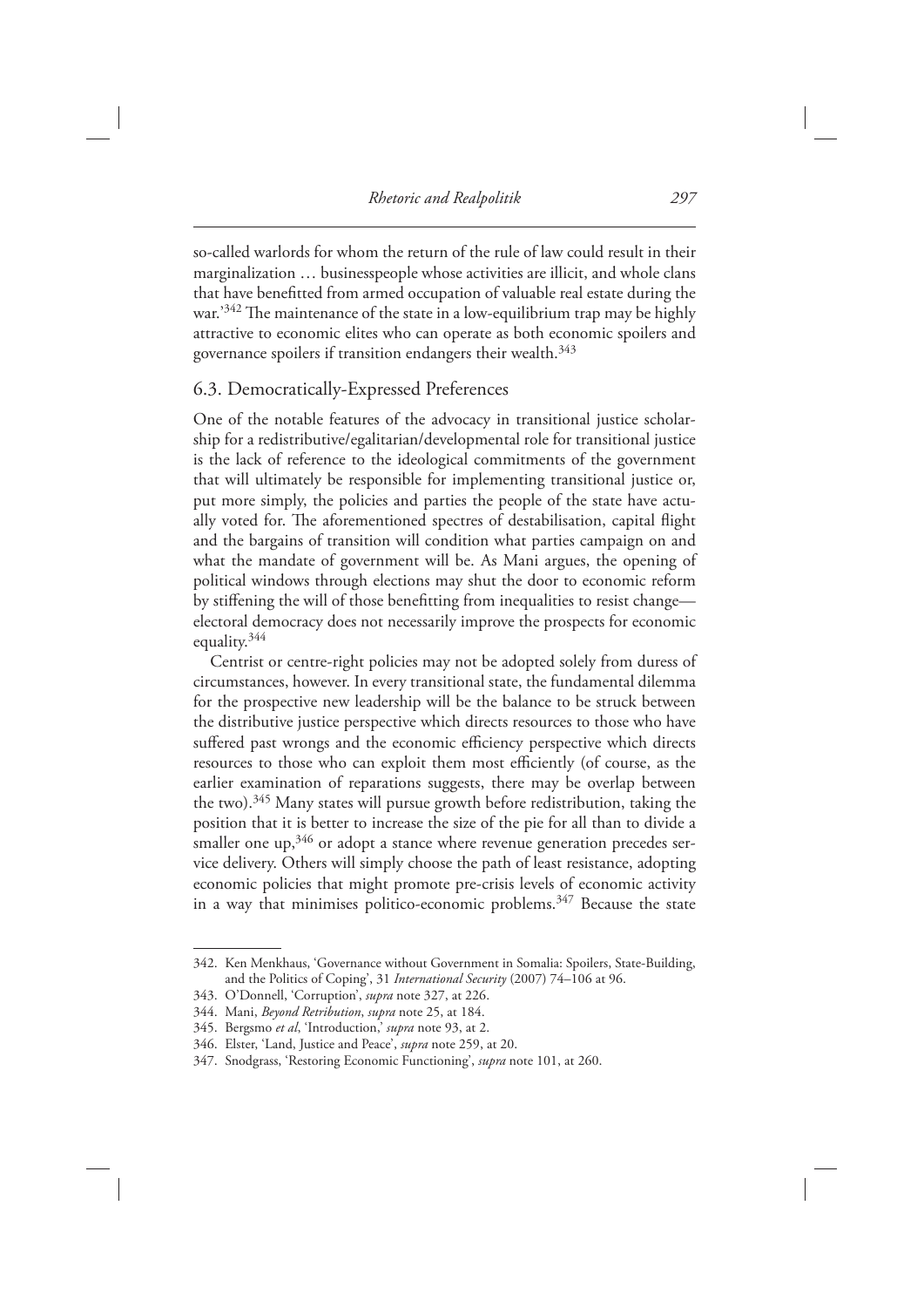may have been weakened in conflict or authoritarianism, the government's ability to engage constructively in the economy may be significantly weakened, making market-oriented policies attractive.<sup>348</sup>

 As a result, many transitions are to popularly-elected centrist or centreright governments whose policies are markedly different to the redistributive and developmental policies truth commissions and reparations programs will recommend or attempt. In Africa, for example, instead of a focus on systematic redistribution and equality of opportunity, civil society and political parties typically embrace a limited social compact framed by the precepts of the liberal tradition like rule of law, political freedoms, property rights and separation of powers.<sup>349</sup> Committed advocates of wider reform are usually a minority and struggle to marshal enough political resources to overcome the residual power of *ancien regime* figures.<sup>350</sup> There is a presumption in the transitional justice literature that governmental legitimacy 'is inextricably linked to redistribution and redress of patterns of discrimination.'<sup>351</sup> However, this is open to the criticism that development is being examined through an overly Western lens in which welfare ranks much higher on the list of priorities than it does when viewed through the lens of the domestic political culture of the transitional society itself, where no such expectation may ever have attached to the state. 352 Redistributive or welfarist states are the product of unique historical and social processes. By contrast, in many states where the state has behaved in a predatory or abusive manner in the past, basic security and local autonomy may top the hierarchy of goods the state is expected to provide. Though many scholars (the author included) might conclude that such minimalist policies risk reinforcing pre-transitional equalities, it is necessary to remember that the government itself might disagree, imposing significant limitations on what even the most immaculately calibrated truth commissions or reparations programs can achieve.

 Even transitions to ostensibly social-democratic governments rarely see considerations of equality trump power politics or discourses of entitlement based on participation in the pre-transitional struggle. Formal democratisation in Mozambique and Angola has seen the leftist Frelimo and MPLA build single-party systems to tightly control state resources through and for their own structures.<sup>353</sup> Democracy itself can have adverse implications

 <sup>348.</sup> *Ibid.*

<sup>349.</sup> Mutua, 'Critique of Rights', *supra* note 137, at 34-35.

 <sup>350.</sup> *Ibid* , at 42.

<sup>351.</sup> Aguirre and Pietropaoli, 'The Case of Nepal', *supra* note 42, at 371; Kalmanovitz, 'Corrective Justice versus Social Justice', *supra* note 82, at 94.

<sup>352.</sup> Junne and Verkoren, 'Challenges', *supra* note 312, at 9-10.

<sup>353.</sup> Hagmann and Péclard, 'Negotiating Statehood', *supra* note 306, at 548-549.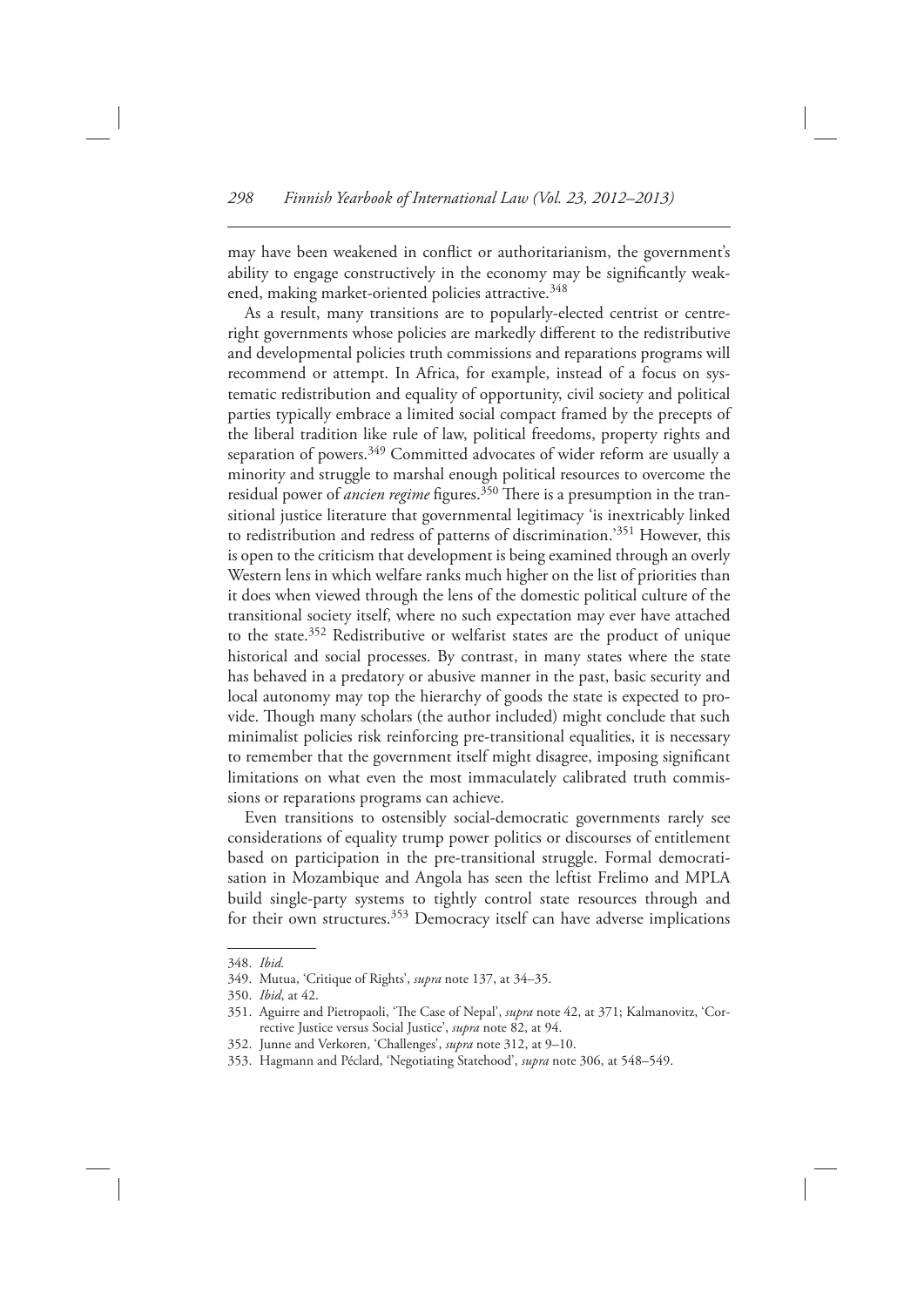for development by providing systematic, long-term incentives to purchase state influence, collect rents to finance campaigns and distribute resources to supporters.<sup>354</sup>

## 6.4. The Influence of Global Neo-Liberalism

Though the previous section argued that many transitional states will prioritise growth over redistribution or the immediate securing of social minima, not all liberal economic programs are freely adopted. Neo-liberal globalisation provides the inescapable background against which all peace-building activities take place. As noted above, transition is also a time marked by unemployment, external debt, underdevelopment and hyperinflation. States urgently require international financial assistance, but to secure it must agree to conditional loans or structural adjustment policies that emphasise rapid market de-regulation, reductions in expenditure on welfare, a small state and privatisation of national resources to avoid economic chaos.

The pernicious impact of the neo-liberal cure in terms of the long-term stability of the state is well understood in transitional justice literature, 355 but the relative ability of states to resist it does not appear to be. Loans and structural adjustment policies may undermine state capacity or the pursuit of development in the medium- and long-term, but are extremely tempting in the short-term as they may bolster political stability by mitigating or overcoming financial crises.<sup>356</sup> Transitional justice must grapple with the regrettable reality that the imperatives of the global economy significantly limit the agency of the state to reform the economy for the benefit of the socially excluded, let alone transitional justice institutions. Privatisation, austerity and economic liberalisation tend to eliminate discretionary expenditure. These policies are often not chosen by the transitional government, but rather are imposed on states by the threat to withhold loans or demand interest at a time when economies are vulnerable and financial support is needed to prevent economic crisis. 357

 Given the neoliberal-capitalist demands of the world economy and Bretton Woods institutions if the state is to receive funding or participate in

<sup>354.</sup> O'Donnell, 'Corruption', *supra* note 327, at 241.

<sup>355.</sup> The most frequently cited work is Roland Paris, At War's End: Building Peace after Civil *Conflict* (Cambridge University Press, 2004) which succinctly describes the most common harms, especially at 166–169 and 99–205.

<sup>356.</sup> Nicolas van de Walle, 'The Economic Correlates of State Failure: Taxes, Foreign Aid, and Policies', in Rotberg (ed.), *When States Fail, supra* note 101, 94-115 at 112.

<sup>357.</sup> Irwin P. Stotzky and Carlos Nino, 'The Difficulties of the Transition Process', in Stotzky (ed.), *Transition to Democracy in Latin America* , *supra* note 333, 3–20 at 6.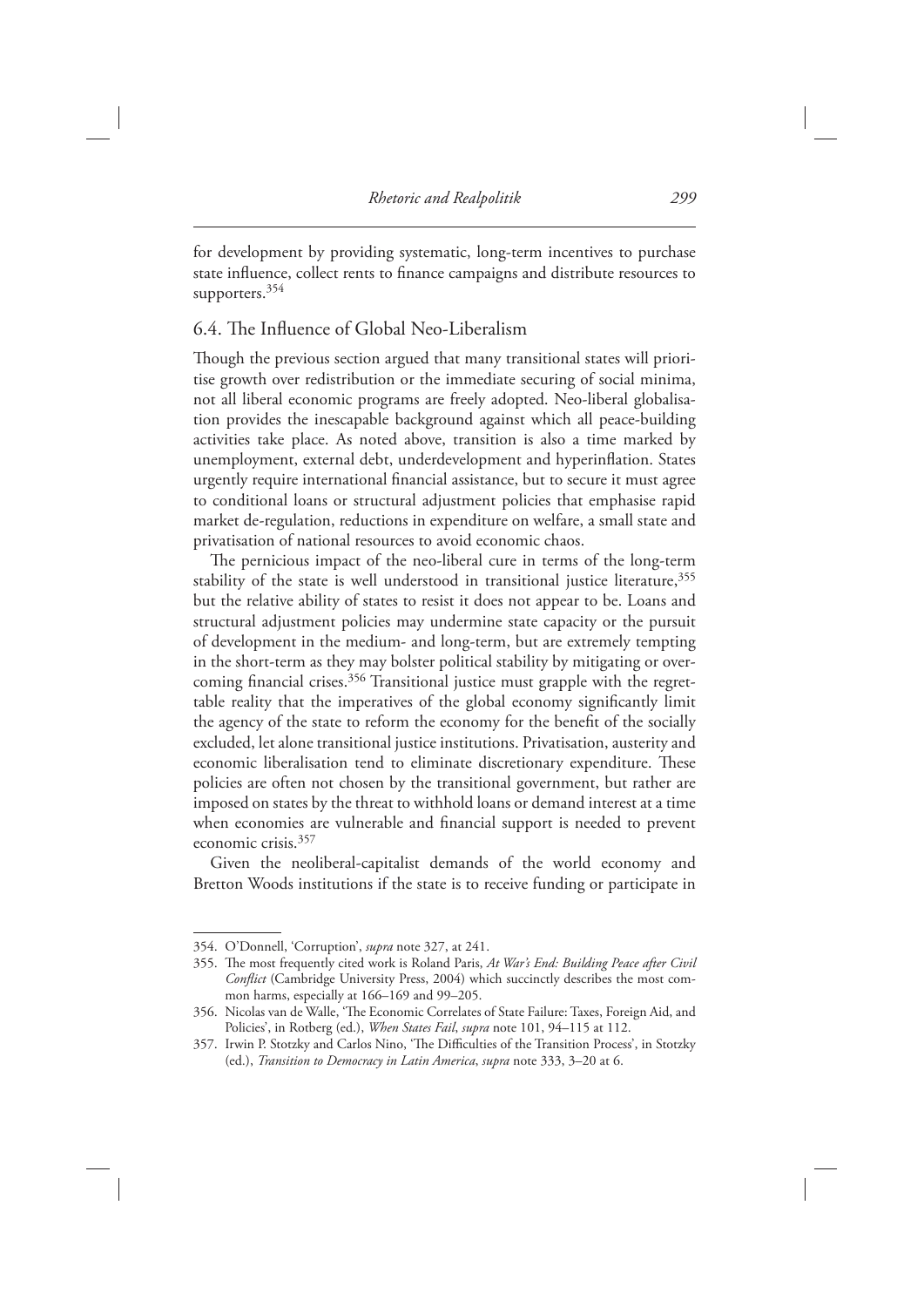world trade, scholars must question more critically whether the expectation that the temporary, ad hoc and cash-strapped institutions of transitional justice can enjoy anything more than marginal influence on domestic economic or development policies is legitimate. The paradigmatic example is the South African ANC's abandonment of its pre-transitional policy framework of redistribution, nationalisation and progressive taxation in favour of economic liberalisation and marketisation to secure a much-needed IMF loan in the mind-1990s.<sup>358</sup> As Nagy notes, this policy shift had a lasting effect on the parameters of the truth and reconciliation process there and facilitated denial of responsibility on the part of economic elites.<sup>359</sup> The causal relationship here is worth noting—economic conditions impact transitional justice, and not the other way around. These policies might be long in place before a commission reports or a trial concludes. As any observer of transitional criminal justice (for example, the ICC's laborious procedures) or truth commissions (the South Africa TRC started in 1996, closed its doors in 1998 and issued its final report five years later) will note, the fruits of transitional justice are harvested long after the agents of the World Bank and the IMF have deployed.

#### 6.5. Summary

The foregoing analysis in this section should make two points clear. The first is that even if the mechanisms of transitional justice could transcend their institutional limitations to make constructive recommendations about the distribution of wealth or the promotion of equality, other factors both internal and external are at play which will have greater influence on public policy and in all likelihood will make their impact felt far more quickly. Even the best-designed and best-supported measures of justice may clash with the competing interests of domestic democratic constituencies (not all of whom will be reform-minded), revanchists and the dictates of the global economy. Because the rhetoric of redistribution and equality in transitional justice literature focusses on meta-level games of state-wide economic justice, it neglects the nested games embedded within this general meta-game.<sup>360</sup>

 <sup>358.</sup> Rosemary Nagy , ' Postapartheid Justice: Can Cosmopolitanism and Nation-Building be Reconciled?', 40 *Law & Society Review* (2006) 623-652 at 643. Mani offers the precedents of the transitions in the 1990s in Haiti and Namibia where the incoming leftist Fwon Lespwa and SWAPO governments had to abandon redistributivist leanings to appease the Bretton Woods institutions and donors (Mani, *Beyond Retribution*, *supra* note 25, at 148–149).

 <sup>359.</sup> Nagy, *ibid,* at 644–645.

<sup>360.</sup> On meta-level games and nested games see Christopher Coyne, 'Reconstructing Weak and Failed States: Foreign Intervention and the Nirvana Fallacy', 2 Foreign Policy Analysis  $(2006)$  343-360.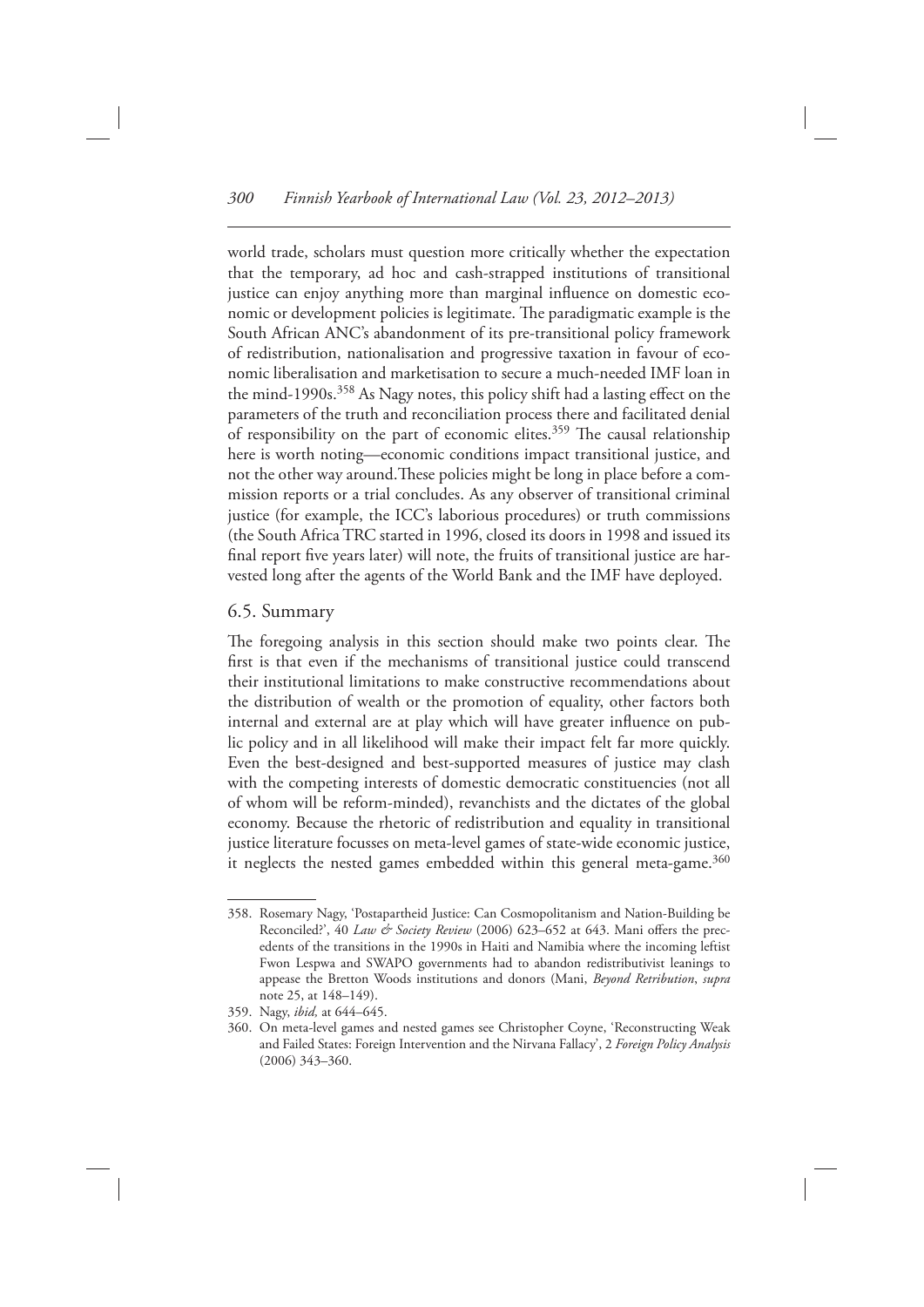While transitional justice scholars focus on this one over-arching game, other games are being played simultaneously by actors (of self-enrichment, politicsas-usual, globalisation) which serve to constrain efforts to this end and are so complex that the standard encomiums of transitional justice scholarship to *do something* appear unduly simplistic. The assumption that transitional justice can exert decisive influence in times of transition pays scant regard to the generic ecologies of post-authoritarian states. Transitional justice can provide a symbolic repertoire of justice, human rights, democracy, development and equality to mobilise support for distributive justice or to challenge existing power relations. However, it cannot be assumed that this repertoire can automatically impact upon the dispersal of material resources that individuals and organised interest groups have at their disposal—money, land, skills, knowledge, violence.<sup>361</sup>

 Contrary to commonsensical assumptions, negotiation does not occur between co-equal parties or in an inclusive manner. Rather it engages heterogeneous groups with highly differentiated assets, entitlements, legitimacy and styles of expression. Not everything is or can be negotiated and not everyone takes part in negotiating statehood. But the political configurations and institutional arrangements that result from such negotiation processes must be seen as imprints of domination by the more powerful over weaker groups. 362

The second point flows naturally from this, namely that the rhetorical charge that transitional justice somehow operates as a Trojan horse for neo-liberal economics wildly overstates its relevance and impact. The internal and external pressures on states to resist distribution, welfare and economic inequality vastly outweigh the pressure a truth commission or a human rights report or a reparations proposal can generate in terms of immediacy, size and sheer coercive power. Nevertheless, few advocates of a maximal role for transitional justice acknowledge these limitations.<sup>363</sup> The best that may be achieved is a highly constrained optimum.

 <sup>361.</sup> On the distinction between symbolic repertoires and material resources in this context, see Hagmann and Péclard, 'Negotiating Statehood', *supra* note 306, at 547.

<sup>362.</sup> *Ibid*, at 545.

<sup>363.</sup> Notable examples include Waldorf, 'Anticipating the Past', *supra* note 181, at 7; Graham K. Brown *et al*, 'Addressing Horizontal Inequalities in Post-Conflict Reconstruction', in Aguilar and Gomez Isa (eds), *Rethinking Transitions*, *supra* note 77, 11-30 at 19, 27 and 29; Alexander Segovia, 'Financing Reparations Programs: Reflections from International Experience', in de Greiff (ed.), *Handbook of Reparations*, *supra* note 113, 650–675 at 669–670.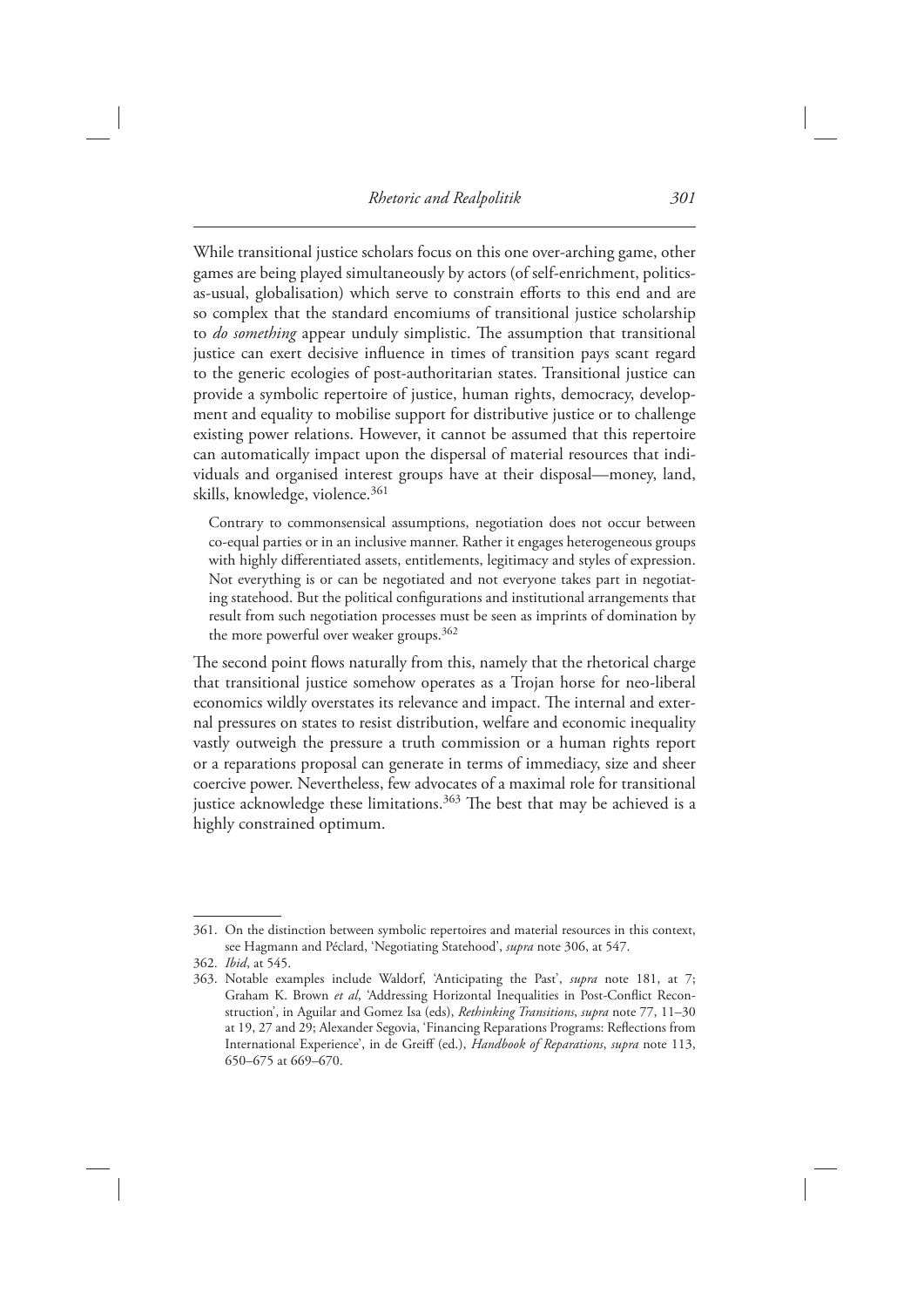## 7. Conclusion

 In the terms outlined by Karl Popper, the attempt to expand the scope of transitional justice can be seen as a move from piecemeal social engineering in the sense of fighting against the greatest and most urgent evil of society like crimes against humanity and torture to more utopian social engineering in the sense of fighting for a greatest ultimate good, in this case equality and welfare.<sup>364</sup> It is a significant evolution, from furthering an incremental change in a political sphere that is already undergoing regeneration to attempting to fundamentally transform a socio-economic sphere that may not. The enthusiasm and beguiling simplicity with which scholars contend that transitional justice can and should go further are intellectually attractive and intuitively appealing. However, these arguments are based on two questionable premises—firstly, that political transition opens significant opportunity for structural transformation, and secondly, that the mechanisms of transitional justice have the competence and legitimacy to help effect this transformation. This article has questioned both premises.

To begin with the first, it is clear that for a number of reasons political transition does not necessarily conduce to a fundamental re-evaluation of unjust economic structures. The preservation of an unequal economy may be the implicit or explicit bargain underpinning political liberalisation, the transitional state may lack the extractive capacity to redress the perverse incentives to maintain a weak state that flow from the war economies or authoritarian systems, the dictates of global neo-liberalism may exert greater influence than any national actor in government or transitional justice, and the mandates of democratically elected leaders might follow suit. Much, though certainly not all, of the socio-economic self-critique of transitional justice misdiagnoses the problem — the obstacle to fairer transitional justice is not the narrowness of the conception of justice, it is the narrowness of transition. One sees in the literature a type of cognitive dissonance—scholars observe on the one hand that transition rarely yields better socio-economic outcomes, but yet assume transition is automatically propitious time for reform. 365 A more realistic assessment of the prospects for addressing unfair societal structures might flow from a recognition that the factors that compel a more distributive or developmental approach to transitional justice also impair it. For example, as Holmes observes about Colombia:

If part of the purpose of the original confiscations was to reduce the power of the peasants, and if this strategy was successful, would-be land reformers today do not

<sup>364.</sup> Karl Popper, *The Open Society And Its Enemies, Vol. II* (Routledge: London, 1992) at 145.

<sup>365.</sup> E.g., Aguirre and Pietropaoli, 'The Case of Nepal', *supra* note 42, at 372.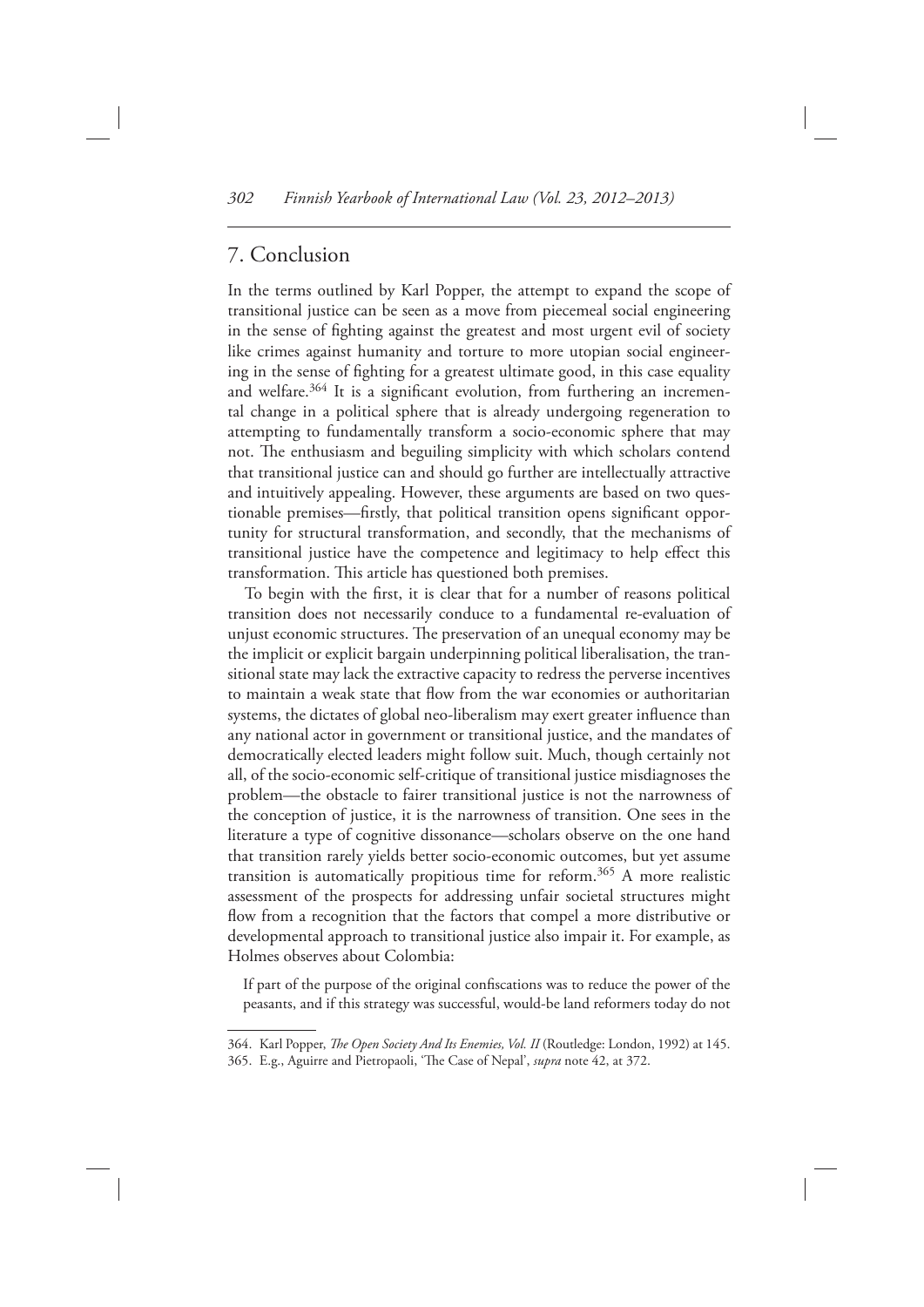have well-organized peasant allies who can help them put land reform into effect. The reason why restitution is needed, in other words, is the same reason why restitution is so devilishly difficult. Justice requires that the Colombian peasantry be given back the power they have lost; but justice alone does not give them the power they need to reestablish their political role in the country.<sup>366</sup>

The impetus towards social justice, development and/or redistribution is welcome, but cannot escape the 'moral dilemmas versus practical solutions' divide which has characterised the field since its earliest days.<sup>367</sup>

 Even if a more benign transition obtains, there must be some doubt that transitional justice, for so long concerned with individual conduct and the stabilisation of society after the bargains of political elites, can impact significantly on the comparatively agent-less, macro-social structures and collective processes which underlie poverty and inequality. Even strong advocates of a shift from the time-bound and projectisable to an essentially limitless role for transitional justice in alleviating the structural causes of conflict accept that the direct developmental impact of trials or truth commissions or reparations on growth or distribution of national resources is either minimal or untraceable in purely economistic terms. 368 Baldly put, because of its temporary, exceptional and often wholly/partly external nature, transitional justice exists at a considerable remove from the capture by states, individuals or groups of surpluses from production or exchange and the consequent use of those surpluses in the service of health, literacy, education, income and employment. In particular, there is little to suggest those citizens and professionals who administer criminal justice, lustration or truth commissions are in any better position than development actors, parliamentarians or civil servants to examine the fundamental issue of whether a state's developmental or redistribution policy should be based on past suffering, present needs or future efficiency. Kerr and Mobekk have argued that the goals of transitional justice are too ambitious, often ' imposed from elsewhere and not in the power of those working within such processes to deliver them.'369 This becomes apparent on the ground. Peru's Integral Reparations Plan Group made a conscious decision to renounce the ambition to remedy the causes of the civil conflict, eschewing an impossible attempt 'to achieve the goals of the whole transitional process' and preferring instead to address 'just an important piece

<sup>366.</sup> Holmes, 'Concluding Remarks', *supra* note 18, at 427.

<sup>367.</sup> Alexandra Barahona de Brito et al, 'Introduction', in De Brito, Carmen González-Enríquez and Paloma Aguilar (eds), *The Politics of Memory*, *supra* note 130, 1–39 at 35.

<sup>368.</sup> De Greiff, 'Articulating the Links', *supra* note 52, at 39.

 <sup>369.</sup> Kerr and Mobekk, *Peace & Justice* , *supra* note 10, at 181.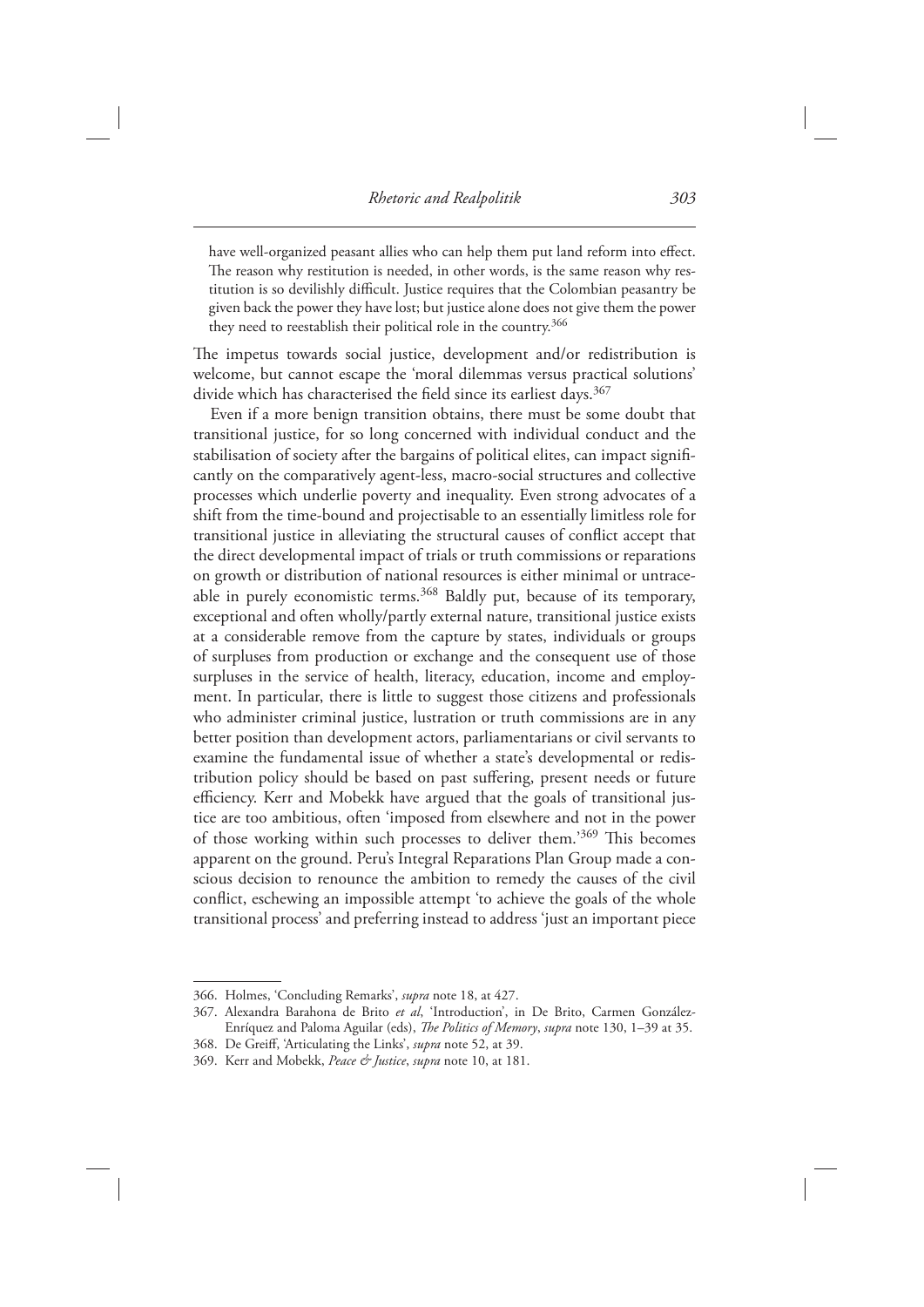of it.'370 It is a choice many truth commissions, reparation programs and prosecutors will be forced to reach by the pressure of circumstances, and one armchair critics might do well to understand more sympathetically.

 As in many areas of human rights, the norms in question in this debate are so fundamental that commitment to equality and poverty alleviation 'may dull an appropriately sceptical attitude' to what transitional justice can  $do.<sup>371</sup>$  The belief transitional justice can significantly impact the distribution of wealth and opportunity in an economy if only practitioners understand justice in a more holistic sense exemplifies the field's technocratic and utopian imperative, relying heavily on a logic of project management in which the right combination of technique and planning will accomplish the goals set for any given mechanism.<sup>372</sup> This 'toolbox' approach tends to assume the universality of the norms underlying transitional justice as applicable in all contexts, an optimism that inevitably disregards local political, social, cultural and historical contexts and purports to operate immune to local power struggles and political instrumentalisation.<sup>373</sup> In this manner, the types of 'vague statements' and 'received wisdom' canvassed in Section 3 and 5 'are produced about what transitional justice is and how its aims can be achieved.<sup>374</sup> Broad generalised aspirations about how transitional justice as a concept can achieve socio-economic justice (or heal the traumatised, or end centuries-old cycles of violence) have achieved widespread acceptability within the field without any attention to the inevitably idiosyncratic and difficult conditions it will be applied in.

The idea that law can displace politics and resolve conflict is tempting and one that has animated transitional justice from the beginning.<sup>375</sup> The humanitarian tendency to assume tools like transitional justice conduce to humanitarian outcomes like poverty eradication and socio-economic reform is one all policy-makers should be wary of.<sup>376</sup> Because even the most noble intentions can fail, scholars and practitioners in the field should be rigorous about what

<sup>370.</sup> Lisa Magarrell, 'Reparations for Massive or Widespread Human Rights Violations: Sorting Out Claims for Reparations and the Struggle for Social Justice', 22 *Windsor Year Book of Access to Justice* (2003) 85-98 at 94.

<sup>371.</sup> Andreas Follesdal, 'Methods of Philosophical Research on Human Rights', in Fons Coomans, Fred Grunfeld and Menno T. Kamminga (eds), *Methods Of Human Rights Research* (Intersentia: Antwerp, 2009) 233-246 at 233.

<sup>372.</sup> Colvin, 'Purity and Planning', *supra* note 20.

 <sup>373.</sup> Rubli, *Justice by Bureaucratic Means?* , *supra* note 136, at 9.

 <sup>374.</sup> *Ibid.*

<sup>375.</sup> Ruti Teitel, 'Humanity's Law: Rule of Law for the New Global Politics', 35 *Cornell Inter*national Law Journal (2002) 356-387 at 385.

 <sup>376.</sup> Kennedy, *Dark Sides of Virtue* , *supra* note 8, at 119.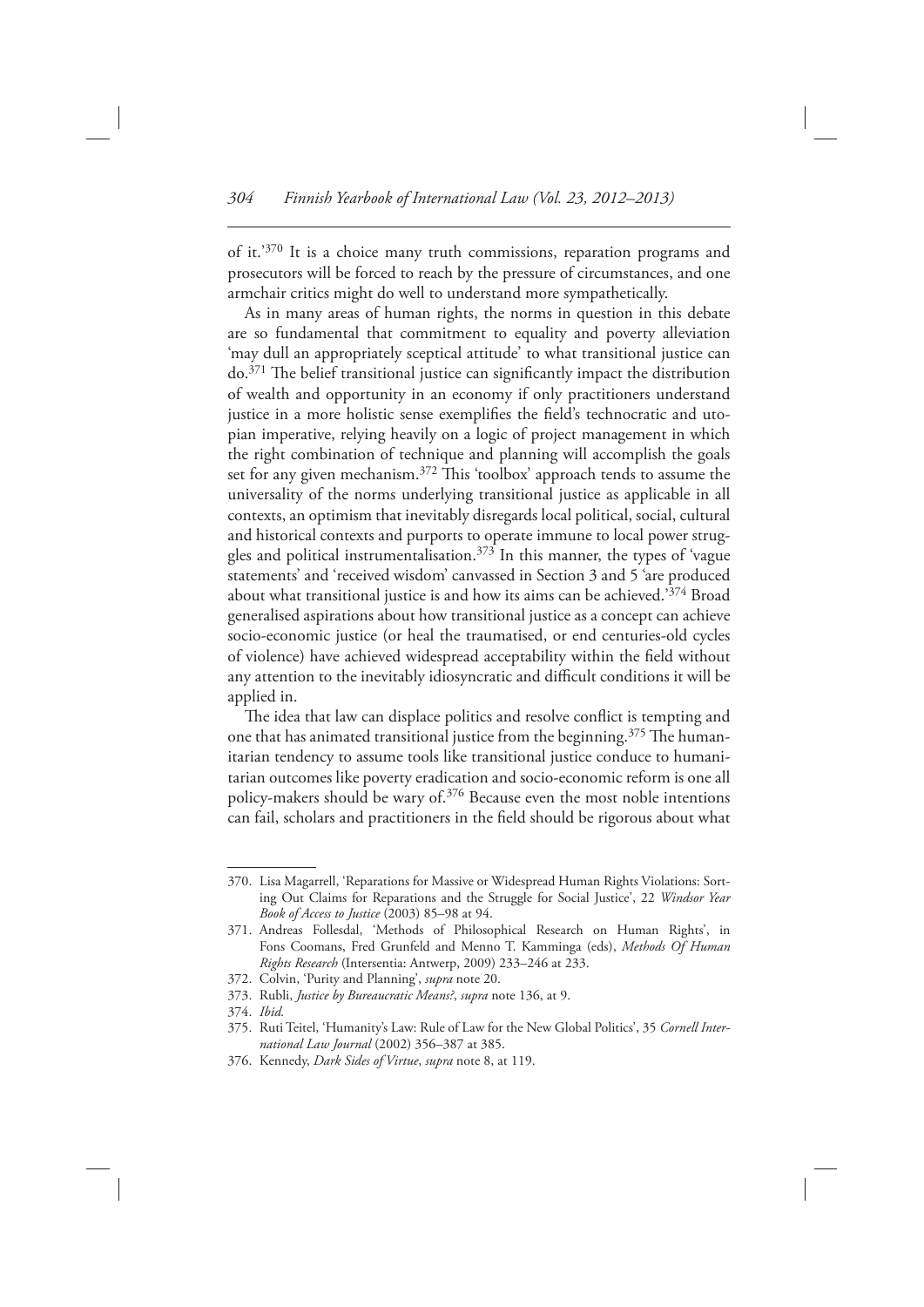transitional justice can and cannot do. The best transitional justice strategies are those that are clearly defined and realistic, while those that are overtasked will dash artificially elevated expectations and disillusion the public. Scholars now warn that the overpromising regarding transitional justice's transformative macro-economic impact can only lead to unfair assessments that the institutions have failed, with a consequent loss of support for transitional justice overall.<sup>377</sup> Much of the rhetoric in this debate is unsupportable, and the absolutism of the claims makes traditional approaches to truth, justice and reparations look like craven betrayal when they may in fact be all political conditions and institutional competences allow for. Posner and Vermeule note that the literature in the field either condemns transitional justice for failing to reach unrealistic ideals of justice or dismisses any effort at transitional justice because it falls short of them.<sup>378</sup> The danger is not that transitional justice remains unduly limited in its outlook, but rather that overzealous proponents of an expanded practice make the perfect the enemy of the good.

 It is worthwhile, therefore, considering what developmental goods transitional justice delivers independent of any direct attempt to fundamentally alter economic structures. First and foremost, to the extent that transitional justice helps stabilise and legitimise the national political community through truth, criminal accountability and reparations, it may help inoculate society against re-inflammation of the passions that led to conflict or repression and can then be said to have a developmental impact. Above all else, preventing further conflict is the fundamental precondition for achieving poverty reduction.<sup>379</sup> In more positive terms, transitional justice can foster the basic conditions in which development can occur by fostering a more participatory and inclusive environment, on the one hand, and good governance on the other. The primary connection between transitional justice and development flows from the former's ability to establish the rule of law and affirm the currency of rules and norms. This traditional focus on civil and political rights has two main impacts. The first is that it tends to develop public civic trust, an assumption that strangers or institutions comply with abstract and general values and norms, which tends to facilitate cheaper, faster and fairer economic transitions in economies that go on to enjoy better growth and investment.<sup>380</sup> The second is the establishment of rights as justified

<sup>377.</sup> Addison, 'Political Economy of Transition', *supra* note 41, at 111; Duthie, 'Towards a Development-sensitive Approach', *supra* note 86, at 306.

<sup>378.</sup> Eric A. Posner and Adrian Vermeule, 'Transitional Justice as Ordinary Justice', 117 Harvard Law Review (2004) 762-825 at 768.

 <sup>379.</sup> Alexander, *Scoping Study* , *supra* note 32, at 48.

<sup>380.</sup> De Greiff, 'Articulating the Links', *supra* note 52, at 46.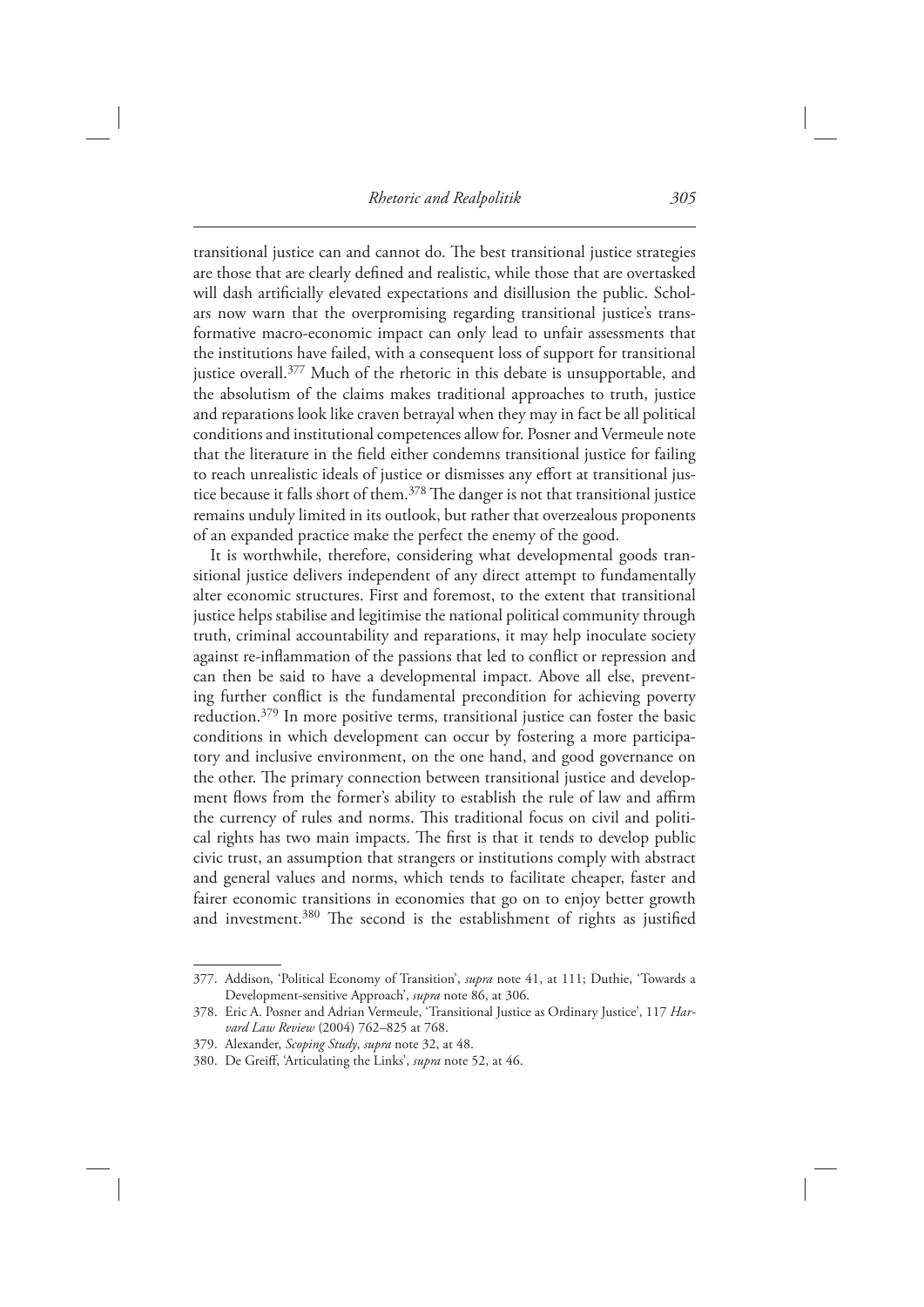claims that trigger remedies for violation instead of fixing them merely as aspirations for future conduct.<sup>381</sup> Transitional justice can buttress rule of law values like accountability, culpability and duty, potentially creating a culture where all rights (civil, political, economic, social and cultural) are enforceable and subject to remedies where violated. 382 Given that macro-level social and economic development is thought by some to be impossible without a functioning legal system, 383 transitional justice can highlight that functionality in a most publically visible manner.

If human development is conceived in terms of enlarging peoples' choices as Sen famously proposed, even a relatively conservative approach to transitional justice can help establish the courts and state as defenders of rights, helping the socio-economically marginalised to see themselves as full members of the political community.<sup>384</sup> The South African judge Albie Sachs argues that while dignity, land, jobs and education are the 'real reparation' people want, there is still much value in apology, shame and humanising the relationship between perpetrator and victim. 385 It should not be assumed that a concentration on the latter impedes realisation of the former, but much of the more enthusiastic rhetoric canvassed earlier does just that. Finally, transitional justice may contribute to better practice on the part of development actors by making them more aware of the effect of human rights violations on everyday life. It can empower state and non-state actors with a tool to pressure government toward ensuring equitable development. However, scholars should be readier to acknowledge that there will be countervailing pressures.

 Establishing the rule of law and the currency of civil and political rights is a necessary condition for development and redistribution, even if it is far from sufficient. Bearing this and the relative inability of transitional justice mechanisms to directly effect macro-level economic change in mind, it is not necessarily be fatal to hopes for economic equality to postpone highly contentious, *potentially* transformative transitional justice policies lest they undermine the delicate balance of power and compromise that the transition represents. Development and socio-economic justice are not matters of one-off intervention, but are rather continuous processes of critical dialogue with an expanding set of groups and interests to ensure that engagements

<sup>381.</sup> *Ibid*, at 55.

<sup>382.</sup> *Ibid*, at 52.

<sup>383.</sup> Stephen Toope, 'Legal and Judicial Reform through Development Assistance: Some Lessons', 38 *McGill Law Journal* (2003) 357-417 at 363.

<sup>384.</sup> Amartya Sen, *Development as Freedom* (Knopf: New York, 1999).

<sup>385.</sup> Cited in Lyn S. Graybil, *Truth and Reconciliation in South Africa: Miracle or Model?* (Lynne Rienner Publishers: Boulder, 2002) at 155.